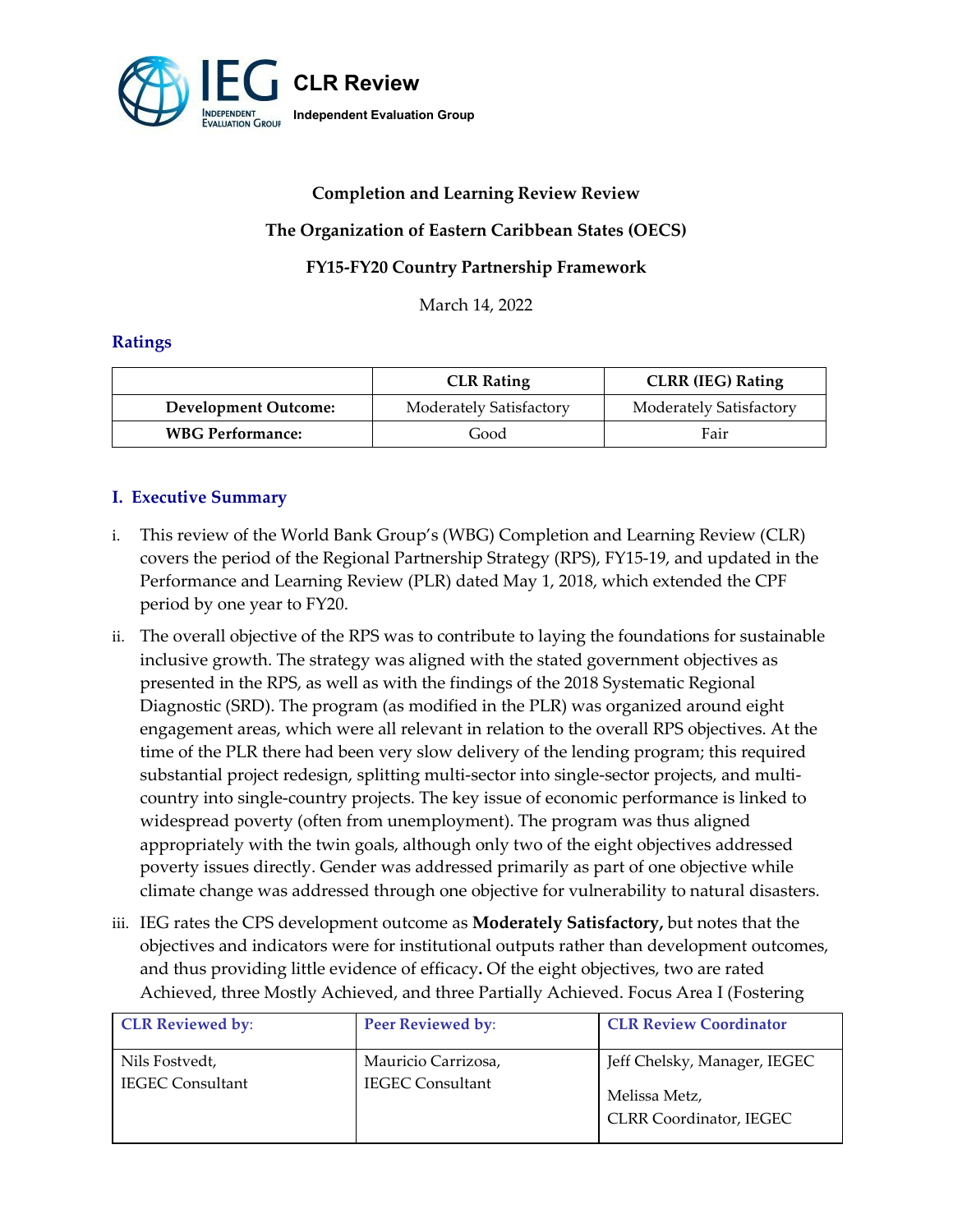Conditions for Growth and Competitiveness) is rated Moderately Unsatisfactory. Institutional improvements included adoptions of medium-term debt management strategies, updated procurement guidelines, adoption by all six countries of new banking regulatory frameworks, and a number of new business climate reforms. IEG rates the outcome of WBG support under Focus Area II (Enhancing Resilience) as Moderately Satisfactory. Institutional improvements included establishing poverty-based targeting mechanisms for cash transfer programs, and national ocean policies and strategies.

- iv. On balance, IEG rates the WBG performance as **Fair**, with performance in implementation slightly better than performance in design**.** There were in effect two lending programs – the original RPS program focused on broadly designed operations, and a much larger post-PLR program with mostly single-country and single-sector projects. The program overall was however very large for such a group of very small countries with limited capacity, and there was little discussion of the capacity issues before the launching of the PLR program. It is not clear that the Bank had a strategy for addressing capacity constraints. However, with most approvals happening towards the end of the RPS period it is premature to determine the impact on the program of any capacity constraints. The program components were well aligned with the priorities of the OECS governments, and addressed important issues. The objectives in the results framework were however focused exclusively on institutional outputs rather than in-country outcomes; this important weakness was a factor for the rating of WBG performance. Positive aspects for Program Design were that the program redesigned at the PLR stage was implemented largely as planned, although the original RPS program was affected negatively by the initial multi-country and multi-sector complexities. Generally, lessons from the previous CPF were incorporated, although the lessons regarding results framework were not. The lack of objectives and indicators targeting outcomes was a serious shortcoming in the results framework. Positive aspects for Program Implementation were that the substantial ASA program helped fill knowledge gaps (although little concrete information is available); that the PLR changes were in response to lack of demand for the planned Bank projects, and close coordination with other development partners. A negative aspect was the lack of joint engagement between the Bank and IFC, although this may not have been a problem in this case as there appear to have been few opportunities for IFC to engage.
- v. Overall, the RPS as modified significantly at the PLR stage represents a major WB effort for the OECS countries – sharply increased IDA lending together with substantial ASA and trust funded activities. The original program design with multi-sector and multi-country operations was replaced at the PLR stage with simpler single-sector and single-country operations. This resulted in a very large increase in approved lending operations bunched towards the end of the period. For that reason, it is difficult to assess implementation effectiveness in the context of recognized capacity constraints. Lending went overwhelmingly to the four eligible blend countries (St. Lucia, St. Vincent and the Grenadines (SVG), Grenada and Dominica), while there was very little demand for IBRD funding from the two non-IDA countries -- St. Kitts and Nevis and Antigua and Barbuda. There was also very little ASA work and trust fund availability for these two latter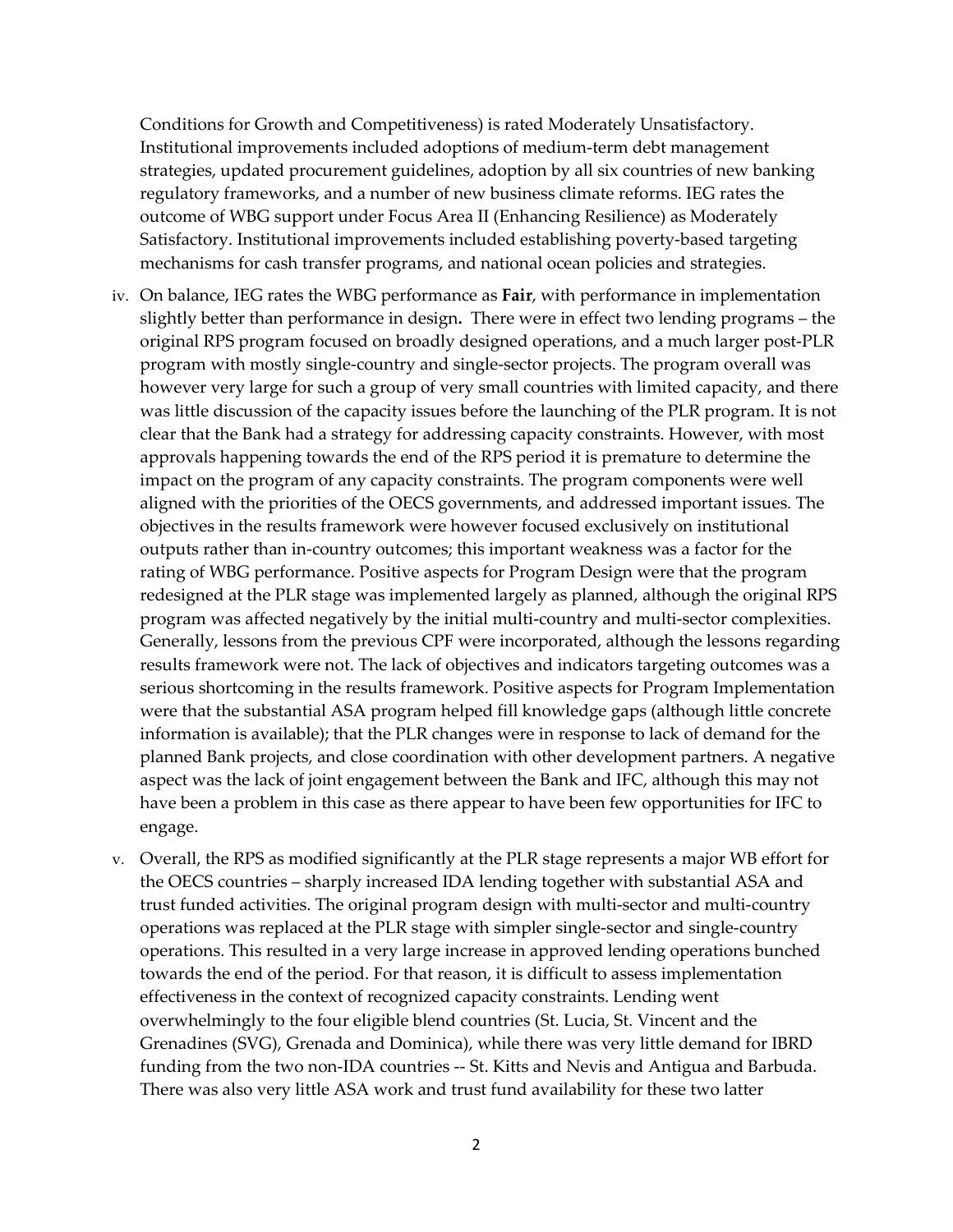countries, and there is a substantial difference between the results reported for the two IBRD-eligible countries and the four IDA-IBRD blend countries. The latter achieved better results, with the caveat that the results framework focused largely on outputs rather than development outcomes.

- vi. The CLR presents a series of lessons some of which read more like findings. These focus *inter alia* on the need for direct support to improve statistical capacity in support of policymaking, and the need for regional results frameworks. IEG agrees with these points. IEG would also like to highlight one lesson of direct relevance to the forthcoming CPF:
	- Indicators based largely on number of countries completing institutional actions are not adequate to measure development outcomes.

#### **II. Strategic Focus**

#### **Relevance of the CPF**

1. *Country Context.* Six members of the Organization of Eastern Caribbean States are WBG members: Antigua and Barbuda, Dominica, Grenada, St. Kitts and Nevis, St Lucia, and St. Vincent and the Grenadines (SVG). These countries, hereinafter described as the OECS, have a total population (2016, latest available) of just under 625,000. The 2018 Systematic Regional Diagnostic (SRD) noted as the key economic issues low and increasingly volatile economic growth, high unemployment, and threats to sustainability in particular from natural disasters. It also noted that the OECS countries had formed strong regional institutions including one of the world's most successful currency unions. Large diasporas also set OECS countries apart from other small states, and remittances have provided steady support for the balance of payments and poverty reduction. All six countries are classified as having High Human Development. Between 2015 and 2020 the average OECS rating under the Human Development Index (HDI) increased slightly from 0.743 to 0.763, while the average ranking dropped slightly from 82 to 84. The countries had made significant strides towards achieving equity and inclusion, but with substantial estimated poverty rates (often tied to widespread unemployment), although with low extreme poverty.<sup>1</sup> Thus the SRD noted diverse poverty rates, from 18.4 percent (Antigua and Barbuda) to 37.7 per cent (Grenada), while estimates of extreme poverty were from 1 percent (St. Kitts and Nevis) to 3.7 percent (Antigua and Barbuda). Following the global financial crisis, unemployment rose and remained particularly high in Grenada, St. Lucia, and SVG – with unemployment rates from 19 percent to 23 percent. The OECS includes some of the wealthiest countries in the Western Hemisphere, with Antigua and Barbuda and St. Kitts and Nevis rated as high-income countries and the other four as upper middle-income countries, but since 1990 and through the end of 2019, GDP growth rates have been low, in spite of high levels of external financing. OECS tourism and agriculture, which employ most of the poor, have been highly volatile and sensitive to fluctuations in world market conditions, and the countries are also vulnerable to natural disasters. The RPS noted that compared to the LAC region, OECS

<span id="page-2-0"></span><sup>&</sup>lt;sup>1</sup> The SRD noted that poverty analysis is a main challenge in the OECS, since household surveys of income or consumption have been collected only twice – latest between 2005 and 2008. At the time of the SRD the OECS was conducting a new round of poverty assessments based on a harmonized regional household survey.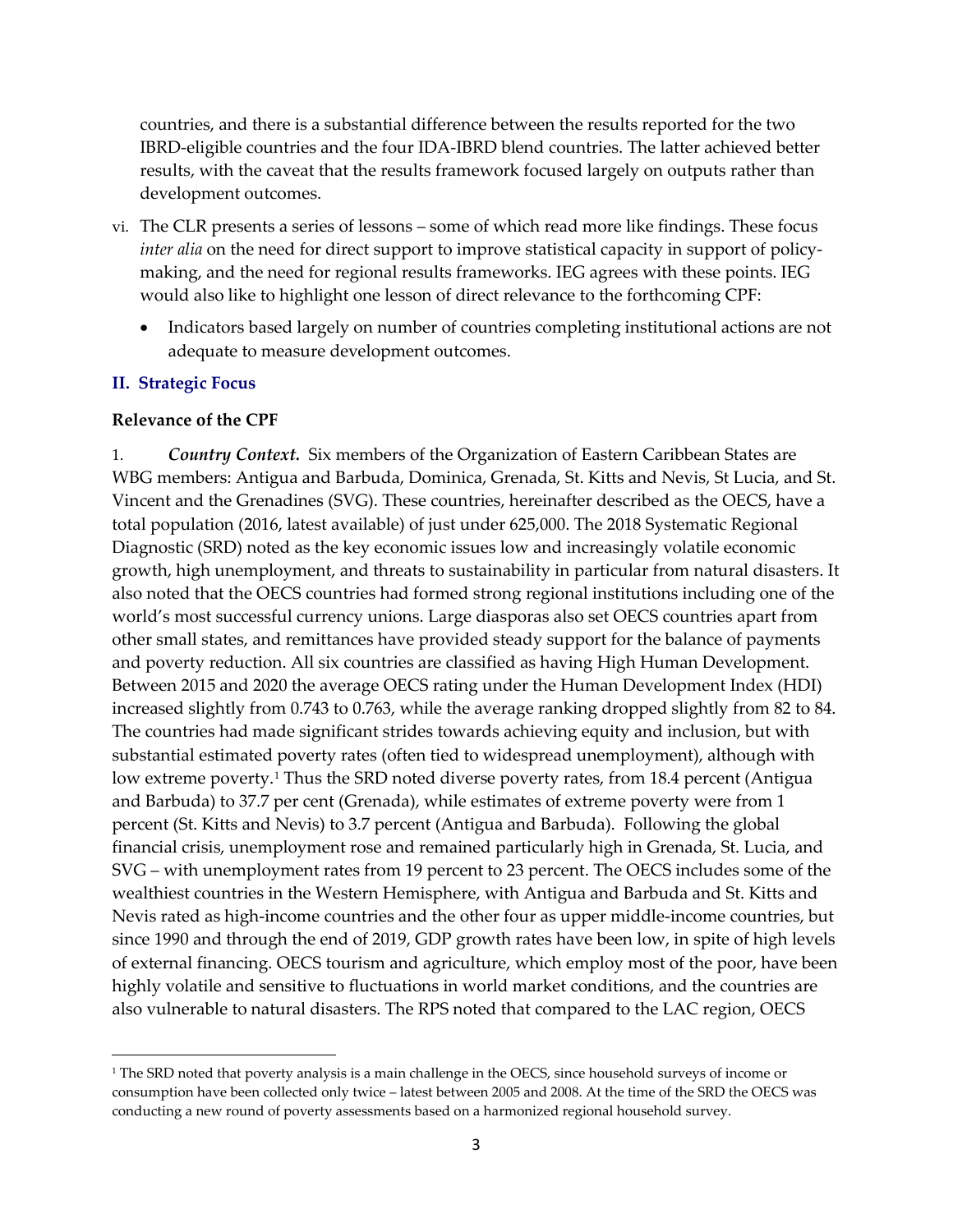countries have significant gender gaps, especially with regards to the labor market, reproductive health for young girls, and poverty, although they fare better on girls' enrollment in primary schools, participation in tertiary education, and maternal mortality.

2. The CLR notes that the OECS countries were severely affected by the COVID-19 pandemic that hit towards the very end of the RPS period and that pushed the region into a deep recession with a 70 percent drop in earnings from tourism. There was no pandemic-related lending in FY20 (but significant such lending in FY21), while a number of the existing operations have been adjusted to address pandemic issues. The CLR and this CLRR discuss developments up to the outbreak of the pandemic.

3. *Country Programs.* The WBG's FY15-19 Regional Partnership Strategy (RPS) stated that resumption of inclusive growth, generation of employment, and increased economic and social resilience were the priorities of OECS governments, and these priorities are present in one way or another in government policy statements from the six countries.<sup>[2](#page-3-0)</sup> To this end, the overall objective of the RPS was to contribute to laying the foundations for sustainable inclusive growth through three areas of engagement: (i) competitiveness, (ii) public sector modernization, and (iii) resilience.

4. *Relevance of Design*. The OECS Regional Partnership Strategy (RPS) for FY15-19 was consistent with the approaches adopted by OECS governments to tackle long-standing issues of low growth and debt sustainability. The strategy was aligned with the stated objectives of the governments, as well as with the findings of the subsequent (2018) SRD, which identified five priority areas consistent with the RPS objectives.[3](#page-3-1) The overall objective was confirmed at the PLR stage, although program content was modified to be organized around eight target areas: macro-fiscal policies for debt management and public procurement, transparency and statistical capacity of public sector information systems, regulatory frameworks for competitiveness and productivity, business environment and conditions for female entrepreneurship, human capital results through quality standards for education and health, targeting of social protection systems, capacity to prepare for, respond to, and mitigate natural disasters, and management of marine and coastal natural assets. These target area objectives were all relevant in relation to the overall RPS objective, and planned WBG interventions could reasonably be expected to contribute to achievement of the stated objectives.

5. Initial program design was weak, primarily due to the planned regional approach with complex multi-country and multi-sector operations that faced serious implementation constraints in a low-capacity environment. As a result, the PLR noted slow project deliveries, and lack of progress towards achieving RPS objectives, with only two of the eighteen indicators in the original results framework having achieved their targets, with six more being on track. The program thus required substantial project redesign at the PLR stage, splitting multi-sector projects into single-sector projects, and multi-country projects into single-country projects. Such

<span id="page-3-0"></span><sup>2</sup>As one example, the St. Lucia medium term development strategy (MTDS) 2020-2023 states that the government "is committed to breaking the vicious cycle of stagnant economic growth, high unemployment, increasing debt and

<span id="page-3-1"></span>unsatisfactory social outcomes".<br><sup>3</sup> Build resilience to external shocks from a 360-degree perspective; Embed growth in the blue economy; Strengthen and harness human capital; Embrace new technologies; and Strengthen regional integration.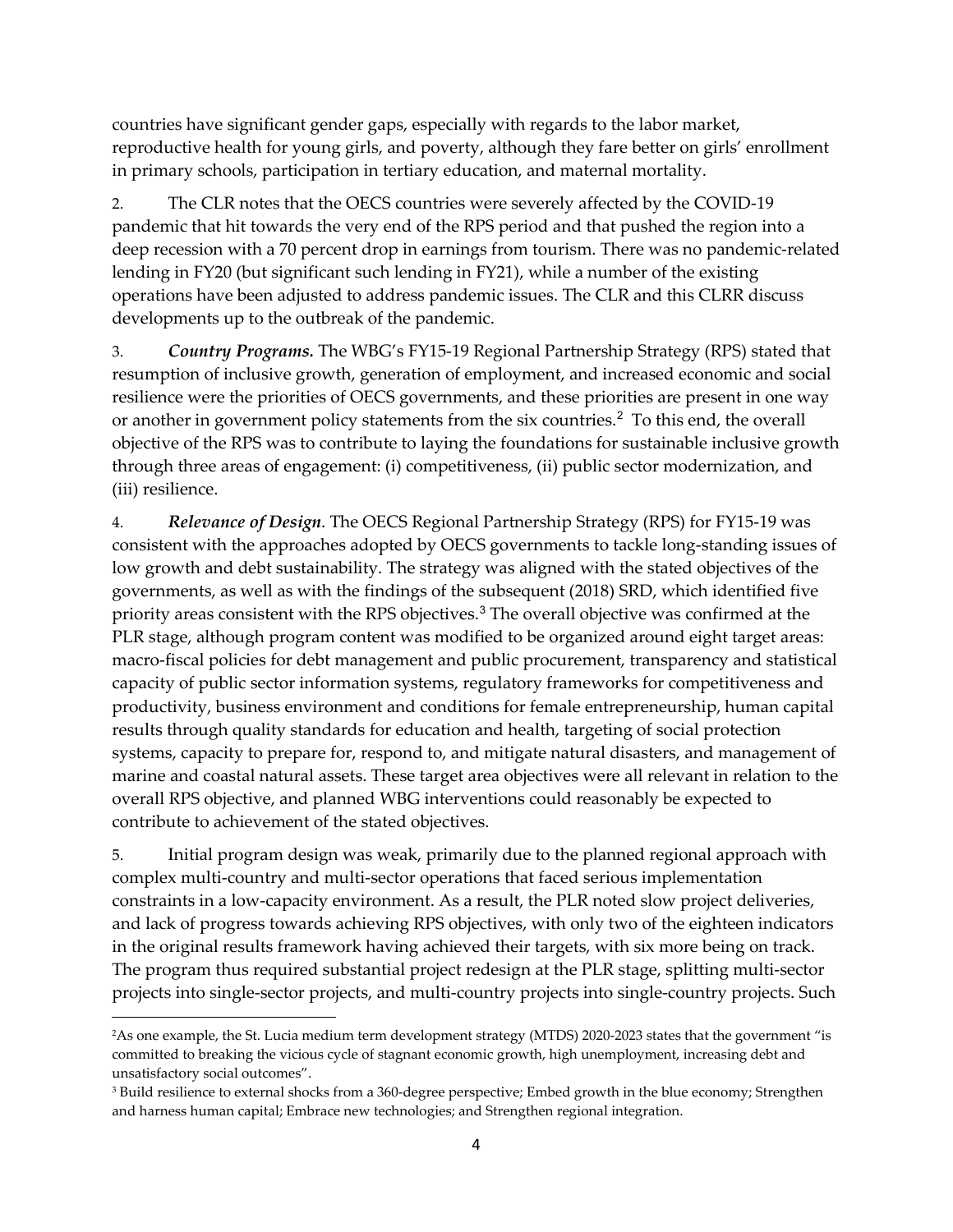projects were considered to be simpler to prepare and implement, and more attractive to governments. This experience confirms the validity of the recommendation in IEG's 2016 regional program evaluation of WBG support to OECS countries over the period FY06-14: to continue to pursue opportunities to support cooperative OECS-wide development solutions, but only where the economic rationale and **support among country stakeholders** (emphasis here) was strong<sup>[4](#page-4-0)</sup>.

### **Results Framework**

6. **The results framework measures outputs and not outcomes**. The PLR maintained much of the original RPS results framework's structure and direction, but reduced it from three to two pillars and from nine to eight objectives (called "outcomes"), while every indicator was either dropped, replaced or revised. In both the original and the revised frameworks, most objectives and indicators were articulated as institutional outputs (or, at best, early or intermediate outcomes – such as the establishment of a policy rather than results of policy implementation). For this reason, evidence presented in the CLR is inadequate to assess outcomes. There was otherwise reasonable consistency between objectives, indicators and targets, but with a few exceptions: Objective 5: There was a discrepancy between the indicators – which measured standards – and the expectation in the formulation of the objective for improved results. Objective 8: The objective as formulated could have been better supported by an indicator on actual conservation and protection of marine resources rather than on the development of master plans. As outputs, the indicators were easily measurable, with baselines and targets, although baseline and target dates were not provided. All measurements were at the country level – in the form of number of countries having achieved particular institutional outputs. There was however no clear consideration of possibly uneven needs, prioritization, or speeds of reform between the six countries. The two non-IDA countries have been receiving much less WB attention (as measured by lending trust funded activities and ASA) and have been lagging significantly behind the four IDA-eligible countries in several areas measured by the framework.

### **Alignment**

7. **The WBG's program sought to address the key issue of low and uneven growth**. It was thus aligned appropriately with the twin goals of reducing poverty and increasing shared prosperity, although only two of the eight objectives addressed poverty issues directly: Objective 5 (improved human capital results) and Objective 6 (improved targeting of social protection systems). Gender was addressed as part of one objective (Objective 5: Improved Business Environment and Conditions for Female Entrepreneurship) – although it did not address the major gender issues identified in the RPS. Climate change was addressed through the objective on vulnerability to natural disasters.

<span id="page-4-0"></span><sup>4</sup> This evaluation was carried out in the context of the cluster program evaluation on small states.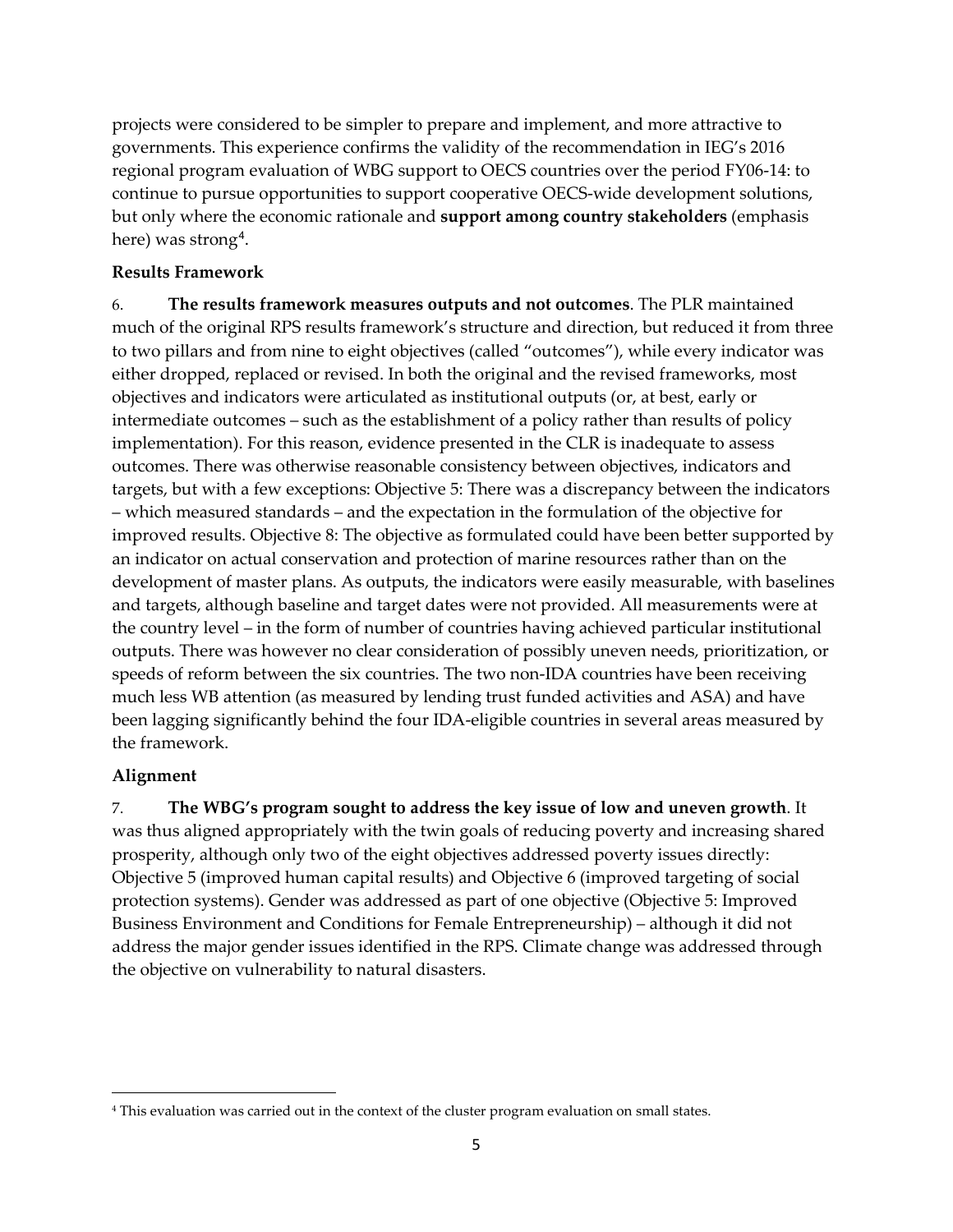## **III. CPF Description and Performance Data**

## **Advisory Services and Analytics**

8. **ASA for the OECS countries as a group was primarily focused on public administration and public policy issues and strongly aligned with the RPS objectives**. The PLR noted that the WBG would continue its role as convener on issues of regional significance such as financial sector stability, climate-smart resilience, regional IT connectivity, doing business, and skills and jobs. During the RSP period the Bank delivered – with substantial funding from trust funds –28 ASA for OECS countries: 13 for OECS states collectively, and 15 for individual OEC states - five for Dominica, four for St. Lucia, two for Grenada, two for SVG, one for Antigua and Barbuda, and one for St. Kitts and Nevis. The four IDA blend countries thus received 13 of the 15 country-specific ASAs. (For this period there were also a total of 63 ASA for the Caribbean region as a whole, some or many of which may have also addressed issues specific to OECS states.) Taken together, the 28 ASA for the OECS countries covered a range of areas, but with a preponderance pertaining to public administration and public policy issues (debt policy, asset management expertise, social protection system, court practices, economic growth), thus showing strong alignment with the objectives under the results framework. The ASA program was thus relevant. The CLR finds that Bank knowledge services made substantial contributions to reform programs, and IEG finds that this is in particular the case for Debt Management Performance Assessments for five of the six OECS countries (Dominica being the exception). Somewhat contrary to the original expectations in the RSP, there was only one RAS for the OECS countries – on PPP policy for St. Lucia.

9. **IFC's Advisory Services were not linked to the objectives under the results framework**. There were no references in the results framework to expected IFC activities, whether investment projects or Advisory Services (AS). IFC initiated two AS during the period of the RSP: one for St. Lucia for collateral registry and one regarding Caribbean short-term credits. Four other activities were completed during the period – for St. Lucia international airport, OECS business taxation, trade logistics in the Caribbean and for a Caribbean regional credit bureau – all potentially useful, generally broadly relevant to the overall RPS objective, but not linked to the RSP results framework. Two PCRs were reviewed by IEG – both were rated Moderately Unsatisfactory.

### **Lending and Investments**

10. **The Bank's lending engagement in the region expanded very significantly during the RPS period**. The CLR notes that this deeper engagement was driven in large part by a more than threefold increase in available IDA financing for the four OECS blend countries during IDA18. At the beginning of the RPS period the outstanding lending volume was US\$155.1 million for nine projects – two regional IDA projects, six projects for individual countries, and one IBRD project for Antigua and Barbuda. A majority of these projects (six of nine) were for reducing vulnerability to disasters or to address damages from a hurricane. During the RPS period, the Bank approved a total of 27 new projects for a total of US\$546.2 million, of which US\$24.8 million was IBRD and the rest (95.5 percent) was IDA. Project approvals started at a slow pace and then grew over the period, with only one approval in FY16 and 13 in FY20. It is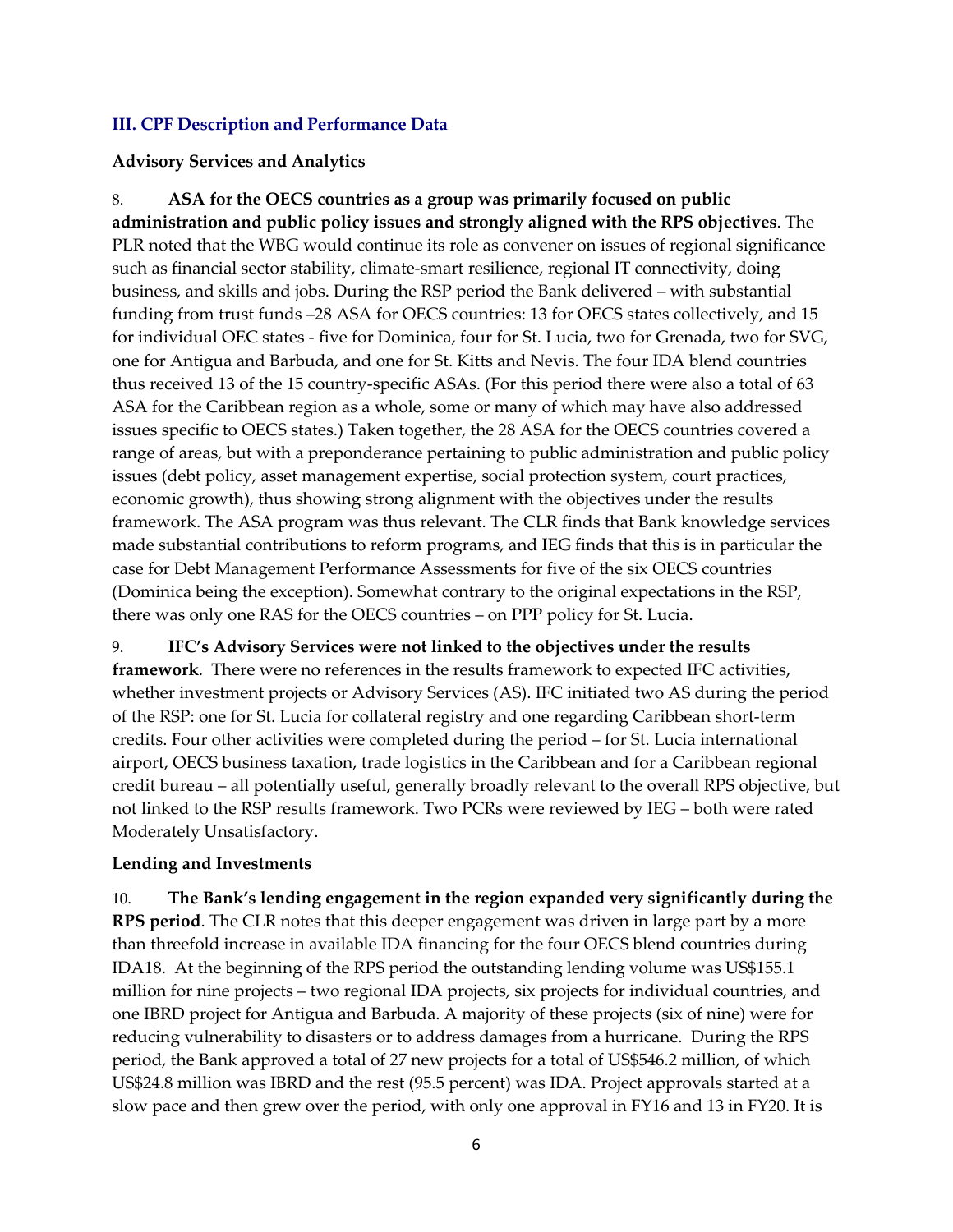too early to determine whether small countries had the necessary absorptive capacity for such a concentration of lending operations, also in relation to the COVID pandemic that struck towards the end of the RPS period. Four of the new projects were regional,<sup>[5](#page-6-0)</sup> and the other 23 for the four IDA-eligible countries individually: Grenada (7), Dominica (7), St. Lucia (5), and SVG (4). There were no loans specifically for the two IBRD-only countries: St. Kitts and Nevis and Antigua and Barbuda. Much of the lending program focused on infrastructure, health, and resilience to natural disasters.

11. **The Bank's program was supported by 34 trust funds active during the period** for a total of US\$145.6 million, mostly for renewable energy (solar and geothermal) and disaster vulnerability reduction. In contrast to the Bank's lending operations, trust funded activities were distributed evenly over the RPS period. There were 13 trust funded activities for the OECS region as a whole, and 21 for one or more identified countries, out of which only one was for a non-IDA country (an FY13 trust funded activity for St. Kitts and Nevis). Many of the trust funded activities were in support of RPS objectives, such as disaster vulnerability reduction, but there were also some activities (particularly concerning renewable energy) that, although clearly important, did not contribute directly to RPS objectives.

12. **Most IEG-validated projects show negative ratings**. During the review period, eight projects (IBRD, IDA and GEF) were closed and validated by IEG, with three rated Moderately Satisfactory, two rated Moderately Unsatisfactory, and three rated Highly Unsatisfactory. The average outcome rating (Moderately Satisfactory or higher) for the OECS countries was 37.1 percent (37.5 percent by value), much lower than for the LAC region (76.6 and 72.8 percent, respectively) and for the Bank's worldwide portfolio (84.8 and 77.8 percent, respectively). Reasons for low ratings included challenging scope and range of project activities in relation to limited capacity, and lack of recognition of political economy issues including government change. Only four projects (excluding GEF) were rated for risk to development outcome, of which one was rated Significant and three Moderate, giving 80 percent Moderate or Lower, better than for LAC (46.6 percent) and for the worldwide portfolio (40.1 percent). During the RPS period, on average 19 percent of the OECS portfolio was at risk (weighted by value); this compares well to the LAC region (17 percent by value) and the worldwide portfolio (21percent). During the RPS period, the WB provided close support to the governments for preparing and implementing the program, both directly and through the many ASA. However, it is difficult to judge the timeliness of program implementation due to the heavy bunching of approvals towards the end of the period.

13. **IFC and MIGA**. The RPS noted that both IFC and MIGA were constrained by the small size of investment opportunities in the OECS, and that they would therefore contribute to the RPS objectives through selective investment support, depending on opportunities. For IFC, this resulted in one US\$35 million investment in a hotel project, while MIGA did not issue any guarantees. IEG validated one XPSR during the RPS period – a regional financial sector project

<span id="page-6-0"></span><sup>5</sup> The borrowers for the regional projects varied: Tourism Competitiveness: Grenada, St. Lucia, SVG; Agriculture Competitiveness: Grenada, SVG. Regional Health: Dominica, Grenada, St. Lucia, SVG, Caribbean Public Health Agency, OECS. MSME Guarantee Facility: SVG, St. Lucia, Grenada, Dominica, Antigua and Barbuda (a US\$2 million IBRD component).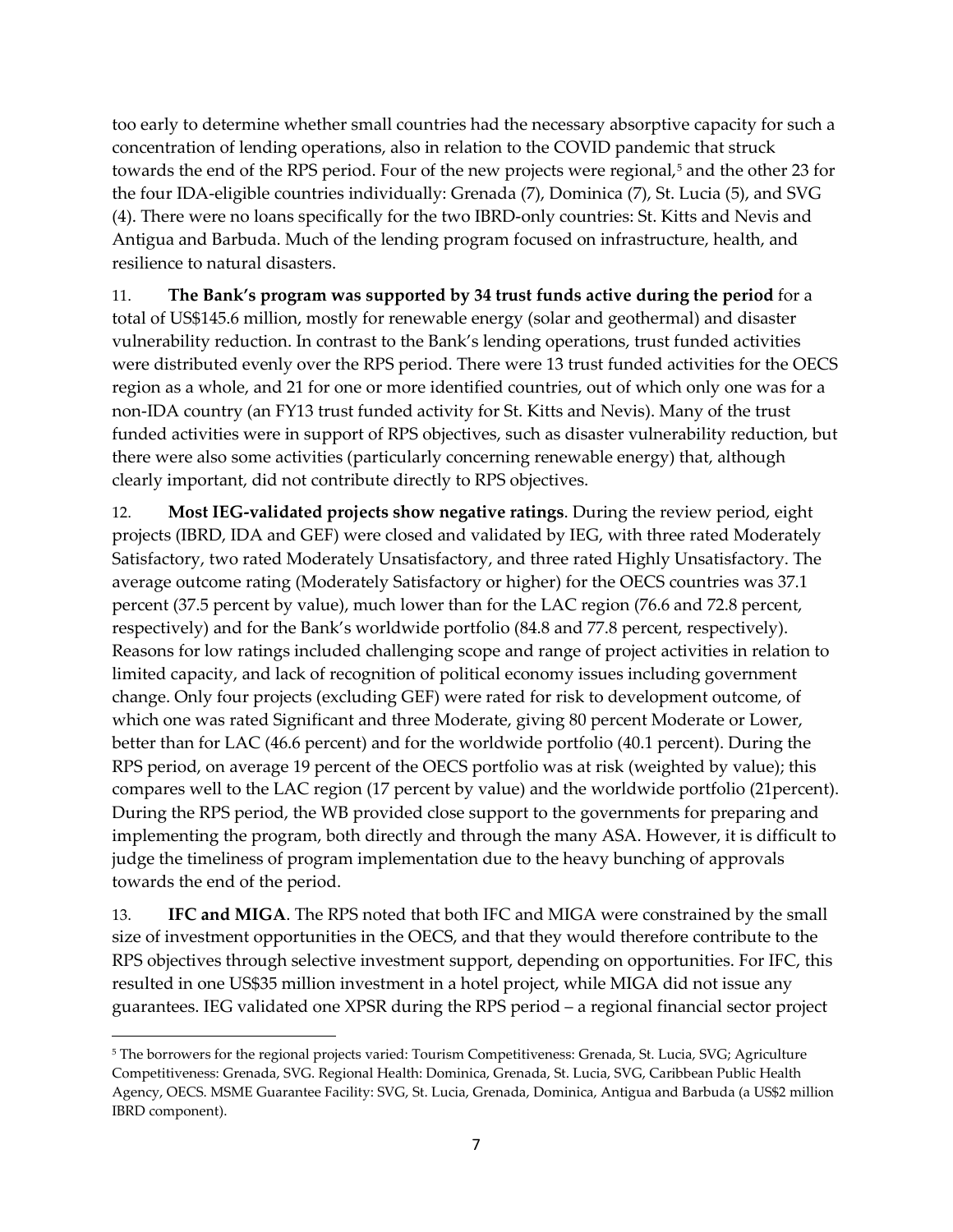that was rated Mostly Unsuccessful, in particular due to low impact on the development of the financial sector.

14. **Concentration of activity in IDA-blend countries**. The large increase in Bank lending was driven by a more than threefold increase in available IDA financing for the four OECS blend countries (all but St. Kitts and Nevis and Antigua and Barbuda) during IDA18. At the same time, planned multi-sector, multi-country projects had to be redesigned as projects for single countries. As a result, apart from four projects for OECS countries generally (mostly for the blend countries), all the other 23 projects were for the four blend countries individually. The CLR states that the two IBRD-only countries benefited from ASA. However, the four blend countries received 13 of the 15 country-specific ASAs, as well as 20 of the 21 trust funds identified by country recipients. The CLR should have discussed the reasons behind the relatively minor engagement in the IBRD-only countries, and any implications for the effectiveness of the WB's program.

# **IV. Development Outcome**

# **A. Overall Assessment and Rating**

15. **IEG rates the CPS development outcome as Moderately Satisfactory,** but notes that the indicators were for institutional outputs rather than outcomes, and thus providing little evidence of efficacy. Of the eight objectives, two are rated Achieved, three Mostly Achieved, and three Partially Achieved. Focus Area I is rated Moderately Unsatisfactory. Institutional/policy improvements included adoptions of medium-term debt management strategies, updated procurement guidelines, adoption by all six countries of new banking regulatory frameworks, and a number of new business climate reforms. Focus Area II is rated Moderately Satisfactory. Institutional improvements included established poverty-based targeting mechanisms for cash transfer programs, and national ocean policies and strategies.

| Objectives                                   | <b>CLR Rating</b>  | <b>CLRR</b> (IEG) Rating |
|----------------------------------------------|--------------------|--------------------------|
| Focus Area I: Fostering Conditions for       | Moderately         | Moderately               |
| <b>Growth and Competitiveness</b>            | Satisfactory       | Unsatisfactory           |
| Objective 1: Improved Macro-Fiscal Policies  | Achieved           | Achieved                 |
| for Debt Management and Public               |                    |                          |
| Procurement                                  |                    |                          |
| Objective 2: Enhanced Transparency and       | Partially Achieved | Partially Achieved       |
| <b>Statistical Capacity of Public Sector</b> |                    |                          |
| <b>Information Systems</b>                   |                    |                          |
| Objective 3: Strengthened Regulatory         | Partially Achieved | Partially Achieved       |
| Frameworks for Competitiveness and           |                    |                          |
| Productivity                                 |                    |                          |
| Objective 4: Improved Business               | Mostly Achieved    | Mostly Achieved          |
| <b>Environment and Conditions for Female</b> |                    |                          |
| Entrepreneurship                             |                    |                          |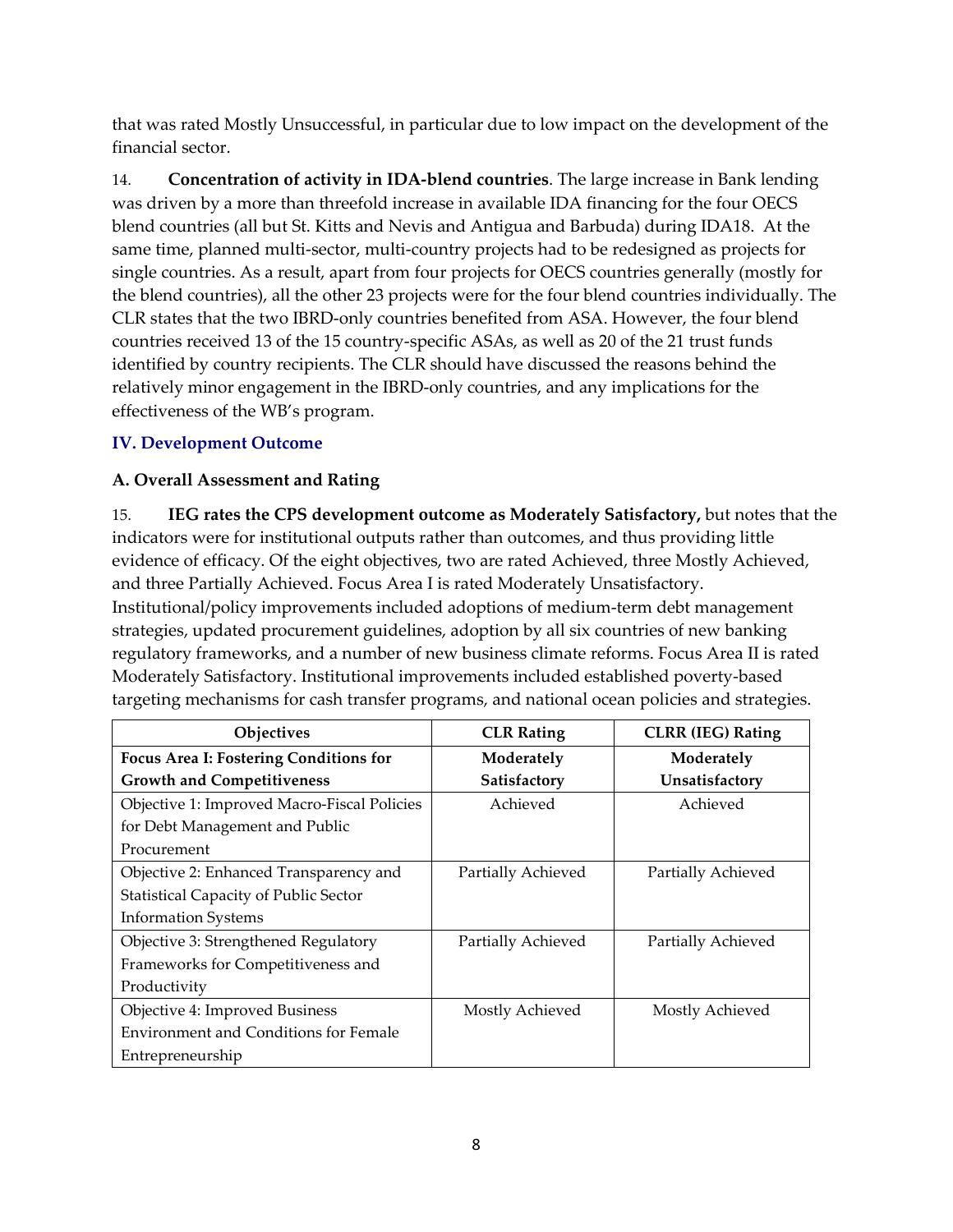| Objective 5: Improved Human Capital        | Mostly Achieved            | Partially Achieved             |
|--------------------------------------------|----------------------------|--------------------------------|
| Results through Higher Quality Standards   |                            |                                |
| for Education and Health                   |                            |                                |
| <b>Focus Area II: Enhancing Resilience</b> | Moderately<br>Satisfactory | <b>Moderately Satisfactory</b> |
| Objective 6: Improved Targeting of Social  | Mostly Achieved            | Achieved                       |
| <b>Protection Systems</b>                  |                            |                                |
| Objective 7: Improved Capacity to Prepare  | Mostly Achieved            | Mostly Achieved                |
| for, Respond to, and Mitigate, Natural     |                            |                                |
| <b>Disasters</b>                           |                            |                                |
| Objective 8: Better Management of Marine   | Achieved                   | Mostly Achieved                |
| and Coastal Natural Assets                 |                            |                                |

# **B. Assessment by Focus Area/Objective**

**Focus Area I**: [6](#page-8-0) Fostering Conditions for Growth and Competitiveness. This focus area comprised the following five objectives:

16. **Objective 1: Improved Macro-Fiscal Policies for Debt Management and Public Procurement.** This objective was supported by ASA, in particular Supporting Economic Management in the Caribbean Region (FY20), to establish medium-term debt management strategies, and Debt Management Performance Assessments (DeMPAs) (FY16-FY17) for Antigua and Barbuda, Grenada, St. Vincent and the Grenadines, and St. Lucia. ASA for Indicator 2 included OECS Public Procurement Network (FY20) that supported the establishment and functioning of a public procurement network and built a government-wide e-Government Procurement system for Saint Lucia, and the OECS and Jamaica Expenditure Management and Digital Governance project (FY16) that supported capacity-building in the management of the public procurement cycle and for e-procurement portals.

17. The assessment of performance on each of the indicators is as follows:

| Indicator <sup>7</sup> | <b>Baseline (Year)</b> | Target (Year) | <b>IEG Validated</b><br><b>Result (Year)</b> | <b>IEG Rating</b> <sup>8</sup> |
|------------------------|------------------------|---------------|----------------------------------------------|--------------------------------|
|                        |                        |               |                                              |                                |
| 1. Number of OECS      | 0                      | 3             | 5 countries                                  | Achieved                       |
| countries that adopt a |                        |               | adopted an                                   |                                |
| medium-term debt       |                        |               | <b>MTDS</b>                                  |                                |
| management strategy    |                        |               |                                              |                                |
| (MTDS)                 |                        |               |                                              |                                |
| 2. Number of OECS      | 0                      |               | 2 countries                                  | Achieved                       |
| countries with legal   |                        |               | updated their                                |                                |

<span id="page-8-0"></span><sup>6</sup> In the CLR called strategic area.

<span id="page-8-1"></span><sup>7</sup> Do not note any changes in the indicator or target. That should now only be done in Annex 1.

<span id="page-8-2"></span><sup>&</sup>lt;sup>8</sup> "Achieved" if the target was nearly met, met, or exceeded; "Mostly Achieved" if the target was substantially (e.g. 80 percent met); "Partially Achieved" if there was some progress; "Not Achieved" if there was little to no progress; "Not Verified" if there is insufficient evidence for verification.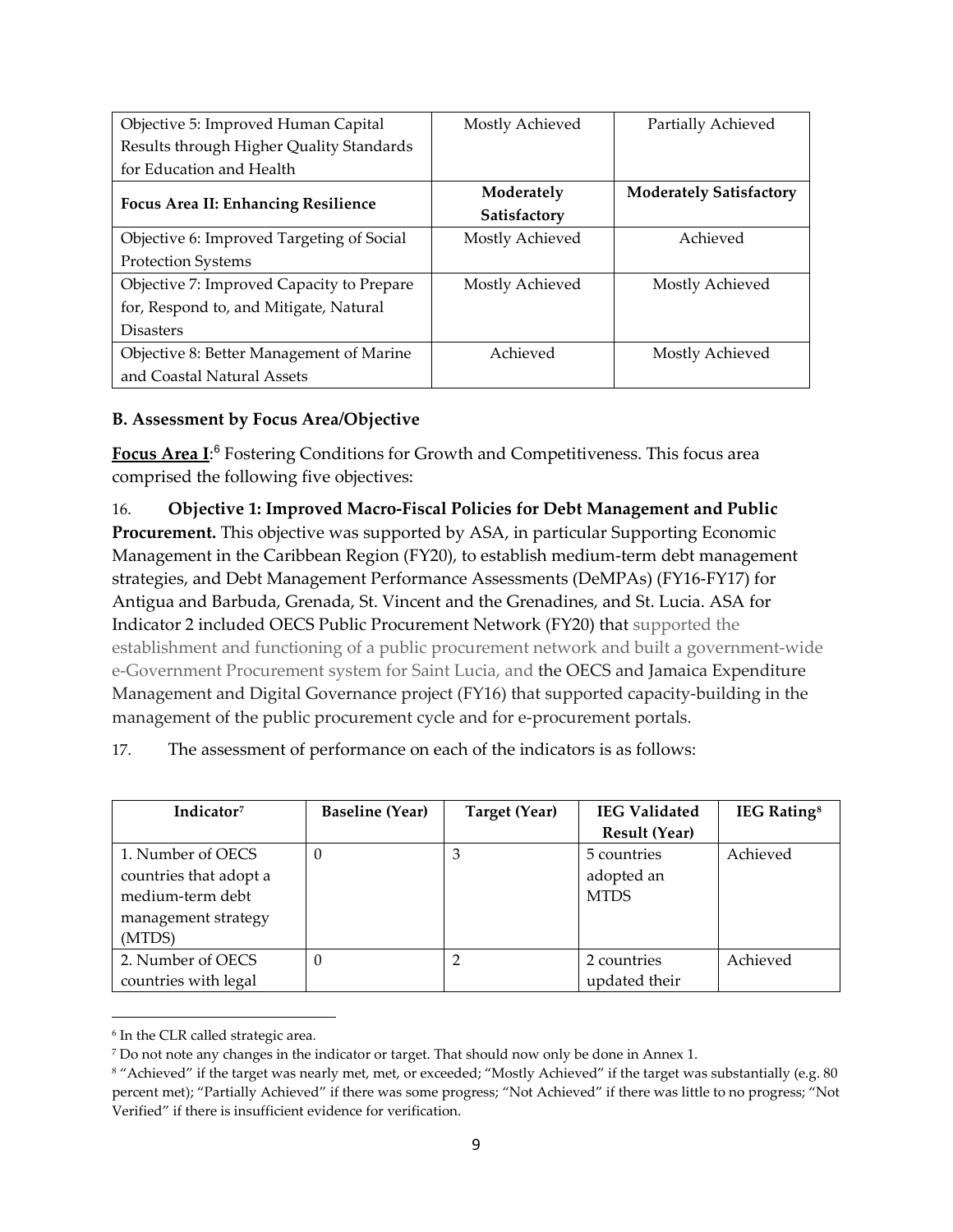| public procurement      | procurement   |
|-------------------------|---------------|
| regimes updated to      | guidelines to |
| international standards | international |
|                         | standards     |

• During the period FY15-19, the average (unweighted) public debt to GDP declined from 79.6 percent to 70.9 percent, with four of the countries recording declines while two showed an increase: Dominica (significantly) and St. Lucia (slightly). As a result of the pandemic, there were substantial increases for all countries in FY20. For Grenada, the IMF<sup>[9](#page-9-0)</sup> cited the Bank's contribution to debt performance through its concessional financing and that the debt management capacity would benefit from further reform efforts, including in data management and IT system enhancements, building on the Debt Management Performance Assessment (DeMPA) undertaken by the World Bank in 2018.

18. **Achieved**. Both indicators were Achieved, while average debt declined significantly (before COVID).

19. **Objective 2: Enhanced Transparency and Statistical Capacity of Public Sector Information System**. The objective was supported by ASA including (Indicator 1) Caribbean Open Data (FY16) and OECS and Jamaica Public Expenditure Management and Digital Governance Project (FY16), which promoted digital governance solutions and helped put in place an enabling environment for Open Data initiatives. These activities included diagnostic assessments, procuring Open Data portals, providing technical assistance on formulating Open Data policies, and delivering related capacity development activities. For Indicator 2 the SVG Human Development Service Delivery Project (FY17) plus ASA provided assistance for improved poverty measurements and assessments (data collection, data processing, and analysis).

| Indicator               | <b>Baseline (Year)</b> | Target (Year)  | <b>IEG Validated</b> | <b>IEG Rating</b> |
|-------------------------|------------------------|----------------|----------------------|-------------------|
|                         |                        |                | <b>Result (Year)</b> |                   |
| 1. Number of OECS       | $\Omega$               | $\overline{2}$ | 1 country            | Partially         |
| countries with Open     |                        |                | approved Open        | Achieved          |
| Data policies approved  |                        |                | Data policies, but   |                   |
| and Open Data portals   |                        |                | not clear how        |                   |
| implemented             |                        |                | policies             |                   |
|                         |                        |                | were                 |                   |
|                         |                        |                | implemented          |                   |
| 2. Number of OECS       | $\Omega$               | 2              | Four countries       | Achieved          |
| countries with new      |                        |                | have new             |                   |
| modules to measure      |                        |                | modules              |                   |
| multidimensional and    |                        |                |                      |                   |
| monetary poverty        |                        |                |                      |                   |
| piloted and implemented |                        |                |                      |                   |

<span id="page-9-0"></span><sup>9</sup> IMF Country Report No. 19/192, p. 4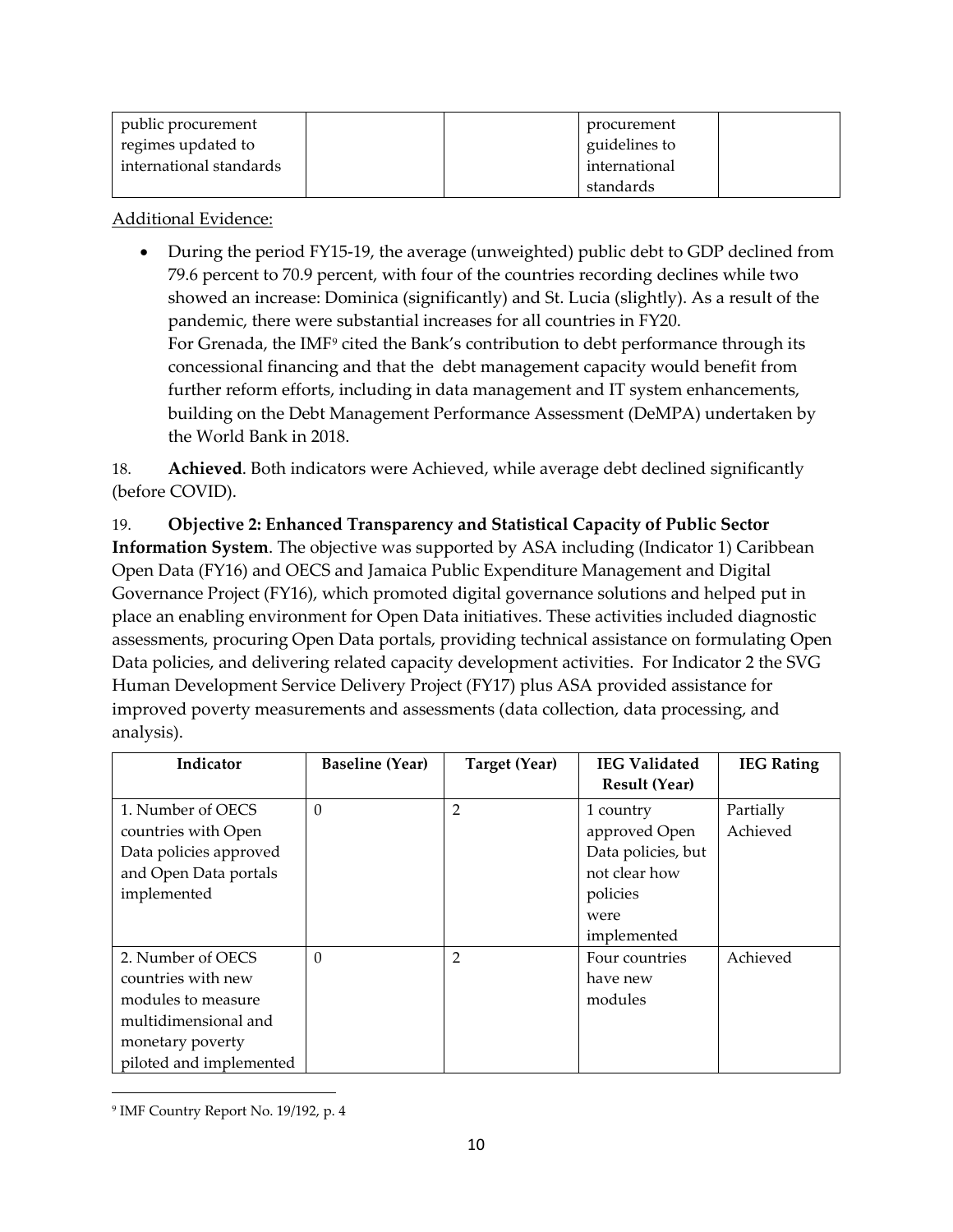• Only Grenada (out of four countries) shows improvement in the World Bank's Statistical Capacity indicator (after a long period of deterioration).[10](#page-10-0)

20. **Partially Achieved.** One indicator was Achieved and one Partially Achieved. However, the second indicator was not a good measure of overall statistical capacity (the Objective as formulated). Further, there was lack of improvement in the Statistical Capacity indicator.

21. **Objective 3: Strengthening Regulatory Frameworks for Competitiveness and Productivity.** The objective was supported (Indicator 1) by several non-lending TAs including for financial system **resilience**, asset management, and for the strengthening of financial systems; by (Indicator 2) lending for the establishment of an Eastern Caribbean Energy Regulation Authority (FY11), which did not take place, and ASAs for geothermal development (FY15 and FY19); and by (indicator 3) lending for Grenada Programmatic Resilience (FY14- FY18) and RSA for St. Lucia PPP Policy (FY15). The various ASA activities for the three indicators were linked to general institutional capacity building in their respective areas.

| Indicator             | <b>Baseline (Year)</b> | <b>Target (Year)</b> | <b>IEG Validated</b> | <b>IEG Rating</b>  |
|-----------------------|------------------------|----------------------|----------------------|--------------------|
|                       |                        |                      | <b>Result (Year)</b> |                    |
| 1. New banking        | Outdated               | New regulatory       | All 6 OECS           | Achieved           |
| regulatory            | regulatory             | framework with       | countries adopted    |                    |
| framework             | framework with         | regulations in line  | new banking          |                    |
| adopted               | insufficient range     | with international   | regulatory           |                    |
|                       | of banking             | standards for        | frameworks           |                    |
|                       | supervision and        | supervision and      |                      |                    |
|                       | resolution tools       | resolution           |                      |                    |
| 2. Energy             | Only one country       | At least 3           | 3 countries have     | Partially Achieved |
| regulatory            | (Dominica) with        | countries have       | established          |                    |
| framework             | an established         | fully functioning    | independent          |                    |
| updated with          | independent            | independent          | regulatory           |                    |
| renewable energy-     | regulatory             | regulatory           | commissions, but     |                    |
| specific              | commission, but        | commission, with     | renewable energy-    |                    |
| regulations           | no renewable           | renewable energy-    | specific             |                    |
|                       | energy-specific        | specific             | regulations were     |                    |
|                       | regulations in         | regulations in       | still under          |                    |
|                       | place                  | place and            | development.         |                    |
|                       |                        | enforced by          |                      |                    |
|                       |                        | regulator            |                      |                    |
| 3. Number of          | $\Omega$               | $\overline{2}$       | 2 countries have     | Mostly Achieved    |
| <b>OECS</b> countries |                        |                      | put in place         |                    |
| with national         |                        |                      | national PPP         |                    |
| public-private        |                        |                      | policies but not     |                    |
| partnership (PPP)     |                        |                      | yet fully            |                    |
| policies approved     |                        |                      | operational          |                    |
| and PPP               |                        |                      |                      |                    |

<span id="page-10-0"></span><sup>10</sup> https://datatopics.worldbank.org/statisticalcapacity/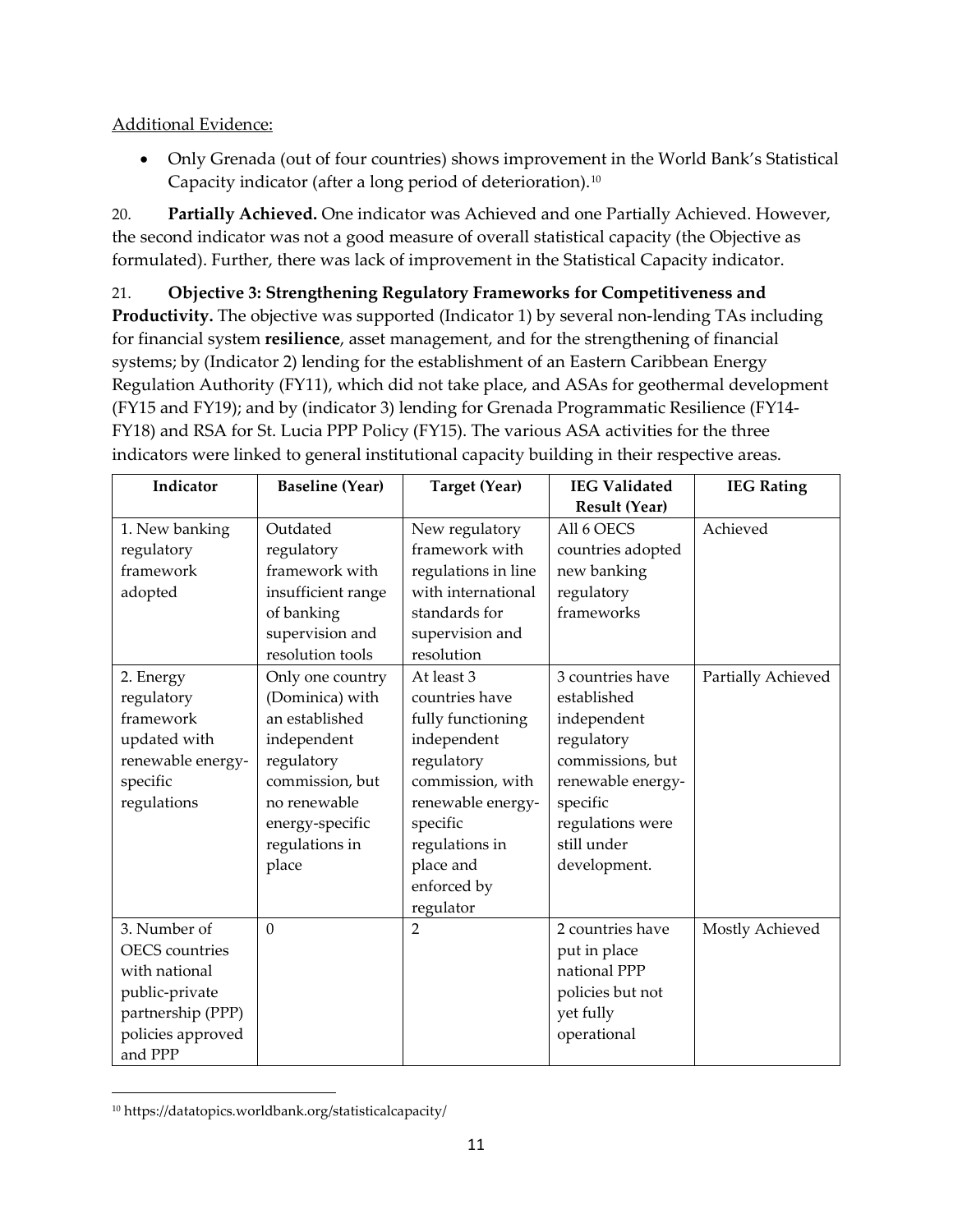| regulatory      |  |  |
|-----------------|--|--|
| framework       |  |  |
| operationalized |  |  |

• An IFC PPP investment project for St. Kitts and Nevis that initially supported indicator 3 was terminated following a change in government. Therefore, there is no clear evidence of the effectiveness of the new policies.

22. **Partially Achieved**. One indicator was Achieved, one Mostly Achieved, and one Partially Achieved. However, the only regulatory framework in place of the three targeted areas (finance, energy, and PPPs) is in finance (largely banking).

23. **Objective 4: Improved Business Environment and Conditions for Female Entrepreneurship.** This objective was supported (Indicator 1) by the Caribbean Regional Communications Infrastructure Project (FY12) and the Digital Caribbean Project (FY20), for Indicator 2 by ASAs including the Caribbean Growth Forum Phases I (FY15) and II (FY19) and the OECS Business Taxation Reform Project, and for Indicator III by the Caribbean Regional Communications Infrastructure Program (FY12), Competitiveness Project (FY17) and the MSME PCG Facility Project (FY19).

| Indicator                  | <b>Baseline (Year)</b> | <b>Target (Year)</b> | <b>IEG Validated</b>          | <b>IEG Rating</b> |
|----------------------------|------------------------|----------------------|-------------------------------|-------------------|
|                            |                        |                      | <b>Result (Year)</b>          |                   |
| 1. Number of OECS          | $\Omega$               | 3                    | 4 countries have              | Achieved          |
| countries with increased   |                        |                      | increased                     |                   |
| capacity and               |                        |                      | broadband                     |                   |
| geographical reach of      |                        |                      | network capacity              |                   |
| regional broadband         |                        |                      |                               |                   |
| networks                   |                        |                      |                               |                   |
| 2. Number of business      | $0$ in 2015            | 10 in 2021           | There have been               | Achieved          |
| climate reforms recorded   |                        |                      | 14 business                   |                   |
| since RPS's start          |                        |                      | climate reforms               |                   |
|                            |                        |                      | since RPS start <sup>11</sup> |                   |
| 3. Percentage of female-   | 24 percent             | 30 percent           | For ICT                       | Not Achieved      |
| led firms directly         |                        |                      | <b>Businesses only</b>        |                   |
| benefiting from WBG        |                        |                      | the June 30, 2020             |                   |
| interventions in selected  |                        |                      | ISR: MS of                    |                   |
| sectors (ICT, agriculture, |                        |                      | P114963 reported              |                   |
| tourism, and access to     |                        |                      | that the overall              |                   |
| finance – in regional      |                        |                      | female                        |                   |
| projects).                 |                        |                      | beneficiaries were            |                   |
|                            |                        |                      | between 45 (in St.            |                   |
|                            |                        |                      | Lucia) and 60                 |                   |

<span id="page-11-0"></span><sup>&</sup>lt;sup>11</sup> According to the Doing Business Reports, between DB16 and DB20: Dominica 1, Grenada 4, St. Kitts and Nevis 2, St. Lucia 1, SVG 2, and Antigua and Barbuda 4.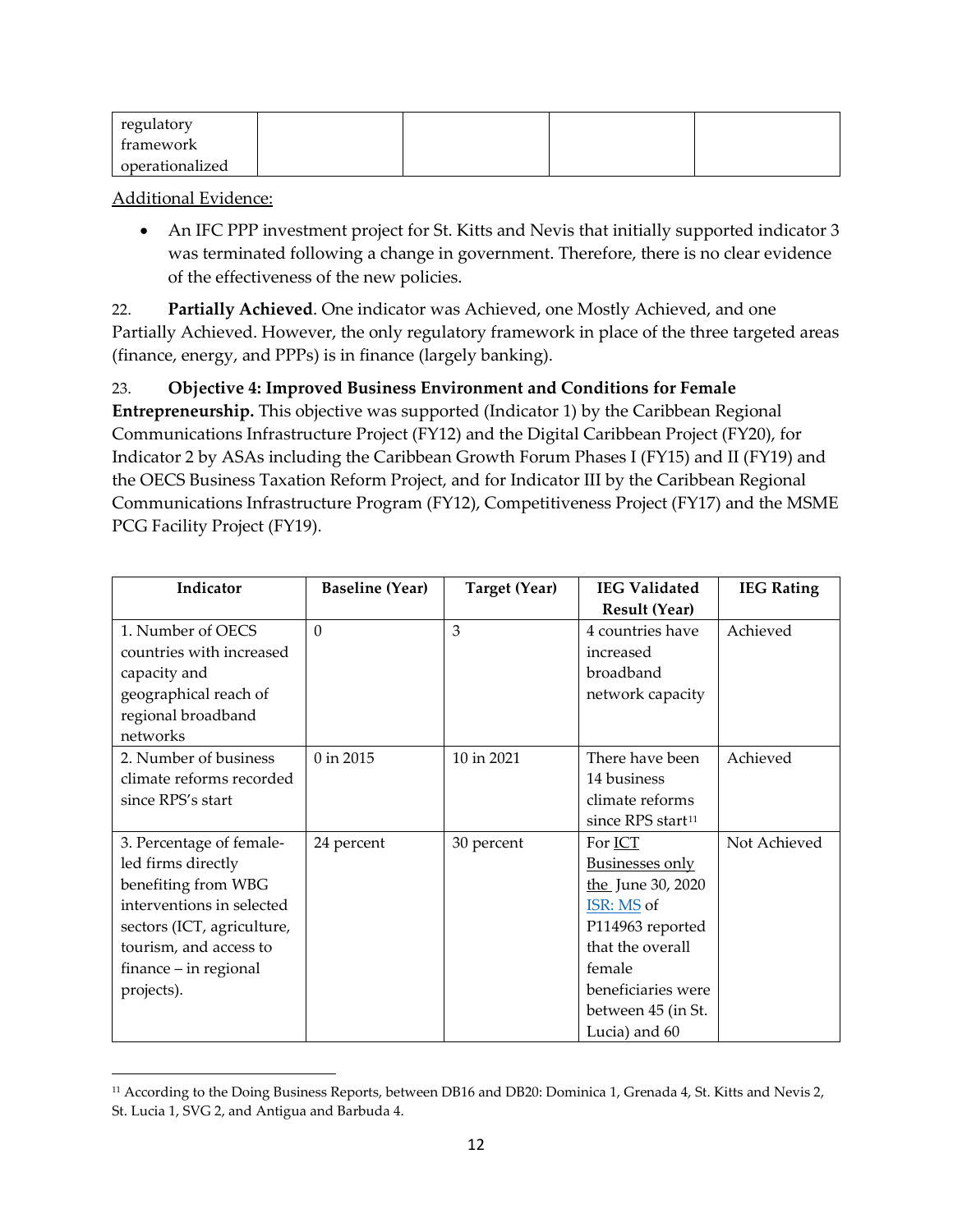| percent (in                    |
|--------------------------------|
| Grenada) of                    |
| beneficiaries.                 |
| However, three                 |
| available sources              |
| indicate no                    |
| progress for                   |
| female-led firms <sup>12</sup> |

• Overall, the OECS countries continue to perform relatively low on Doing Business: In DB2020: St. Lucia scored 63.7 (ranked 93rd), Dominica scored 60.5 (ranked 111th), Antigua and Barbuda scored 60.3 (ranked  $113<sup>th</sup>$ ), SVG scored 57.10 (ranked  $130<sup>th</sup>$ ), St. Kitts and Nevis scored 54.6 (ranked 139<sup>th</sup>), and Grenada scored 53.4 (ranked 146<sup>th</sup>). The rankings are out of 190 countries, and the scores have been quite stable in recent years.

24. **Mostly Achieved.** Two indicators were Achieved and one was Not Achieved. It could be noted that actual broadband capacity would have been a better indicator than number of countries. Indicator 2 on the number of business climate reforms recorded says little about the relative importance of the reforms adopted to improvements in the business environment and are therefore of weak relevance to assessing impact.

25. **Objective 5: Improved Human Capital Results through Higher Quality Standards for Education and Health**. This project was supported by (Indicator 1) the Regional Education Strategy Project (FY17) – this project utilized consulting services to i) support evidence-based teaching and learning at the primary level; ii) improve teacher practices at the primary level; iii) strengthen primary school leadership and accountability; and iv) initiate the strengthening of sector M&E capacity. The ASA OECS Social Resilience and Human Development TA (FY17) provided a study of education inequality. For Indicator 2 the St. Lucia Health System Strengthening Project (FY19) provided support for the design and implementation of an Essential Benefits Package, and institutional capacity building., after the ASA OECS Social Resilience and Human Development TA (FY17 generated information for the preparation of the Human Development projects.

| Indicator                  | <b>Baseline (Year)</b> | Target (Year)         | <b>IEG Validated</b> | <b>IEG Rating</b> |
|----------------------------|------------------------|-----------------------|----------------------|-------------------|
|                            |                        |                       | <b>Result (Year)</b> |                   |
| 1. Established quality     | None                   | Yes, in all 6         | Learning             | Mostly            |
| standards for education    |                        | <b>OECS</b> countries | standards            | Achieved          |
| in line with the OECS      |                        |                       | established for 6    |                   |
| <b>Education Strategy,</b> |                        |                       | countries.           |                   |
| including gender           |                        |                       | However, gender      |                   |

<span id="page-12-0"></span><sup>12</sup> Private Sector: The June 14, 2020 ISR of P152117 (OECS Regional Tourism Competitiveness project) reports no progress of female-led firms benefitting from private sector proposals. Female-led business proposals: The June 27,2020 ISR of P158958 (OECS Agriculture Competitiveness project) reports no progress of female-led business proposals. MSME Loans: The June 14, 2020 ISR of P157715 (MSME PCG Facility project) reports no progress of women owned or managed MSMEs.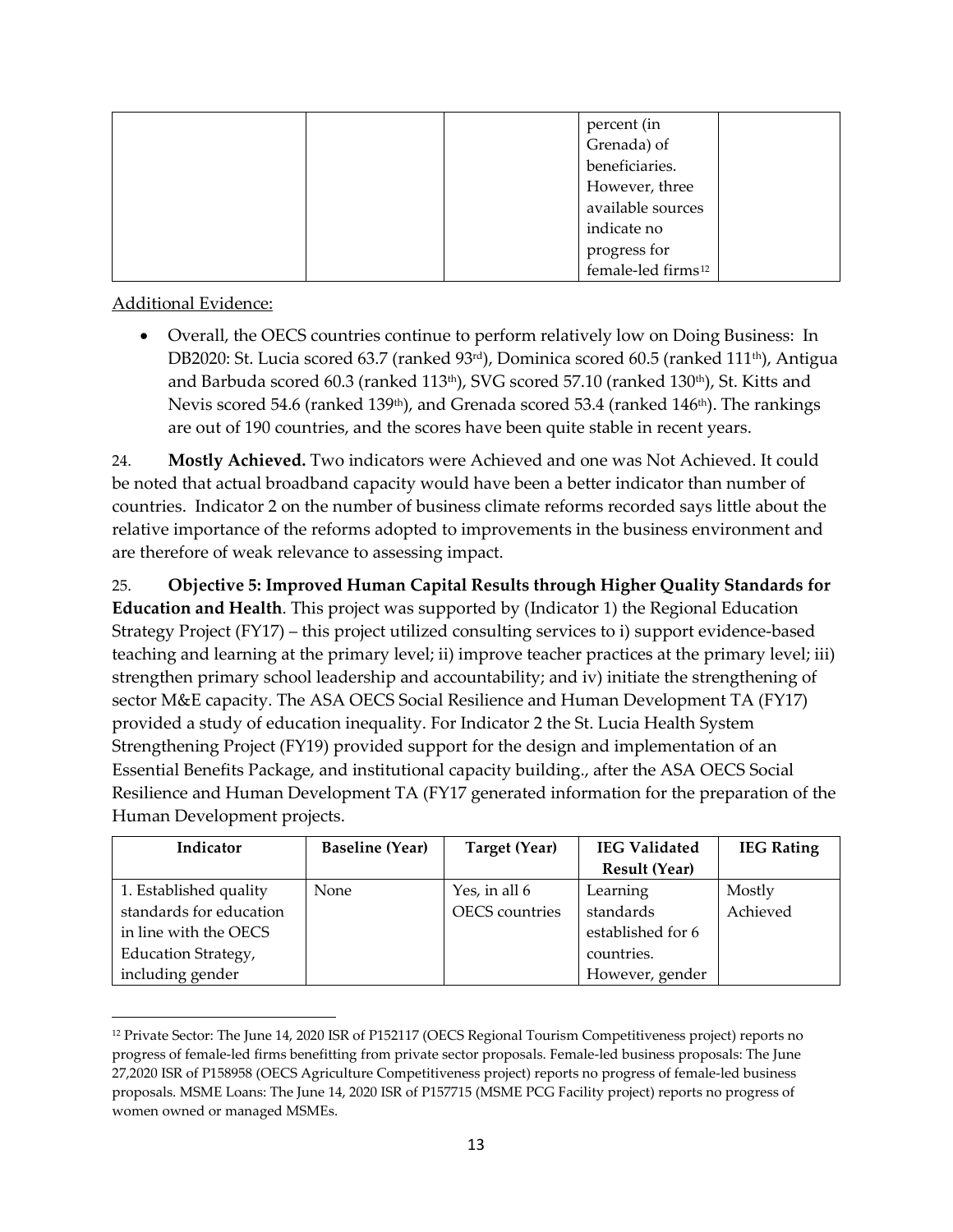| disaggregated              |   |                  | disaggregated      |           |
|----------------------------|---|------------------|--------------------|-----------|
| assessments for learning   |   |                  | assessments are    |           |
| outcomes                   |   |                  | only available for |           |
|                            |   |                  | two countries (St. |           |
|                            |   |                  | Lucia and SVG)     |           |
| 2. Number of OECS          | 0 | 2 countries (St. | No progress        | Partially |
| countries with at least 25 |   | Lucia and SVG)   | reported, but      | Achieved  |
| percent of primary care    |   |                  | major NCDs         |           |
| health facilities equipped |   |                  | have been          |           |
| for non-communicable       |   |                  | integrated into    |           |
| disease (NCD)              |   |                  | national           |           |
| management                 |   |                  | strategies         |           |

• There was here a discrepancy between the indicators – which measured standards – and the expectation in the formulation of the objective for improved results. Between 2015 and 2020 the overall average OECS rating under the Human Development Index (HDI) increased slightly from 0.743 to 0.763.

26. **Partially Achieved.** One indicator was Mostly Achieved and one Partially Achieved. However, neither indicator sought to address the "Improved Human Capital Results" demanded in the formulation of the objective, and Indicator 2 for the health sector also addressed only one among several relevant aspects of standards for the health sector.

# 27. **IEG rates the outcome of WBG support under Focus Area I as Moderately**

**Unsatisfactory,** with the important caveat that objectives and indicators did not measure outcomes. One of the objectives was rated Achieved and four Partially Achieved, while six of the 12 institutional indicators were Achieved. Institutional/policy improvements included adoptions of medium-term debt management strategies, updated procurement guidelines, adoption by all six countries of new banking regulatory frameworks, and a number of new business climate reforms

# **Focus Area II: Enhancing Resilience. This focus area included the following three objectives:**

28. **Objective 6: Improved Targeting of Social Protection Systems.** This objective was supported by Grenada Safety Net Advancement Project (FY12) and ASA Strengthening Social Protection System for Disaster Preparedness and Response in SVG (FY18). The former strengthened the basic architecture of the consolidated conditional cash transfer program, while the latter strengthened the social protection system's ability to respond to natural disasters.

| Indicator                | <b>Baseline</b> (Year) | Target (Year)  | <b>IEG Validated</b> | <b>IEG Rating</b> |
|--------------------------|------------------------|----------------|----------------------|-------------------|
|                          |                        |                | <b>Result (Year)</b> |                   |
| 1. Number of OECS        | 1 (Dominica)           | 3 countries    | 3 additional         | Achieved          |
| countries that establish |                        | (Grenada, St.  | countries have       |                   |
| objective poverty-based  |                        | Lucia and SVG) | established          |                   |
| targeting mechanisms for |                        |                | poverty-based        |                   |
| cash transfer programs   |                        |                | targeting            |                   |
|                          |                        |                | mechanisms           |                   |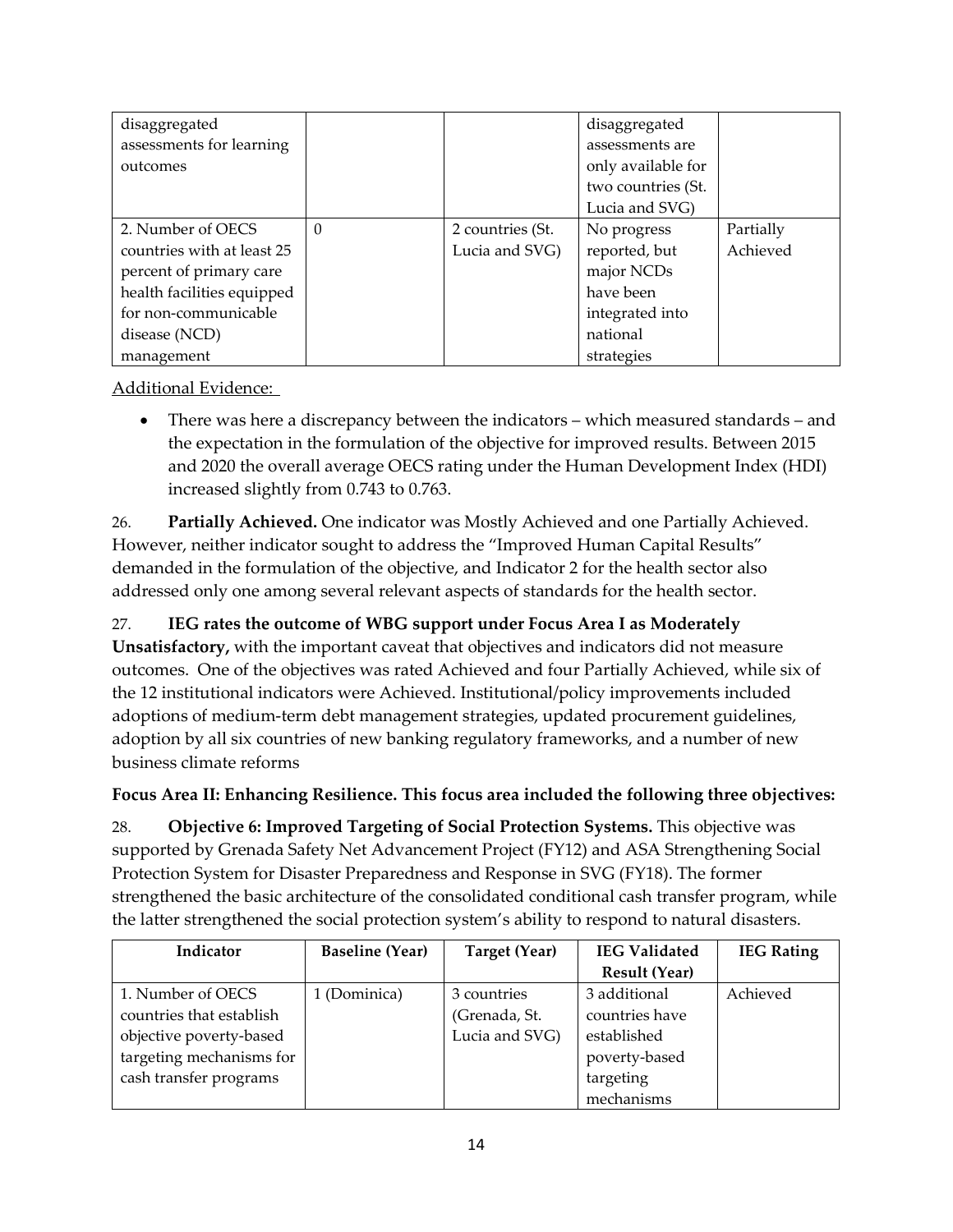• The indicator measured the establishment of objective targeting mechanisms. In addition, for Grenada there was an increase in poor households receiving cash transfers from 68 percent in 2016 to 82 percent in 2018. The Government of St. Lucia has confirmed the adoption in 2019 of an eligibility test as an instrument to target beneficiary households for all its social assistance programs, while SVG has conducted a country poverty assessment to update its poverty information.

29. **Achieved.** The one indicator under this objective was **Achieved,** and there is additional evidence on improved targeting.

30. **Objective 7: Improved Capacity to Prepare for, Respond to, and Mitigate Natural Disasters.** This objective was supported (Indicator 1) by ASA for Programmatic Engagement in DRM & CCA (FY15); and Caribbean Resilience Initiative PA (FY18); and for Indicator 2 by the Regional Disaster Vulnerability Reduction Project (FY11), the Disaster Vulnerability Reduction Project (FY14), the St. Lucia Disaster and Vulnerability Reduction Project (FY14), and several ASAs.

| Indicator                 | <b>Baseline (Year)</b> | Target (Year) | <b>IEG Validated</b> | <b>IEG Rating</b> |
|---------------------------|------------------------|---------------|----------------------|-------------------|
|                           |                        |               | <b>Result (Year)</b> |                   |
| 1. Number of OECS         | $\theta$               | 3 countries   | 2 countries (St.     | Mostly            |
| countries that have       |                        |               | Lucia and            | Achieved          |
| formulated and adopted    |                        |               | Grenada) have        |                   |
| a National Disaster Risk  |                        |               | adopted a            |                   |
| <b>Financing Strategy</b> |                        |               | national disaster    |                   |
|                           |                        |               | risk financing       |                   |
|                           |                        |               | strategy             |                   |
| 2. Number of OECS         | $\Omega$               | 6 countries   | 4 countries          | Mostly            |
| countries with            |                        |               | (Dominica,           | Achieved          |
| strengthened hydro-       |                        |               | Grenada, St.         |                   |
| meteorological systems    |                        |               | Lucia and SVG)       |                   |
| for disaster preparedness |                        |               | have                 |                   |
|                           |                        |               | strengthened         |                   |
|                           |                        |               | hydro-met            |                   |
|                           |                        |               | systems for          |                   |
|                           |                        |               | disaster             |                   |
|                           |                        |               | preparedness         |                   |

Additional Evidence:

• The ASA Caribbean Resilience Initiative reported (2018) that most of its sub-tasks contained significant capacity-building activities including to strengthen technical capacity for the development and use of landslide and flood hazard analyses and maps, the quantification and presentation of sovereign contingent liabilities and the development of integrated disaster risk financing frameworks. This was consistent with the RPS for the OECS.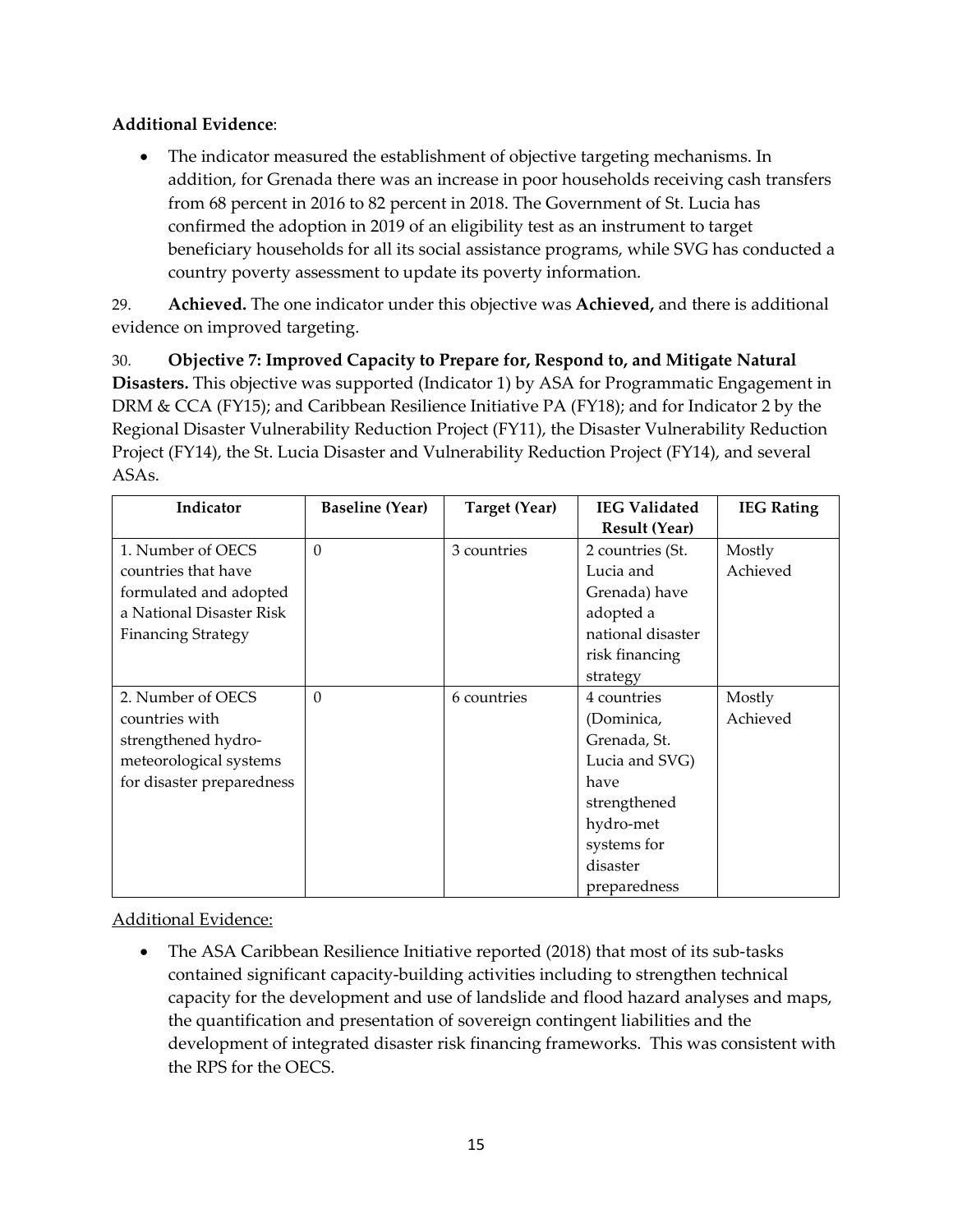31. **Mostly Achieved.** Both indicators were Mostly Achieved, and there is evidence of improved capacity.

32. **Objective 8: Conservation and Protection of Marine Resources.** This objective was supported by the Caribbean Regional Oceanscape Project (FY18) and the ASA Grenada Blue Growth Coastal Master Plan (FY17).

| Indicator                 | <b>Baseline (Year)</b> | Target (Year) | <b>IEG Validated</b> | <b>IEG Rating</b> |
|---------------------------|------------------------|---------------|----------------------|-------------------|
|                           |                        |               | <b>Result (Year)</b> |                   |
| 1. Number of OECS         | $\Omega$               |               | Three countries      | Achieved          |
| countries that have       |                        |               | with national        |                   |
| developed either marine   |                        |               | ocean policies       |                   |
| spatial or coastal master |                        |               | and strategies,      |                   |
| plans                     |                        |               | and two with         |                   |
|                           |                        |               | updated national     |                   |
|                           |                        |               | policies and         |                   |
|                           |                        |               | strategies.          |                   |

33. **Mostly Achieved.** The single indicator was Achieved. However, plans, while useful and perhaps an essential step towards improved conservation, say little about any actual conservation or protection of marine resources.

34. IEG rates the outcome of WBG support under Focus Area II as **Moderately Satisfactory,**  with the important caveat that objectives and indicators did not measure outcomes. One of the institutional objectives is rated Achieved, and two Mostly Achieved, while two of the only four indicators were Achieved. Institutional improvements included established poverty-based targeting mechanisms for cash transfer programs, and national ocean policies and strategies. However, the objectives and indicators were mostly achieved only in some of the six OECS countries, and often in just a minority of them. This limits the overall effectiveness of the program.

# **V. WBG Performance**

# **Ownership, Learning, and Flexibility**

35. **The large bunching of lending towards the end of the RPS period and especially in FY20 reduces the ability to draw lessons from the implementation of the program**. However, as indicated in the CLR, it appears that the original RPS program suffered from a lack of ownership and differing priorities between countries, as demonstrated by the slow initial implementation and the need for the Bank to move well away from its initial program design with mostly multi-country, multi-sector operations. The CLR does not directly discuss the degree of ownership thereafter, but notes that there were implementation challenges linked to severe capacity constraints (and to the increase in available financing during the IDA18 cycle). The decisive restructuring of the program at the PLR stage demonstrated WB ability to learn from experience, while the reported substantial adjustments of the program in FY21 in response to the pandemic indicated agility although it is not clear if capacity constraints were adequately addressed to ensure effective use of increased lending.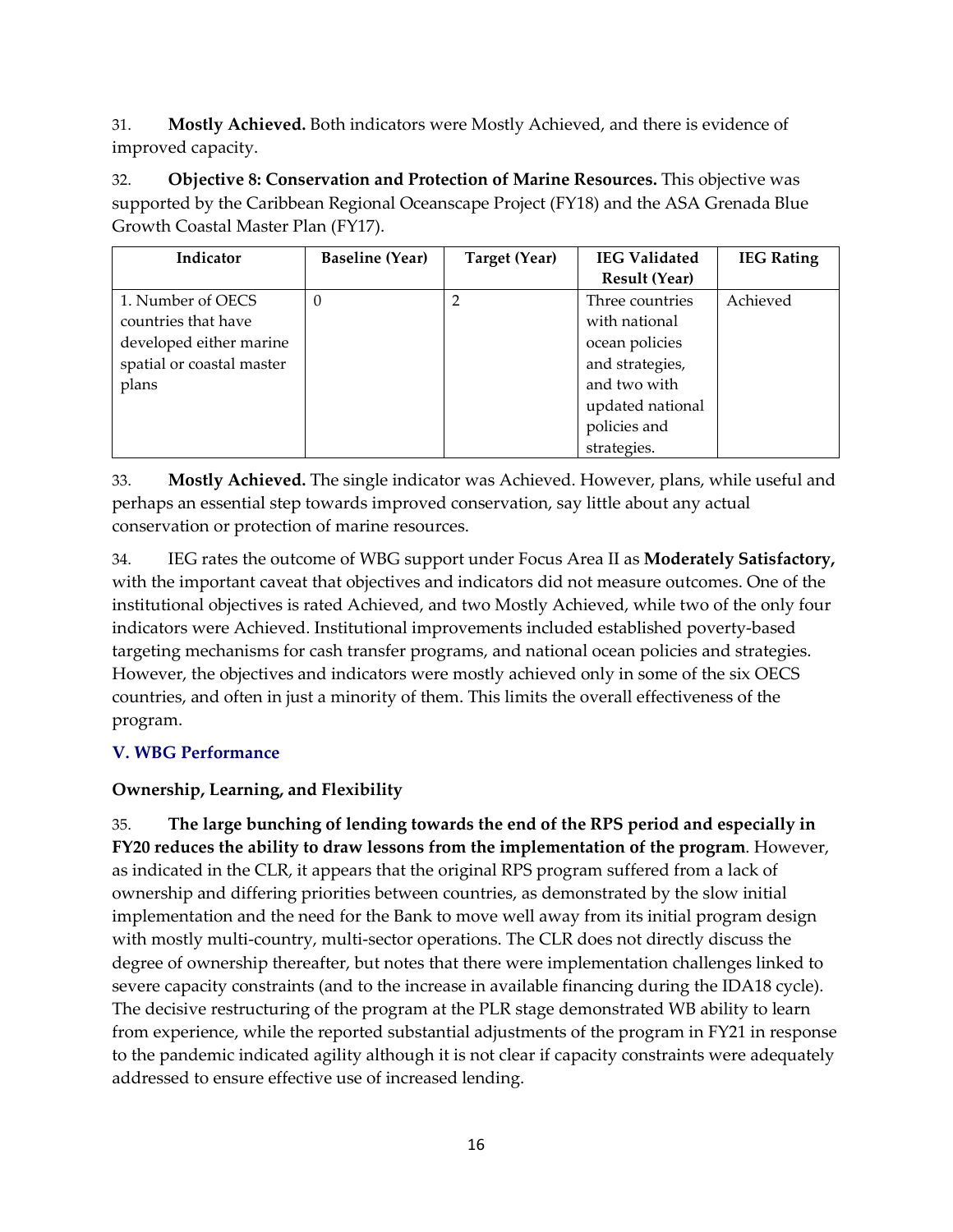# **Risk Identification and Mitigation**

36. **The risk of the original regional approach was underestimated**. The RPS noted that the risks of not achieving the development objectives were high, and that they included (i) a fragile macro framework and potential social tension; (ii) potential lack of government actions to address financial sector weaknesses; (iii) exposure to exogenous shocks and natural disasters; and (iv) complex political economy, weak regional cooperation (although the increase in this risk due to the original program design's heavy reliance on regional projects was not recognized), and low institutional capacity. These risks were mostly well identified at the PLR stage, while some of the mitigating measures could appear vague and of limited potential usefulness. The risk of natural disasters did materialize in the 2017 hurricane season, while the weak regional cooperation and low domestic institutional capacity were important factors for the early delays in delivering the original WB program. Against this background, the dramatic ramping-up of lending appears inconsistent. As one example, the RPS identified the risk that lack of actions at the political level, including within the regional context, could slow implementation of projects and reforms, especially considering the weak institutional capacity. To mitigate this risk, the OECS governments had committed to implement a program of reforms focused on fiscal sustainability and macro stability, which had been expressed in their national and regional strategies. Those were positive steps, but of limited value as mitigating steps. The WBG would maintain a systematic dialogue with the authorities and other partners to better understand the political economy context in each country and would take care to design operations that, while regional, would give clients a strong sense of ownership by also addressing country-specific needs. This was not a strong mitigating measure – and the regional operations had to be largely dropped at the PLR stage.

# **WBG Internal Collaboration**

37. **There is little evidence of synergies between the WB and IFC**. The RPS noted that IFC and MIGA were generally constrained by the small size of investments in the OECS, but would contribute to the RPS objectives through selective investment support, depending on opportunities. In particular, IFC would focus on crisis response; job creation and inclusive growth; innovation, competitiveness, and integration; and climate change. At the PLR stage, IFC focus areas were identified as tourism, infrastructure, agribusiness, and viable publicprivate partnership (PPP) opportunities. However, none of the objectives in the RPS results framework were supported by IFC activities. Accordingly, and in spite of some IFC investments and advisory services, there was no evidence of synergies between the WB and IFC. There are no MIGA guarantees for the OECS.

# **Partnerships and Development Partner Coordination**

38. **There were significant harmonization efforts with development partners**. The FY15 RPS noted that the Bank's role in the OECS aid architecture was built on its capacity to convene regional and international partnerships, and that the regional aid architecture consisted of a large number of bilateral and multilateral agencies providing development assistance in a wide range of sectors and thematic areas. The WBG had, at the time, worked closely with many of these development agencies and systematically coordinated with other development partners.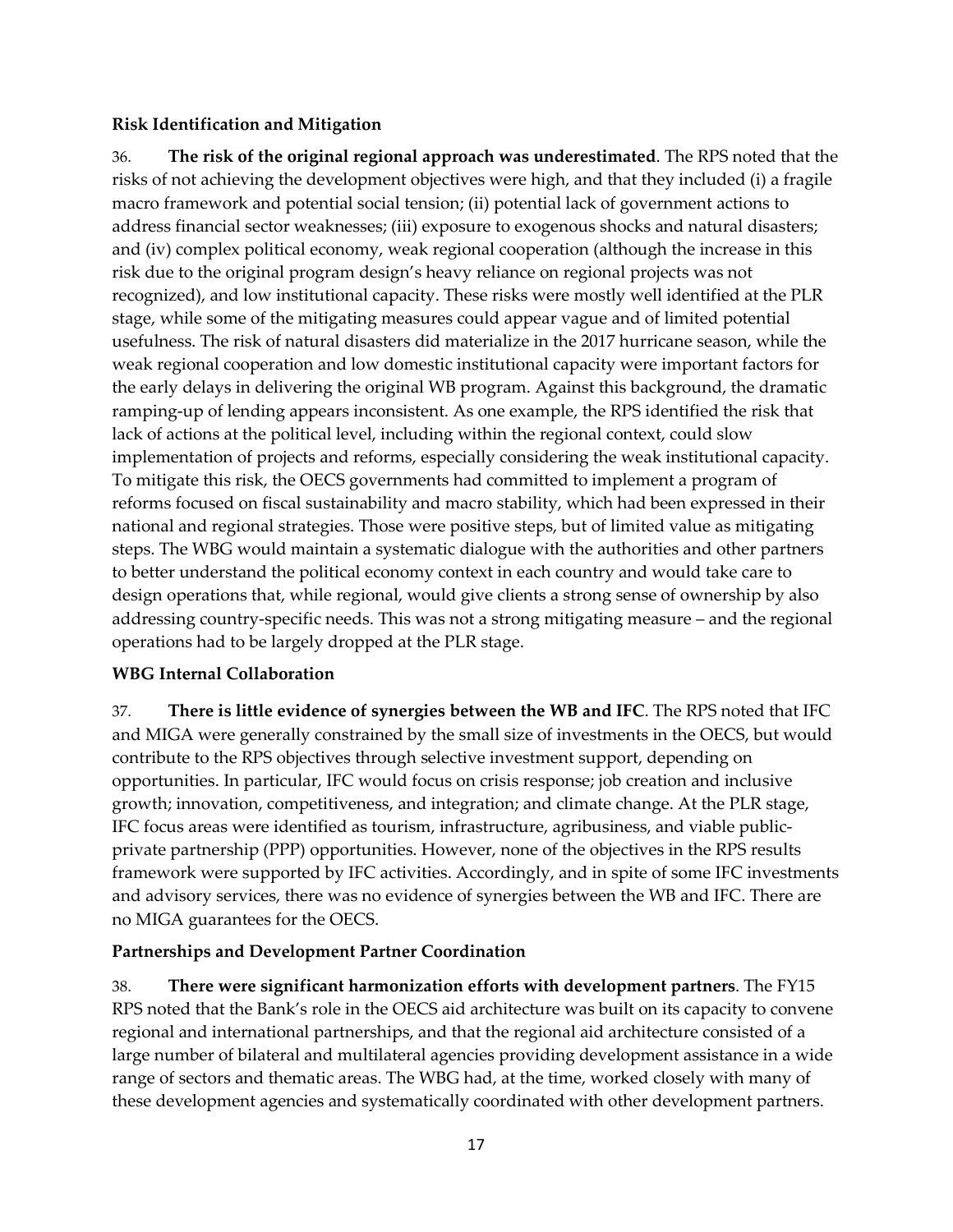The CLR confirms that such partnerships have continued, and sees them as critical to reducing transaction costs for small states and for building the capacity of government institutions. Bank activities were closely coordinated with the main donor community for the Eastern Caribbean – The Eastern Caribbean Donors and Partners Group, while close collaboration with the IMF resulted in coordination of budget support for Grenada and SVG, and a joint WBG-IMF Climate Change Policy Assessment for Grenada and St. Lucia. The CLR also reported – without details on significant "harmonization" efforts with key bilateral institutions.

# **Safeguards and Fiduciary Issues**

39. IEG validated eight closed projects in the OECS during the RPS period, of which two triggered at least one environmental and social safeguard policy, in the urban development and the energy and extractives practices. The CLR is not explicit on the safeguard performance under the RPS, but IEG reviews of project ICRs indicate satisfactory performance in environmental and social safeguards management, despite some difficulties. These challenges related to low capacity on the ground. The Bank's mitigation efforts included ongoing capacity building to the PIU and the local stakeholders, which helped the OECS countries enhance their safeguards performance. No inspection Panel cases were registered during the RPS. During the period FY16 to FY19, INT reviewed only one serious complaint that related to the OECS countries. No investigations were considered necessary, and no previously opened cases were closed.

### **Overall Assessment and Rating**

# 40. **On balance, IEG rates the WBG performance as Fair.**

### **Design**

41. **There were in effect two lending programs** – the original RPS program focused on broadly designed operations, and a much larger PLR single-country and single-sector program. The overall objective of the programs – to lay the foundations for inclusive and sustainable growth – was appropriate and supported by the lending and ASA activities. It was however very large for such a group of very small countries with limited capacity, and there was little discussion of the capacity issues before the launching of the very large PLR program. It is not clear that the Bank had a strategy for addressing capacity constraints. However, with most approvals happening towards the end of the RPS period it is premature to determine the impact on the program of any capacity constraints. The program components were well aligned with the priorities of the OECS governments, and addressed important issues. The objectives in the results framework were however focused exclusively on institutional outputs rather than incountry outcomes; this important weakness was a factor for the rating of WBG performance.

42. The program redesigned at the PLR stage was implemented largely as planned, although the original RPS program was affected negatively by the initial multi-country and multi-sector complexities. Generally, lessons from the previous CPF were incorporated (although the lessons regarding results framework were not. The lack of objectives and indicators targeting outcomes was a serious shortcoming in the results framework.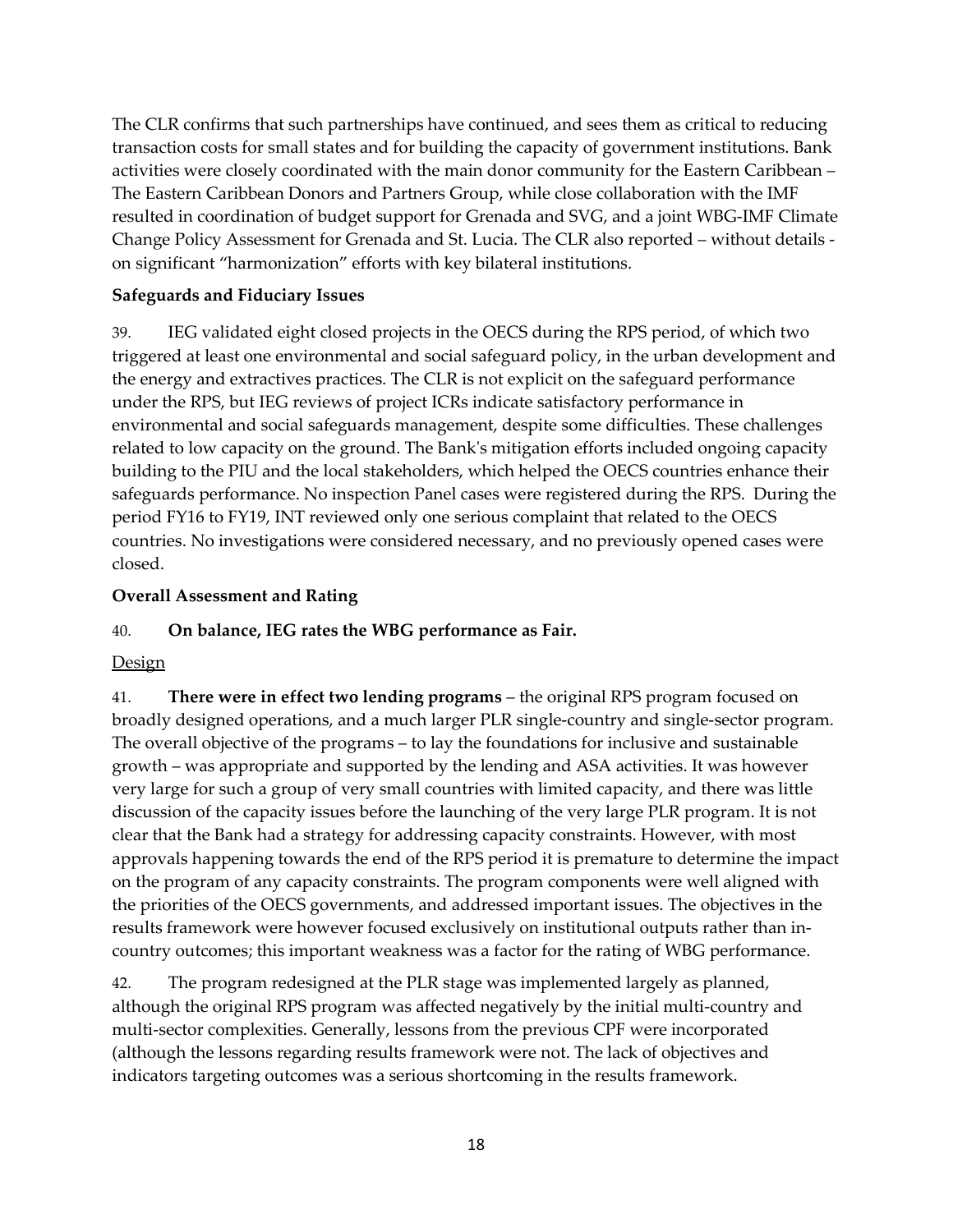# **Implementation**

43. **The program was implemented largely as planned in the PLR stage**, which modified very significantly the RPS strategy, with a lending program dramatically larger than the original RPS program despite serious capacity constraints evident even with the smaller initial program. There are only a few completed projects, with on average quite low ratings for development outcomes.

44. Positive aspects for Program Implementation were that the substantial ASA program helped fill knowledge gaps (although little concrete information is available); that the PLR changes were in response to lack of demand for the planned Bank projects, while adjustments to the program were also made after the 2017 hurricane; and close coordination with other development partners. A negative aspect was the lack of joint engagement between the Bank and IFC, although this may not have been a problem in this case as there appear to have been few opportunities for IFC to engage.

# **VI. Assessment of CLR**

45. **The CLR is well organized, clear and comprehensive**. It discusses the consistency between objectives and the results framework. However, it is difficult to find concrete linkages or examples between stated areas of country improvement and specific WB interventions. The CLR does not clearly present the suite of interventions that supported each objective. It does not discuss that the indicators in the results framework measured outputs not country outcomes. The CLR also should have discussed the adequacy of the ex-ante identification of risks from limited implementation capacity and the appropriateness of expanding the lending program while these constraints persisted.

# **VII. Lessons**

46. The CLR presents a series of lessons – some of which read more like findings. These focus, inter alia, on the need for direct support to improve statistical capacity in support of policy-making, and the need for regional results frameworks. IEG agrees with these points. IEG would also like to highlight one lesson of direct relevance for the forthcoming CPF:

• Indicators based largely on number of countries completing institutional actions are not adequate to measure development outcomes.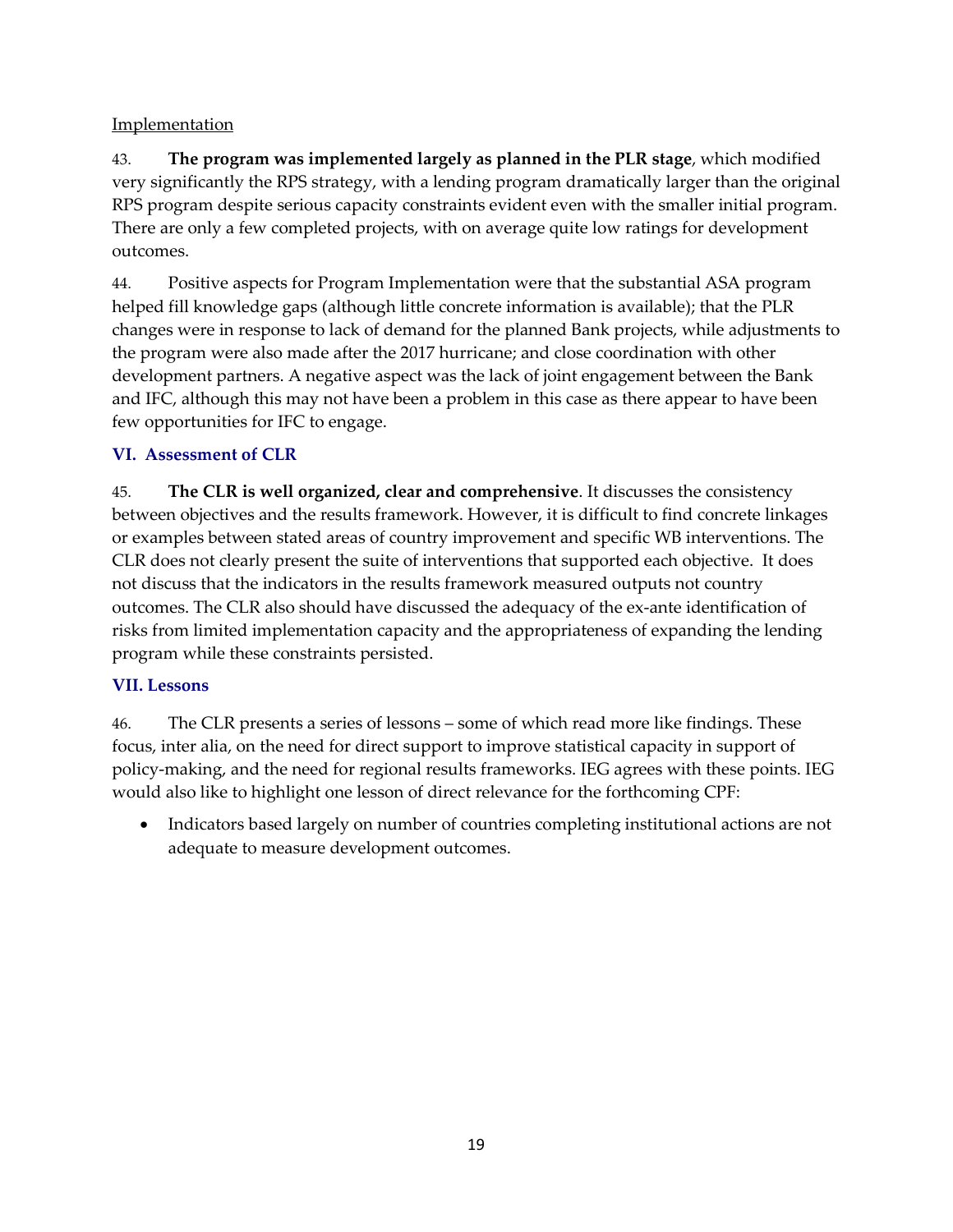#### **Annexes**

**Annex 1: Achievement of CPF Objectives (Results Framework)**

**Annex 2: Comments on Lending Portfolio**

**Annex 3: Comments on ASA Portfolio**

**Annex 4: Comments on Trust Fund Portfolio**

**Annex 5: IEG Ratings for OECS**

**Annex 6: Portfolio Status for OECS and Comparators**

**Annex 7: Comments on IFC Investments in OECS** 

**Annex 8: Comments on IFC Advisory Services in OECS** 

**Annex 9: Economic and Social Indicators** 

- **Antigua and Barbuda, FY 15-20**
- **Dominica, FY 15-20**
- **Grenada, FY 15-20**
- **St. Kitts and Nevis, FY 15-20**
- **St. Vincent and the Grenadines, FY 15-20**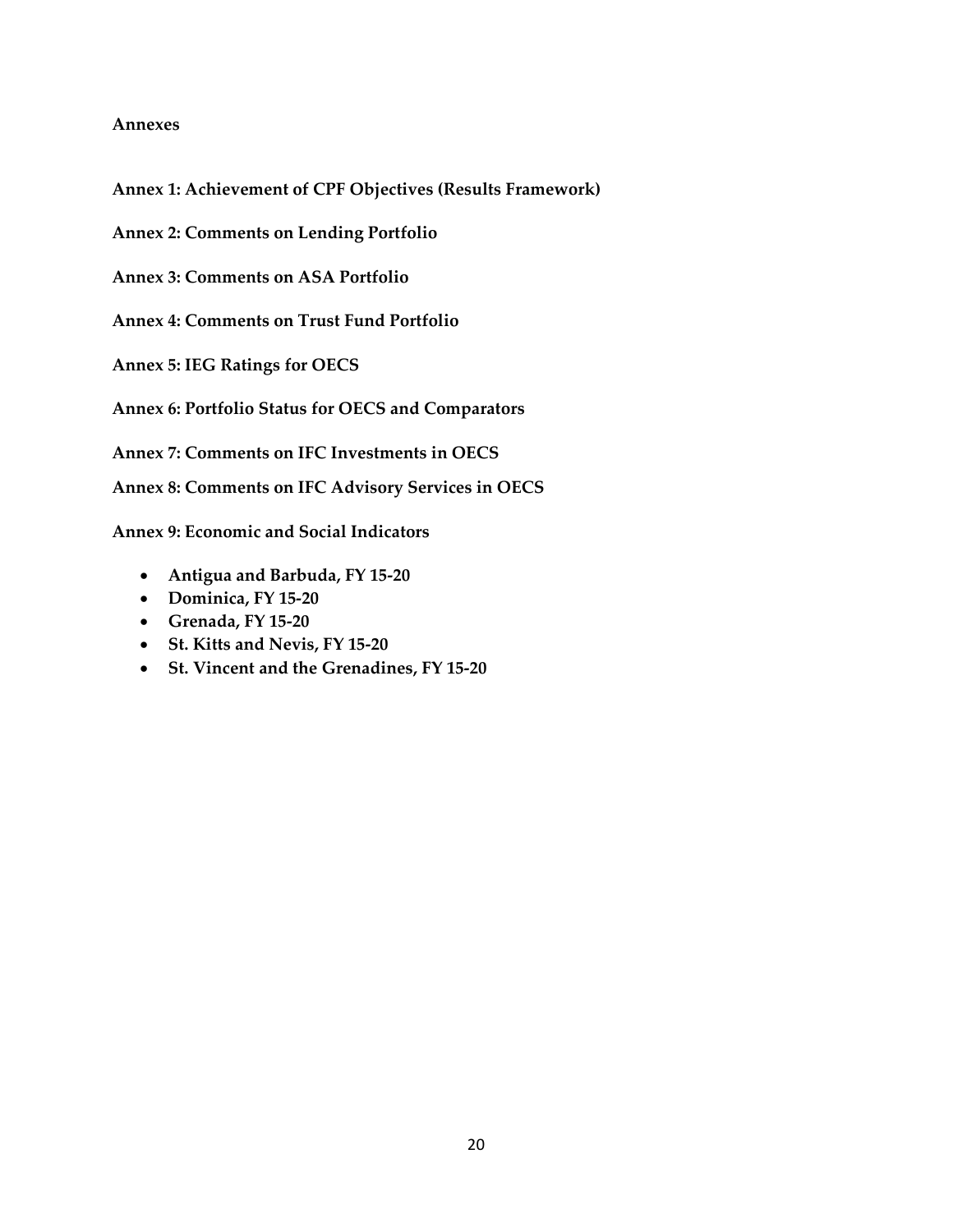| RPS FY15-FY20: Focus Area I:<br><b>Fostering Conditions for Growth</b><br>and Competitiveness                                                       | <b>Actual Results</b>                                                                                                                                                                                                                                                                                                                                                                                                                                                                 | <b>IEG Comments</b>                                                                                                                                                                                                                                                                                                                                                                                                                                                                                                                                                                                       |
|-----------------------------------------------------------------------------------------------------------------------------------------------------|---------------------------------------------------------------------------------------------------------------------------------------------------------------------------------------------------------------------------------------------------------------------------------------------------------------------------------------------------------------------------------------------------------------------------------------------------------------------------------------|-----------------------------------------------------------------------------------------------------------------------------------------------------------------------------------------------------------------------------------------------------------------------------------------------------------------------------------------------------------------------------------------------------------------------------------------------------------------------------------------------------------------------------------------------------------------------------------------------------------|
|                                                                                                                                                     | RPS Objective 1: Improved Macro-Fiscal Policies for Debt Management and Public Procurement                                                                                                                                                                                                                                                                                                                                                                                            |                                                                                                                                                                                                                                                                                                                                                                                                                                                                                                                                                                                                           |
| Indicator 1: Number of OECS<br>countries that adopt a medium-<br>term debt management strategy<br>(MTDS)                                            | According to the World Bank Debt & Fiscal<br><b>Risks Toolkit</b><br>(https://www.worldbank.org/en/programs/debt-<br>toolkit/mtds). IEG can verify 5 countries have<br>adopted a medium-term debt management                                                                                                                                                                                                                                                                          | Baseline and target year<br>not specified.<br>This objective is<br>supported by multi-donor                                                                                                                                                                                                                                                                                                                                                                                                                                                                                                               |
| Baseline: 0<br>Target: 3                                                                                                                            | strategy (MTDS):<br>Dominica: 2013 (covering FY14-18<br>1.<br>period);<br>Antigua and Barbuda: 2016;<br>2.<br>3.<br>Grenada: 2019;<br>St. Vincent and the Grenadines:<br>4.<br>2019; and<br>St. Lucia: 2020<br>5.<br><b>Achieved</b>                                                                                                                                                                                                                                                  | trust fund (MDTF) -<br>Support for Economic<br>Management in the<br>Caribbean Region<br>(SEMCAR) Phase I<br>(P123665, FY20), and<br>the following ASAs:<br><b>Supporting Economic</b><br>Management in the<br>Caribbean Region<br><b>Externally Financed</b><br>Output (P160774,<br>FY20); Debt<br>Management<br>Performance<br>Assessment (DeMPA)<br>Series: Antigua and<br>Barbuda (P157123,<br>FY16); Grenada<br>(P155980, FY16); St.<br>Vincent and the<br>Grenadines (P162230,<br>FY17); and St Lucia<br>(P162330, FY17); and<br>Regional: Programmatic<br>TA for SEMCAR, Phase<br>1 (P128874, FY18) |
| Indicator 2: Number of OECS<br>countries with legal public<br>procurement regimes updated to<br>international standards<br>Baseline: 0<br>Target: 2 | The CMU shared with IEG official documents<br>verifying two countries (Grenada and SVG)<br>have updated their procurement guidelines to<br>international standards:<br>1. Grenada Public Procurement and Disposal<br>of Public Property (Amendment) Act No. 1<br>of 2014 was amended in 2018.<br>2. St. Vincent and the Grenadines (SVG)<br>Public Procurement Act was updated in<br>December 2018, including the Gazette<br><b>Public Procurement Procedures</b><br>(November 2019). | Baseline and target year<br>not specified.<br>This objective was<br>supported by OECS<br><b>Public Procurement</b><br>Network (MDTF,<br>P166039, FY20); and<br>ASA OECS and Jamaica<br>Expenditure<br>Management and Digital<br>Governance Project<br>(P161942, FY16)                                                                                                                                                                                                                                                                                                                                     |
|                                                                                                                                                     |                                                                                                                                                                                                                                                                                                                                                                                                                                                                                       |                                                                                                                                                                                                                                                                                                                                                                                                                                                                                                                                                                                                           |
|                                                                                                                                                     | <b>Achieved</b><br>RPS Objective 2: Enhanced Transparency and Statistical Capacity of Public Information Systems                                                                                                                                                                                                                                                                                                                                                                      |                                                                                                                                                                                                                                                                                                                                                                                                                                                                                                                                                                                                           |
| Indicator 1: Number of OECS<br>countries with Open Data policies<br>approved and Open Data portals<br>implemented.                                  | According to the Open Data Policy,<br>Department of Public Service, St. Lucia (2015),<br>IEG can verify that St. Lucia approved Open                                                                                                                                                                                                                                                                                                                                                  | Baseline and target year<br>not specified.                                                                                                                                                                                                                                                                                                                                                                                                                                                                                                                                                                |

| Annex 1: Summary of Achievements of RPS Objectives - OECS Countries |  |  |
|---------------------------------------------------------------------|--|--|
|                                                                     |  |  |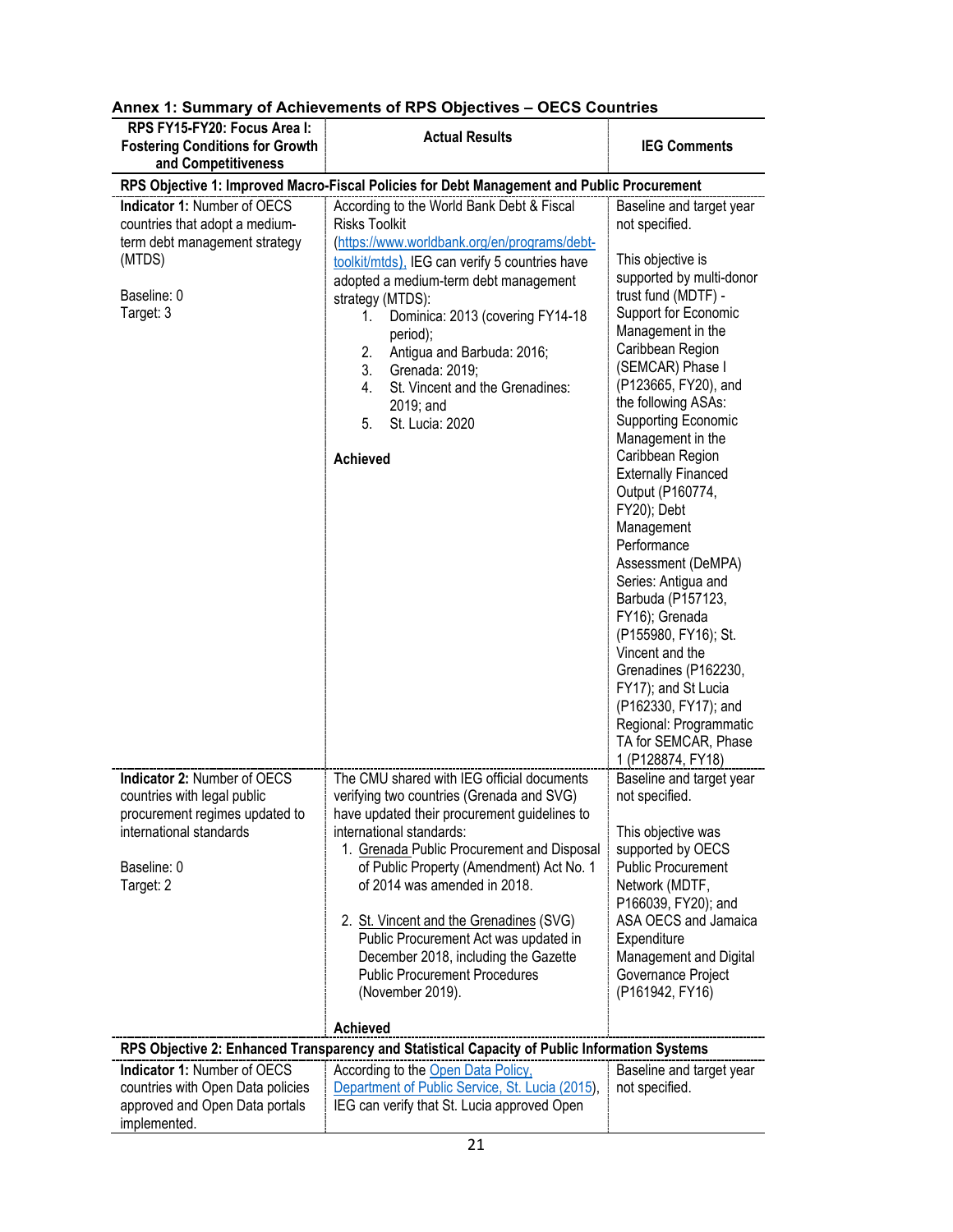| RPS FY15-FY20: Focus Area I:<br><b>Fostering Conditions for Growth</b><br>and Competitiveness                                                                           | <b>Actual Results</b>                                                                                                                                                                                                                                                                                                                                                                                                                                                                                                                                                                                                                                                                                                                                                                                                                                                                                                                                                                                                                                                                                                                                                                                                                                                              | <b>IEG Comments</b>                                                                                                                                                                                                                                                                                                                                                                                                                                           |
|-------------------------------------------------------------------------------------------------------------------------------------------------------------------------|------------------------------------------------------------------------------------------------------------------------------------------------------------------------------------------------------------------------------------------------------------------------------------------------------------------------------------------------------------------------------------------------------------------------------------------------------------------------------------------------------------------------------------------------------------------------------------------------------------------------------------------------------------------------------------------------------------------------------------------------------------------------------------------------------------------------------------------------------------------------------------------------------------------------------------------------------------------------------------------------------------------------------------------------------------------------------------------------------------------------------------------------------------------------------------------------------------------------------------------------------------------------------------|---------------------------------------------------------------------------------------------------------------------------------------------------------------------------------------------------------------------------------------------------------------------------------------------------------------------------------------------------------------------------------------------------------------------------------------------------------------|
| Baseline: 0<br>Target: 2                                                                                                                                                | Data Policies. However, it is unclear how the<br>policies were implemented.<br><b>Partially Achieved</b>                                                                                                                                                                                                                                                                                                                                                                                                                                                                                                                                                                                                                                                                                                                                                                                                                                                                                                                                                                                                                                                                                                                                                                           | This objective was<br>supported by ASA<br>Caribbean Open Data<br>(P148056, FY16); and<br><b>OECS</b> and Jamaica<br>Public Expenditure<br>Management and Digital<br>Governance Project<br>(P161942, FY16)                                                                                                                                                                                                                                                     |
| Indicator 2: Number of OECS<br>countries with new modules to<br>measure multidimensional and<br>monetary poverty piloted and<br>implemented<br>Baseline: 0<br>Target: 2 | According to the OECD Press Release (June<br>2020), all OECS countries - except Dominica -<br>have implemented harmonized questionnaires<br>for Survey of Living Conditions - Household<br>Budget Survey (SLC-HBS). Under the Bank's<br>OECS Regional Partnership Strategy, SLC-<br>HBS have been conducted in Saint Lucia<br>(2015/2016), Grenada (2018/19), Saint Vincent<br>and the Grenadines (2018), and St. Kitts and<br>Nevis (2018/19).<br>SVG: The December 30, 2019 ISR: MU of<br>P154253 reports that the enhanced Country<br>Poverty Assessment (eCPA) for SVG has<br>been conducted and data was collected and<br>being analyzed as of October 31, 2019.<br>St. Lucia: Multidimensional and monetary<br>$\bullet$<br>poverty data can be found at: St. Lucia<br>National Report of Living Conditions (2016).<br>Grenada: The ASA P171102 reports that<br>$\bullet$<br>technical assistance has been provided to<br>the National Statistical Office (NSO) on<br>Poverty Measurement and Labor Market<br>Indicators.<br>St. Kitts and Nevis: The Press Release by<br>SKNIS (2018) highlighted that St. Kitts and<br>Nevis encouraged households to actively<br>participate in the SLC-HBS to support the<br>country Poverty Assessment (CPA) survey.<br><b>Achieved</b> | Baseline and target year<br>not specified.<br>This objective was<br>supported by the Human<br>Development Service<br>Delivery Project<br>(P154253, FY17); and<br>non-lending TAs<br>included Caribbean<br>Poverty (P151093,<br>FY15); OECS Statistics<br>and Poverty (P151133,<br>FY15); Caribbean<br>Poverty and Equity<br>Programmatic Approach<br>(PA) (P160347, FY20);<br>and Caribbean Poverty<br>and Equity<br>Programmatic Approach<br>(P171102, FY20) |
|                                                                                                                                                                         | RPS Objective 3: Strengthening Regulatory Frameworks for Competitiveness and Productivity                                                                                                                                                                                                                                                                                                                                                                                                                                                                                                                                                                                                                                                                                                                                                                                                                                                                                                                                                                                                                                                                                                                                                                                          |                                                                                                                                                                                                                                                                                                                                                                                                                                                               |
| Indicator 1: New banking<br>regulatory framework adopted                                                                                                                | According to the Summary Note of ASA<br>P145745, the Banking Act Agreement was<br>approved by the Monetary Council in February                                                                                                                                                                                                                                                                                                                                                                                                                                                                                                                                                                                                                                                                                                                                                                                                                                                                                                                                                                                                                                                                                                                                                     | Baseline and target year<br>not specified.                                                                                                                                                                                                                                                                                                                                                                                                                    |
| Baseline: Outdated regulatory<br>framework with insufficient range<br>of banking supervision and<br>resolution tools.                                                   | 2015. According to the Eastern Caribbean<br><b>Central Bank: Legal and Regulatory</b><br>Framework (2015), IEG can verify that all<br>OECS countries under the WB's Regional<br>Partnership Strategy (RPS) have adopted the                                                                                                                                                                                                                                                                                                                                                                                                                                                                                                                                                                                                                                                                                                                                                                                                                                                                                                                                                                                                                                                        | This objective was<br>supported by non-<br>lending TAs: Continued<br>Resilience of ECCU<br><b>Financial System</b>                                                                                                                                                                                                                                                                                                                                            |
| Target: New regulatory framework<br>with regulations in line with<br>international standards for<br>supervision and resolution.                                         | new banking regulatory framework:<br>• Antigua and Barbuda as of October 1,<br>2015.<br>• Dominica as of November 12, 2015                                                                                                                                                                                                                                                                                                                                                                                                                                                                                                                                                                                                                                                                                                                                                                                                                                                                                                                                                                                                                                                                                                                                                         | (P145745, FY17); Asset<br>Management Expertise<br>for ECCU Financial<br>System (P146727,                                                                                                                                                                                                                                                                                                                                                                      |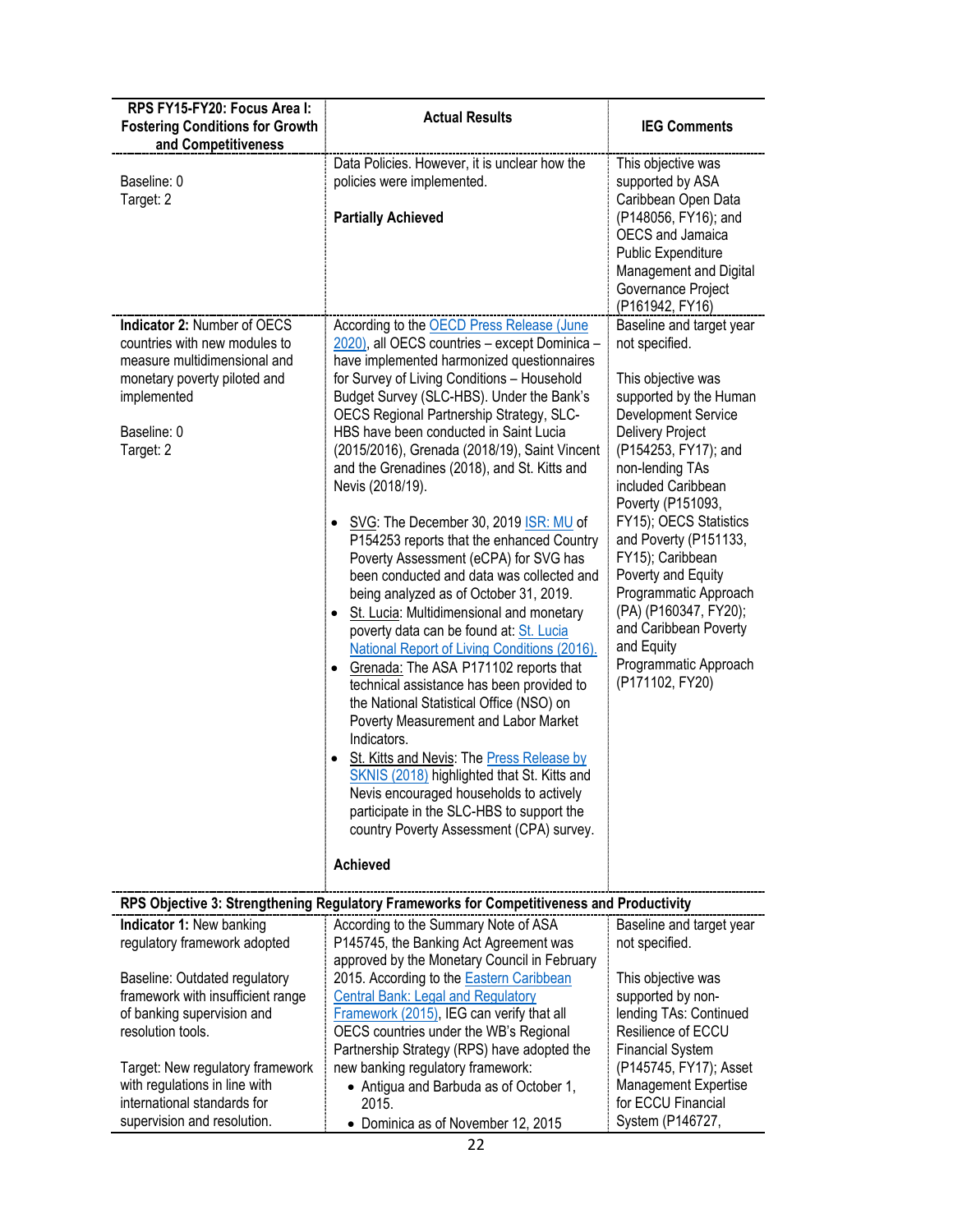| RPS FY15-FY20: Focus Area I:<br><b>Fostering Conditions for Growth</b><br>and Competitiveness                                                                                                                                                                                                                                                                                                                                                                     | <b>Actual Results</b>                                                                                                                                                                                                                                                                                                                                                                                                                                                                                                                                                                                                                                                                                                                                     | <b>IEG Comments</b>                                                                                                                                                                                                                                                                                                                                                                                                         |
|-------------------------------------------------------------------------------------------------------------------------------------------------------------------------------------------------------------------------------------------------------------------------------------------------------------------------------------------------------------------------------------------------------------------------------------------------------------------|-----------------------------------------------------------------------------------------------------------------------------------------------------------------------------------------------------------------------------------------------------------------------------------------------------------------------------------------------------------------------------------------------------------------------------------------------------------------------------------------------------------------------------------------------------------------------------------------------------------------------------------------------------------------------------------------------------------------------------------------------------------|-----------------------------------------------------------------------------------------------------------------------------------------------------------------------------------------------------------------------------------------------------------------------------------------------------------------------------------------------------------------------------------------------------------------------------|
|                                                                                                                                                                                                                                                                                                                                                                                                                                                                   | • Grenada as of November 10, 2015<br>• St. Kitts and Nevis as of May 20, 2015<br>• St. Lucia as of November 12, 2015<br>• St. Vincent and Grenadines as of<br>November 12, 2015.<br><b>Achieved</b>                                                                                                                                                                                                                                                                                                                                                                                                                                                                                                                                                       | FY16); Financial<br>Analysis and Dynamic<br><b>Modelling Expertise</b><br>(P150825);<br>Strengthening Financial<br>Sector in the Eastern<br>Caribbean (P150897);<br><b>OECS Diversifying the</b><br><b>Financial System</b><br>(P156396); Caribbean<br>PA: Development of<br>Sound Financial<br>Systems (P158320)                                                                                                           |
| Indicator 2: Energy regulatory<br>framework updated with renewable<br>energy-specific regulations.<br>Baseline: Only one country<br>(Dominica) with an established<br>independent regulatory<br>commission, but no renewable<br>energy-specific regulations in<br>place.<br>Target: At least 3 countries have<br>fully functioning independent<br>regulatory commissions, with<br>renewable energy-specific<br>regulations in place and enforced<br>by regulator. | IEG ICRR: HU of P101414 reports that none of<br>the OECS member countries, except for St.<br>Lucia and Grenada, were committed to a<br>regional approach in the electricity sector. The<br>Eastern Caribbean Energy Regulatory<br>Authority (ECERA) was established by April 25,<br>2017 but was not operational.<br>Under the project, 3 countries (Dominica,<br>Grenada, and St. Lucia) have established<br>independent regulatory commissions.<br>However, renewable energy-specific<br>regulations were still under development by<br>project closing in FY19.<br><b>Partially Achieved</b>                                                                                                                                                           | At PLR stage, the<br>baseline was amended<br>from 2 to 1 country.<br>Baseline and target year<br>not specified.<br>This objective was<br>supported by the<br>Eastern Caribbean<br><b>Energy Regulation</b><br>Authority (ECERA)<br>(P101414, FY11); ASA<br>Geothermal<br>Development in<br>Dominica (P143708,<br>FY15); and ASA<br>Geothermal<br>Development in<br>Dominica (P156500,<br>FY19).                             |
| Indicator 3: Number of OECS<br>countries with national public-<br>private partnership (PPP) policies<br>approved and PPP regulatory<br>frameworks operationalized.<br>Baseline: 0<br>Target: 2                                                                                                                                                                                                                                                                    | Two countries have put in place national PPP<br>policies: Grenada and St. Lucia.<br>• Grenada: IEG ICRR: MU of P147152<br>reports that the Government of Grenada<br>has developed "principles and processes"<br>for developing and implementing PPPs. A<br>PPP Unit was established under the<br>Ministry of Finance. However, only one<br>PPP was underway by the closing of the<br>project in FY18.<br>• St. Lucia: The IMF PPP in the Caribbean<br>Region (2019) (pp. 48 and 78) highlighted<br>that St. Lucia have put in place a PPP unit<br>at the Ministry of Finance. The Bank's<br>Reimbursable Advisory Services, "St. Lucia<br>PPP Policy" (P149915, FY15), includes St.<br>Lucia's PPP policies and implementation.<br><b>Mostly Achieved</b> | Baseline and target year<br>not specified.<br>This objective was<br>supported by Grenada<br>Programmatic Resilience<br>Building DPC (FY14-18);<br>and RSA St. Lucia PPP<br>Policy (P149915, FY15).<br>Note: The IFC<br>investment project HIA<br>Airport PPP in St. Lucia<br>initially supported this<br>indicator. However, the<br>project was terminated<br>following elections and a<br>change of Government<br>in 2016. |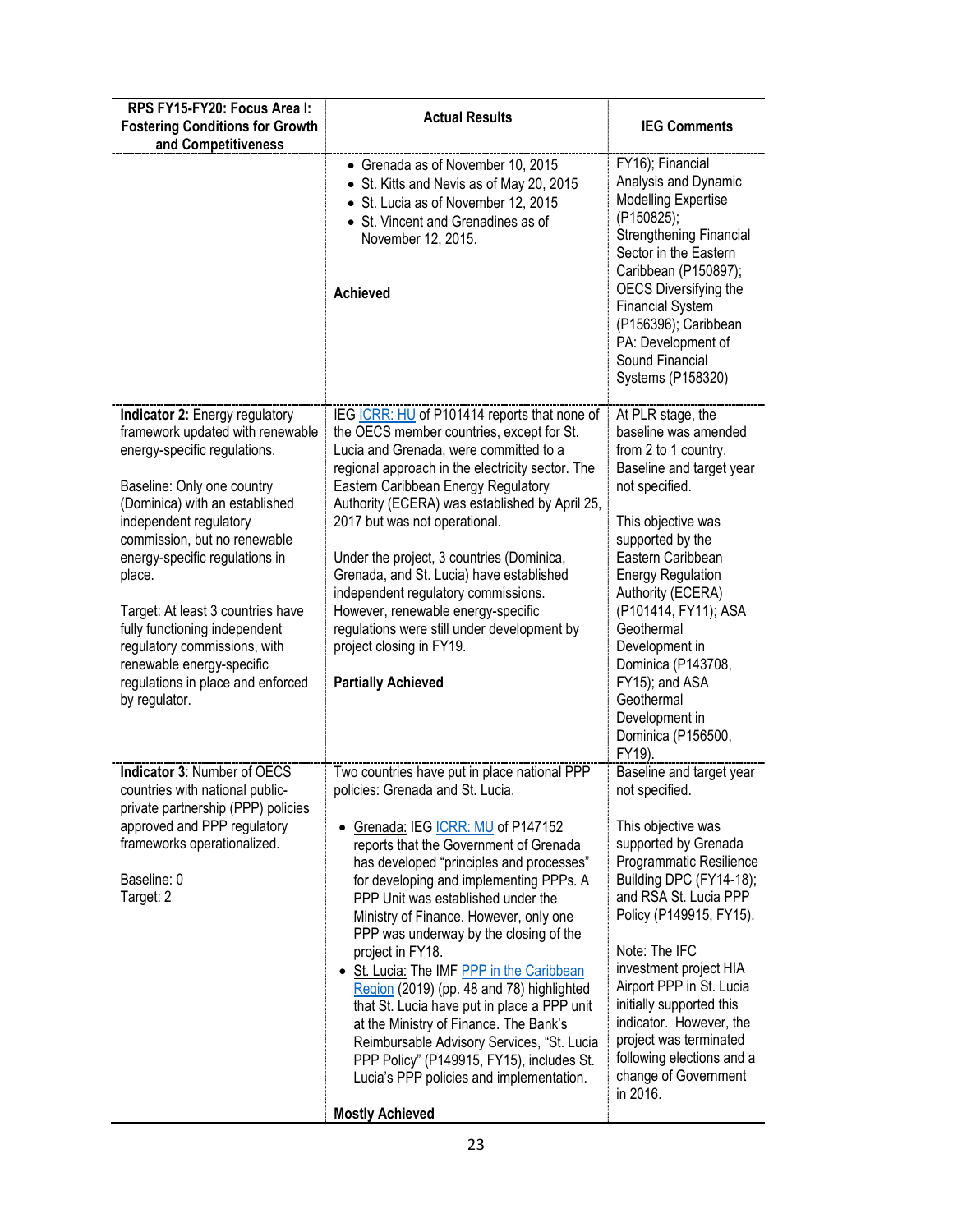| RPS FY15-FY20: Focus Area I:<br><b>Fostering Conditions for Growth</b><br>and Competitiveness                                                                                                          | <b>Actual Results</b>                                                                                                                                                                                                                                                                                                                                                                                                                                                                                                                                                                                                                                                              |                                                                                                                                                                                                                                                           |                                                                                                                                                                                             |                                                                                                                                                                                                                                                                                                | <b>IEG Comments</b>                                                                                                                                                                                                                                                                                                                                     |  |
|--------------------------------------------------------------------------------------------------------------------------------------------------------------------------------------------------------|------------------------------------------------------------------------------------------------------------------------------------------------------------------------------------------------------------------------------------------------------------------------------------------------------------------------------------------------------------------------------------------------------------------------------------------------------------------------------------------------------------------------------------------------------------------------------------------------------------------------------------------------------------------------------------|-----------------------------------------------------------------------------------------------------------------------------------------------------------------------------------------------------------------------------------------------------------|---------------------------------------------------------------------------------------------------------------------------------------------------------------------------------------------|------------------------------------------------------------------------------------------------------------------------------------------------------------------------------------------------------------------------------------------------------------------------------------------------|---------------------------------------------------------------------------------------------------------------------------------------------------------------------------------------------------------------------------------------------------------------------------------------------------------------------------------------------------------|--|
|                                                                                                                                                                                                        | RPS Objective 4: Improved Business Environment and Conditions for Female Entrepreneurship                                                                                                                                                                                                                                                                                                                                                                                                                                                                                                                                                                                          |                                                                                                                                                                                                                                                           |                                                                                                                                                                                             |                                                                                                                                                                                                                                                                                                |                                                                                                                                                                                                                                                                                                                                                         |  |
| Indicator 1: Number of OECS<br>countries with increased capacity<br>and geographical reach of regional<br>broadband networks.<br>Baseline: 0<br>Target: 3                                              | The June 30, 2020 ISR: MS of P114963<br>reports that the broadband network in three<br>island nations (Grenada, St. Lucia, and SVG)<br>are currently 88% connected as of June 30,<br>2020. About 59 percent of people (1,993 out of<br>the targeted 3,400 people which includes<br>government officials, teachers, students, and<br>entrepreneurs) have been trained on ICT-led<br>innovation under the project as of December<br>10, 2019. According to the latest available data<br>from the International Telecommunication<br>Union (ITU), 70 percent of Dominica's<br>population are internet users in 2017, a slight<br>increase from 65 percent in 2015.<br><b>Achieved</b> |                                                                                                                                                                                                                                                           |                                                                                                                                                                                             |                                                                                                                                                                                                                                                                                                | Baseline and target year<br>not specified.<br>This indicator was<br>supported by Caribbean<br>Regional<br>Communications<br>Infrastructure Project<br>(CARCIP) (P114963,<br>FY12), and Digital<br>Caribbean Project<br>(P171528, FY20).                                                                                                                 |  |
| <b>Indicator 2: Number of business</b><br>climate reforms recorded since<br>RPS's start.                                                                                                               |                                                                                                                                                                                                                                                                                                                                                                                                                                                                                                                                                                                                                                                                                    |                                                                                                                                                                                                                                                           | were 14 business climate reforms since                                                                                                                                                      | According to the Doing Business Report, there<br>Regional Partnership Strategy (RPS) started:                                                                                                                                                                                                  | This objective was<br>supported by ASA -<br>Caribbean Growth<br>Forum Phase I                                                                                                                                                                                                                                                                           |  |
| Baseline: 0 in 2015                                                                                                                                                                                    | #                                                                                                                                                                                                                                                                                                                                                                                                                                                                                                                                                                                                                                                                                  | Country                                                                                                                                                                                                                                                   | Doing<br><b>Business</b>                                                                                                                                                                    | <b>Doing Business</b><br>Indicator                                                                                                                                                                                                                                                             | (P130208, FY15), and<br>Phase II (P159034,                                                                                                                                                                                                                                                                                                              |  |
| Target: 10 in 2021                                                                                                                                                                                     | 1<br>$\overline{2}$<br>3<br>4<br>5<br>6<br>$\overline{7}$<br>8<br>9<br>10<br>11<br>12<br>13<br>14<br><b>Achieved</b>                                                                                                                                                                                                                                                                                                                                                                                                                                                                                                                                                               | Dominica<br>Grenada<br>Grenada<br>Grenada<br>Grenada<br>St. Kitts and<br>Nevis<br>St. Kitts and<br>Nevis<br>St. Lucia<br><b>SVG</b><br><b>SVG</b><br>Antigua and<br>Barbuda<br>Antigua and<br>Barbuda<br>Antigua and<br>Barbuda<br>Antigua and<br>Barbuda | Year<br>DB17<br>DB <sub>20</sub><br>DB19<br><b>DB18</b><br>DB17<br><b>DB20</b><br><b>DB18</b><br>DB17<br>DB <sub>20</sub><br><b>DB16</b><br><b>DB20</b><br>DB <sub>19</sub><br>DB18<br>DB17 | Paying Taxes<br>Starting a<br><b>Business</b><br><b>Getting Credit</b><br>Resolving<br>Insolvency<br>Trade<br><b>Getting Credit</b><br>Trade<br>Trade<br>Paying Taxes<br>Resolving<br>Insolvency<br>Starting a<br><b>Business</b><br><b>Getting Credit</b><br>Registering<br>Property<br>Trade | FY19); The New Trade<br>Environment and<br>Opportunities for the<br>Poor in the Caribbean<br>(P146683, FY15);<br>Caribbean Trade<br>Support Programmatic<br>Approach (159061,<br>FY19); OECS Business<br><b>Taxation Reform Project</b><br>(P600212); and<br>Caribbean Secured<br>Transactions and<br><b>Collateral Registries</b><br>Project (P600729) |  |
| Indicator 3: Percentage of female-<br>led firms directly benefitting from<br>WBG interventions in selected<br>sectors (ICT, agriculture, tourism,<br>and access to finance - in regional<br>projects). | • ICT Businesses: The June 30, 2020 ISR:<br>MS of P114963 reported that the overall<br>female beneficiaries were between 45 (in<br>St. Lucia) and 60 percent (in Grenada) of<br>the beneficiaries.                                                                                                                                                                                                                                                                                                                                                                                                                                                                                 |                                                                                                                                                                                                                                                           |                                                                                                                                                                                             |                                                                                                                                                                                                                                                                                                | Baseline and target year<br>not specified.<br>This indicator was<br>supported by the<br>Caribbean Regional                                                                                                                                                                                                                                              |  |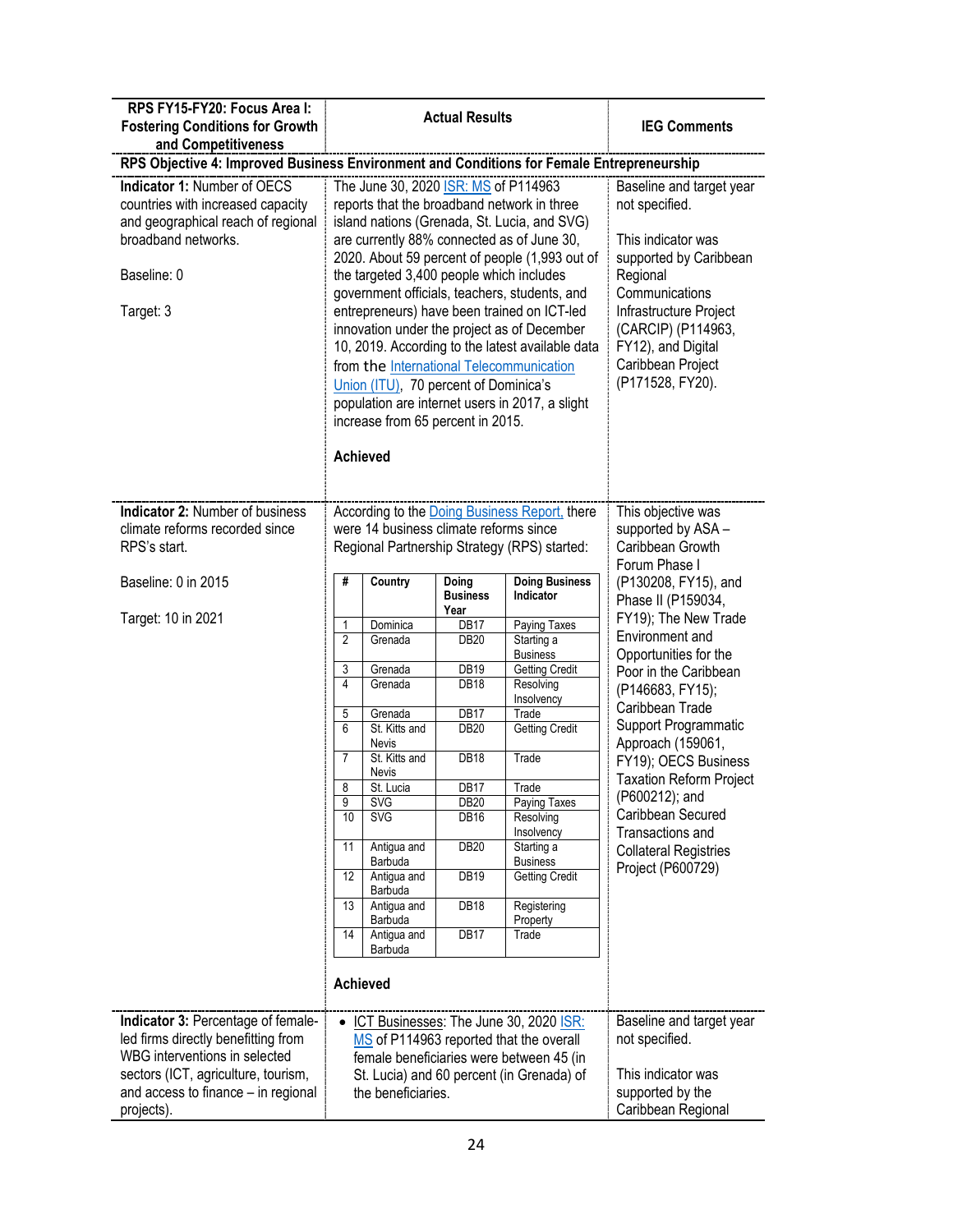| RPS FY15-FY20: Focus Area I:<br><b>Fostering Conditions for Growth</b><br>and Competitiveness                                                                                                                                                    | <b>Actual Results</b>                                                                                                                                                                                                                                                                                                                                                                                                                                                                                                                                                                                                                                                                                                                                                                                                                                                                                                                                                                                                                                                                                                                                                                                                       | <b>IEG Comments</b>                                                                                                                                                                                                                                                                          |
|--------------------------------------------------------------------------------------------------------------------------------------------------------------------------------------------------------------------------------------------------|-----------------------------------------------------------------------------------------------------------------------------------------------------------------------------------------------------------------------------------------------------------------------------------------------------------------------------------------------------------------------------------------------------------------------------------------------------------------------------------------------------------------------------------------------------------------------------------------------------------------------------------------------------------------------------------------------------------------------------------------------------------------------------------------------------------------------------------------------------------------------------------------------------------------------------------------------------------------------------------------------------------------------------------------------------------------------------------------------------------------------------------------------------------------------------------------------------------------------------|----------------------------------------------------------------------------------------------------------------------------------------------------------------------------------------------------------------------------------------------------------------------------------------------|
| Baseline: 24 percent<br>Target: 30 percent                                                                                                                                                                                                       | • Private Sector: The June 24, 2020 ISR: MU<br>of P152117 reports no progress of female-<br>led firms benefitting from private sector<br>initiatives.<br>Female-led Business proposals: The June<br>27, 2020 <b>ISR: MU</b> of P158958 reports no<br>progress or female-led business proposals.<br>• MSME Loans: The June 14, 2020 ISR: MS<br>of P157715 reports no progress of women<br>owned or managed MSMEs.                                                                                                                                                                                                                                                                                                                                                                                                                                                                                                                                                                                                                                                                                                                                                                                                            | Communications<br>Infrastructure Program<br>(CARCIP) (P114963,<br>FY12); OECS Regional<br>Tourism<br><b>Competitiveness Project</b><br>(P152117, FY17); OECS<br>Agriculture<br><b>Competitiveness Project</b><br>(P158958, FY17); and<br><b>MSME PCG Facility</b><br>Project (P157715, FY19) |
|                                                                                                                                                                                                                                                  | <b>Not Achieved</b>                                                                                                                                                                                                                                                                                                                                                                                                                                                                                                                                                                                                                                                                                                                                                                                                                                                                                                                                                                                                                                                                                                                                                                                                         |                                                                                                                                                                                                                                                                                              |
| Indicator 1: Established quality<br>standards for education in line with<br>the OECS Education Strategy,<br>including gender-disaggregated<br>assessments of learning<br>outcomes.<br>Baseline: None<br>Target: Yes, in all 6 OECS<br>countries. | RPS Objective 5: Improved Human Capital Results for Higher Quality Standards for Education and Health<br>The ICR of P158836 (p. 10) reports that<br>learning standards for core subjects for grades<br>1 to 6 in OECS countries have been<br>established in 2016. Under the project, four<br>countries (Dominica, Grenada, St. Lucia, and<br>St. Vincent and the Grenadines) have<br>established quality standards for education<br>measured by:<br>• Teachers using formative assessment<br>based on learning standards (partially<br>achieved);<br>• Increased number of teachers trained and<br>certified (achieved);<br>• Approved learner-centered assessment<br>framework and guidelines for using learning<br>standards (achieved)<br>• Teacher professional development course<br>developed (achieved); and<br>• Increase number of primary schools with a<br>School Improvement Plans (SIP) focused<br>on learning outcomes (achieved).<br>Antigua and Barbuda and St. Kitts and Nevis<br>were not covered under the Global Partnership<br>for Education (GPE), but the OECS<br>Commission used funding from other donors to<br>implement education standard activities.<br>For gender-disaggregated outcomes, the | Baseline and target year<br>not specified.<br>This indicator was<br>supported by Regional<br><b>Education Strategy</b><br>Project (P158836,<br>FY17); and ASA OECS<br>Social Resilience and<br>Human Development TA<br>(P157072, FY17).                                                      |
|                                                                                                                                                                                                                                                  | Completion Summary Report of P157072<br>reports that the team conducted an analytical<br>study on education performance gap between<br>female and male from 2012-15 in St. Lucia and<br>SVG.<br><b>Mostly Achieved</b>                                                                                                                                                                                                                                                                                                                                                                                                                                                                                                                                                                                                                                                                                                                                                                                                                                                                                                                                                                                                      |                                                                                                                                                                                                                                                                                              |
| Indicator 2: Number of OECS<br>countries with at least 25 percent<br>of primary care health facilities                                                                                                                                           | The June 23, 2020 <b>ISR: S</b> of P166783 reports<br>no progress of primary care health facilities<br>equipped for NCD management in St. Lucia.                                                                                                                                                                                                                                                                                                                                                                                                                                                                                                                                                                                                                                                                                                                                                                                                                                                                                                                                                                                                                                                                            | Baseline and target year<br>not specified.                                                                                                                                                                                                                                                   |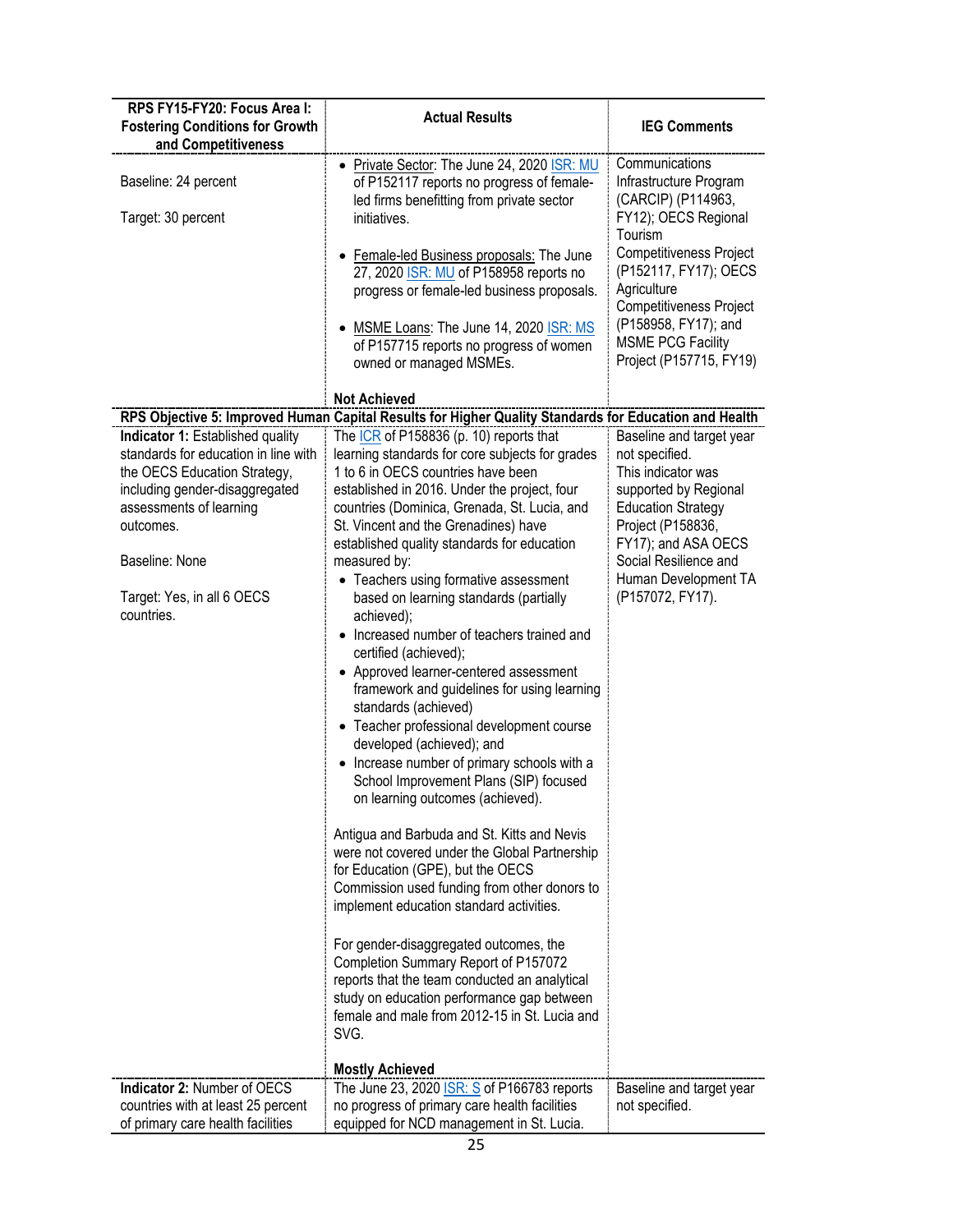| RPS FY15-FY20: Focus Area I:<br><b>Fostering Conditions for Growth</b><br>and Competitiveness | <b>Actual Results</b>                                                                                                                   | <b>IEG Comments</b>                                                             |
|-----------------------------------------------------------------------------------------------|-----------------------------------------------------------------------------------------------------------------------------------------|---------------------------------------------------------------------------------|
| equipped for non-communicable<br>disease (NCD) management                                     | The PAHO Country Capacity Survey (2020)<br>reports that St. Lucia and SVG have integrated<br>major NCDs in their multisectoral national | This indicator was<br>supported by St. Lucia<br>Health System                   |
| Baseline: 0                                                                                   | strategy. However, their NCD guidelines are<br>only partially established.                                                              | <b>Strengthening Project</b><br>(P166783, FY19); and                            |
| Target: 2 countries (St. Lucia and<br>SVG)                                                    | <b>Partially Achieved</b>                                                                                                               | ASA - OECS Social<br>Resilience and Human<br>Development TA<br>(P157072, FY17). |
|                                                                                               |                                                                                                                                         | <b>SVG Health Project</b><br>(P167099, FY19) was<br>dropped.                    |

| RPS FY15-FY20: Focus Area II:<br><b>Enhancing Resilience</b>                                                                                                                                                                      | <b>Actual Results</b>                                                                                                                                                                                                                                                                                                                                                                                                                                                                                                                                                                                                                                                                                                                                                                                                                                                                                                                                         | <b>IEG Comments</b>                                                                                                                                                                                                                                                                |  |  |  |  |
|-----------------------------------------------------------------------------------------------------------------------------------------------------------------------------------------------------------------------------------|---------------------------------------------------------------------------------------------------------------------------------------------------------------------------------------------------------------------------------------------------------------------------------------------------------------------------------------------------------------------------------------------------------------------------------------------------------------------------------------------------------------------------------------------------------------------------------------------------------------------------------------------------------------------------------------------------------------------------------------------------------------------------------------------------------------------------------------------------------------------------------------------------------------------------------------------------------------|------------------------------------------------------------------------------------------------------------------------------------------------------------------------------------------------------------------------------------------------------------------------------------|--|--|--|--|
| RPS Objective 6: Improved targeting of social protection systems                                                                                                                                                                  |                                                                                                                                                                                                                                                                                                                                                                                                                                                                                                                                                                                                                                                                                                                                                                                                                                                                                                                                                               |                                                                                                                                                                                                                                                                                    |  |  |  |  |
| <b>Indicator 1: Number of OECS</b><br>countries that establish objective<br>poverty-based targeting<br>mechanisms for cash transfer<br>programs.<br>Baseline: 1 (Dominca)<br>Target: 3 countries (Grenada, St.<br>Lucia, and SVG) | IEG verifies three countries have established<br>poverty-based targeting mechanisms:<br>Grenada: IEG ICRR: MS of P123128<br>reports that the project helped establish<br>the Support for Education, Empowerment,<br>and Development (SEED) unit at the<br>Ministry of Social Development and<br>Housing (MOSDH) and merged all three<br>existing Conditional Cash Transfer (CCT)<br>programs which resulted in increase in<br>poor households receiving SEED cash<br>transfers from 68% in 2016 to 82% in<br>2018.<br>• St. Lucia: The letter from the Government<br>of St. Lucia confirmed the adoption of St.<br>Lucia National Eligibility Test (SL-NET)<br>Version 3.0 in 2019 as an instrument to<br>target beneficiary households for all<br>government's social assistance programs.<br>• Saint Vincent and the Grenadines: The<br>Summary Outputs of ASA "Strengthening<br>Social Protection System for Disaster<br>Preparedness and Response" in SVG | Baseline and target year<br>not specified.<br>This indicator was<br>supported by Grenada -<br>Safety Net Advancement<br>Project (P123128, FY12);<br>and ASA - Strengthening<br>Social Protection System<br>for Disaster<br>Preparedness and<br>Response" in SVG<br>(P161103, FY18) |  |  |  |  |
|                                                                                                                                                                                                                                   | (P161103, FY18) reports that the country<br>has conducted Country Poverty<br>Assessment (CPA) to update poverty<br>information from 2008 to 2018/19.                                                                                                                                                                                                                                                                                                                                                                                                                                                                                                                                                                                                                                                                                                                                                                                                          |                                                                                                                                                                                                                                                                                    |  |  |  |  |
|                                                                                                                                                                                                                                   | <b>Achieved</b>                                                                                                                                                                                                                                                                                                                                                                                                                                                                                                                                                                                                                                                                                                                                                                                                                                                                                                                                               |                                                                                                                                                                                                                                                                                    |  |  |  |  |
|                                                                                                                                                                                                                                   | RPS Objective 7: Improved Capacity to Prepare for, Respond to, and Mitigate Natural Disasters                                                                                                                                                                                                                                                                                                                                                                                                                                                                                                                                                                                                                                                                                                                                                                                                                                                                 |                                                                                                                                                                                                                                                                                    |  |  |  |  |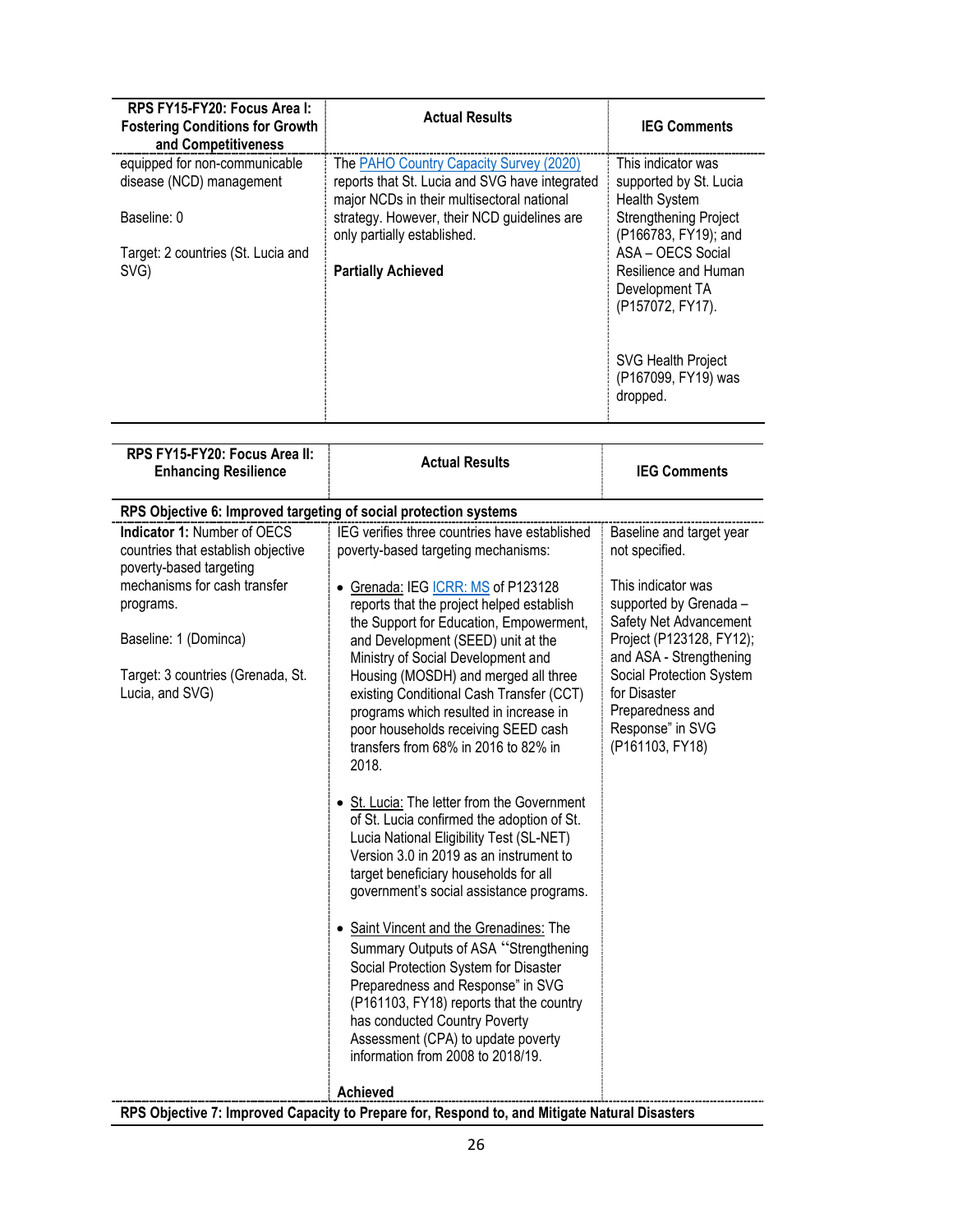| RPS FY15-FY20: Focus Area II:<br><b>Enhancing Resilience</b>                                                                                                       | <b>Actual Results</b>                                                                                                                                                                                                                                                                                                                                                                                                                                                                                                                               | <b>IEG Comments</b>                                                                                                                                                                                                                                                                                                                      |
|--------------------------------------------------------------------------------------------------------------------------------------------------------------------|-----------------------------------------------------------------------------------------------------------------------------------------------------------------------------------------------------------------------------------------------------------------------------------------------------------------------------------------------------------------------------------------------------------------------------------------------------------------------------------------------------------------------------------------------------|------------------------------------------------------------------------------------------------------------------------------------------------------------------------------------------------------------------------------------------------------------------------------------------------------------------------------------------|
| Indicator 1: Number of OECS<br>countries that have formulated and<br>adopted a National Disaster Risk<br>Financing Strategy.<br>Baseline: 0<br>Target: 3 countries | IEG verifies that two OECS countries (St.<br>Lucia and Grenada) have adopted a national<br>disaster risk financing strategy:<br>• St. Lucia: The letter shared by the<br>Government of St. Lucia Office of the<br>Prime Minister confirmed the approval of<br>Disaster Risk Financing Strategy for St.<br>Lucia in April 2018.<br>• Grenada: The letter from the Ministry of<br>Finance, Planning, Economic Development<br>and Physical Development confirmed the<br>adoption of the Grenada National Disaster<br>Risk Financing Strategy (DRFS) in | The target was amended<br>from 2 to 3 countries<br>during PLR. Baseline and<br>target year not specified.<br>This indicator was<br>supported by Disaster<br><b>Risk Management</b><br>Development Policy<br>Credit with a Catastrophe<br>Deferred Drawdown<br>Option (CAT-DDO)<br>(P171465, FY20); Non-<br>lending TA 6R<br>Programmatic |
|                                                                                                                                                                    | September 2019.<br><b>Mostly Achieved</b>                                                                                                                                                                                                                                                                                                                                                                                                                                                                                                           | Engagement in DRM &<br>CCA (P129813, FY15);<br>and Caribbean Resilience<br>Initiative PA (P152884,<br>FY18);                                                                                                                                                                                                                             |
|                                                                                                                                                                    |                                                                                                                                                                                                                                                                                                                                                                                                                                                                                                                                                     | Note: St. Lucia CAT-<br>DDO (P154829, FY19)<br>was dropped.                                                                                                                                                                                                                                                                              |
| Indicator 2: Number of OECS<br>countries with strengthened hydro-<br>meteorological systems for disaster<br>preparedness.                                          | IEG verifies 4 countries (Dominica, Grenada,<br>St. Lucia, and SVG) to have strengthened<br>hydro-meteorological systems for disaster<br>preparedness.                                                                                                                                                                                                                                                                                                                                                                                              | The target was amended<br>from 3 to 6 countries<br>during PLR. Baseline and<br>indicator target year not<br>specified.                                                                                                                                                                                                                   |
| Baseline: 0<br>Target: 6 countries                                                                                                                                 | • Dominica: The February 3, 2020 ISR: S of<br>P129992 reported that 13 of the expected<br>10 government ministries and agencies<br>were connected to spatial data sharing<br>platform by November 2019.                                                                                                                                                                                                                                                                                                                                             | This indicator was<br>supported by Regional<br>Disaster Vulnerability<br><b>Reduction Project</b><br>(P117871, FY11);                                                                                                                                                                                                                    |
|                                                                                                                                                                    | • Grenada: The March 12, 2020 ISR: MS of<br>P117871 reported that almost all<br>installations of the hydro-meteorological<br>network at government offices of Public<br>Works, Agriculture, Forestry, and National<br>Water and Sewerage Authority (NAWASA)<br>were completed by March 2020.                                                                                                                                                                                                                                                        | Disaster Vulnerability<br><b>Reduction Project</b><br>(P129992, FY14); St.<br>Lucia Disaster and<br><b>Vulnerability Reduction</b><br>Project (P127226, FY14);<br>and ASAs - Regional:<br>6R Programmatic                                                                                                                                |
|                                                                                                                                                                    | • St. Lucia: According to news article (June<br>24, 2020) published by the Ministry of<br>Tourism, Information and Broadcasting, a<br>new wind measuring system was installed<br>at two airports. Training on meteorological<br>services were provided to staff in operation<br>and maintenance.                                                                                                                                                                                                                                                    | Engagement in DRM &<br>CCA (P129813, FY15);<br>and Regional: Caribbean<br>Resilience Initiative PA<br>(P152884, FY18)                                                                                                                                                                                                                    |
|                                                                                                                                                                    | • SVG: The Learning Review on Hydromet<br>and Climate Services (November 2021)<br>provided by the Climate Investment Fund                                                                                                                                                                                                                                                                                                                                                                                                                           |                                                                                                                                                                                                                                                                                                                                          |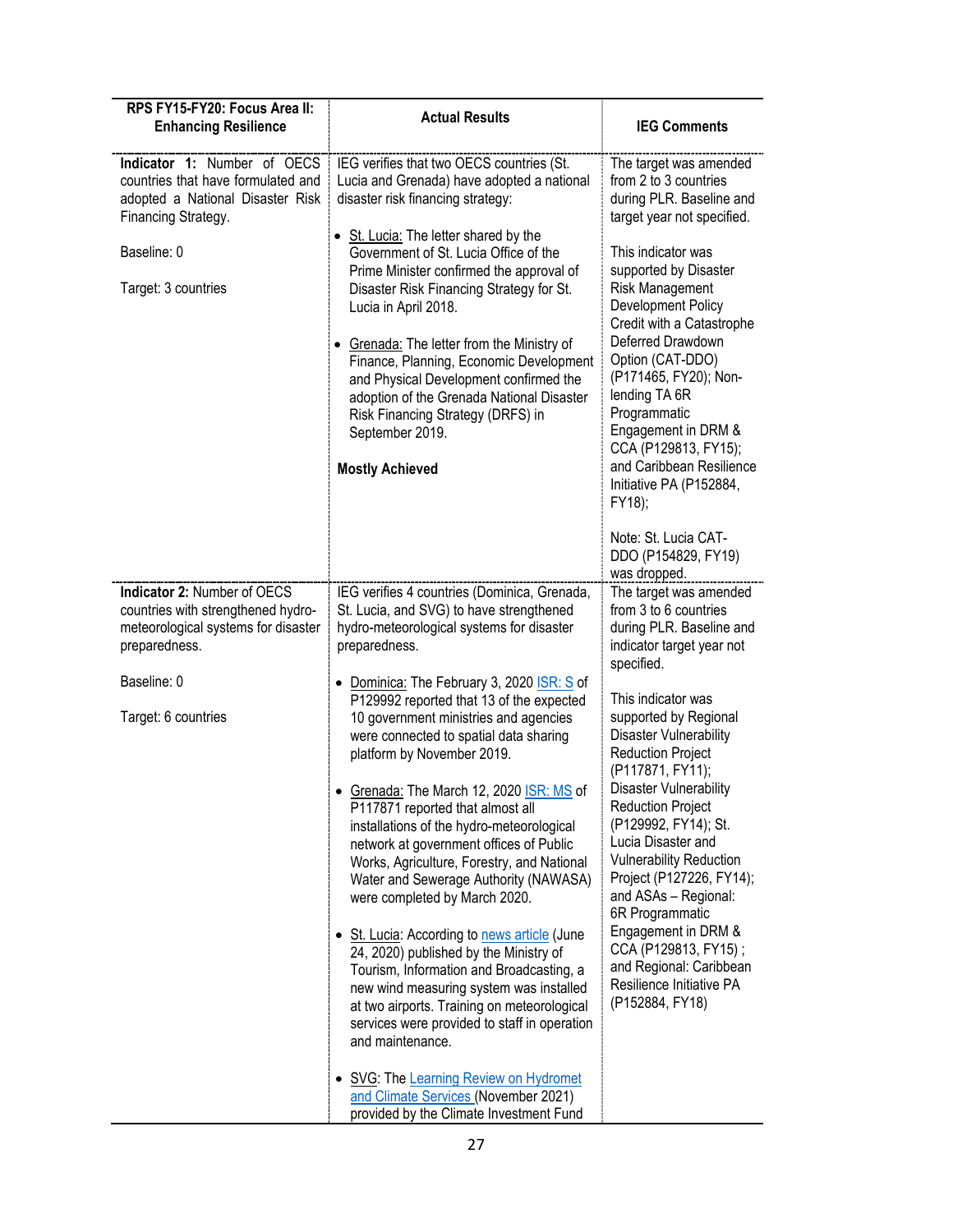| RPS FY15-FY20: Focus Area II:<br><b>Enhancing Resilience</b>                                                                                         | <b>Actual Results</b>                                                                                                                                                                                                                                                                                                                                                                   | <b>IEG Comments</b>                                                                                                                                                                                                                                                                                                                                                 |
|------------------------------------------------------------------------------------------------------------------------------------------------------|-----------------------------------------------------------------------------------------------------------------------------------------------------------------------------------------------------------------------------------------------------------------------------------------------------------------------------------------------------------------------------------------|---------------------------------------------------------------------------------------------------------------------------------------------------------------------------------------------------------------------------------------------------------------------------------------------------------------------------------------------------------------------|
|                                                                                                                                                      | highlighted the Bank's Disaster<br>Vulnerability Reduction Project (DVRP)<br>(P117871, FY11) support to the SVG<br>Meteorological Office (SVGMO) through<br>conducting workshops and providing<br>significant training to SVGMO staff on<br>forecasting, climatology, and instrument<br>maintenance. The SVGNO provides<br>monthly bulletin on hydromet data.<br><b>Mostly Achieved</b> |                                                                                                                                                                                                                                                                                                                                                                     |
| RPS Objective 8: Conservation and Protection of Marine Resources                                                                                     |                                                                                                                                                                                                                                                                                                                                                                                         |                                                                                                                                                                                                                                                                                                                                                                     |
| <b>Indicator 1: Number of OECS</b><br>countries that have developed<br>either marine spatial or coastal<br>master plans.<br>Baseline: 0<br>Target: 2 | The March 17, 2020 ISR: S of P159653<br>highlighted that national ocean policies and<br>strategies were prepared by Dominica,<br>Grenada, and St. Lucia. The national policies<br>and strategies for St. Kitts and Nevis, and<br>SVG were updated to align with SDG 2030.<br><b>Achieved</b>                                                                                            | Baseline and target year<br>not specified.<br>This indicator was<br>supported by the<br>Caribbean Regional<br>Oceanscape Project<br>(P159653, FY18); and<br>ASA for Grenada Blue<br><b>Growth Coastal Master</b><br>Plan (P156854, FY17).<br>The CLR noted "Grenada<br><b>Blue Growth Coastal</b><br>Master Plan" P156854 as<br>financing project. It is an<br>ASA. |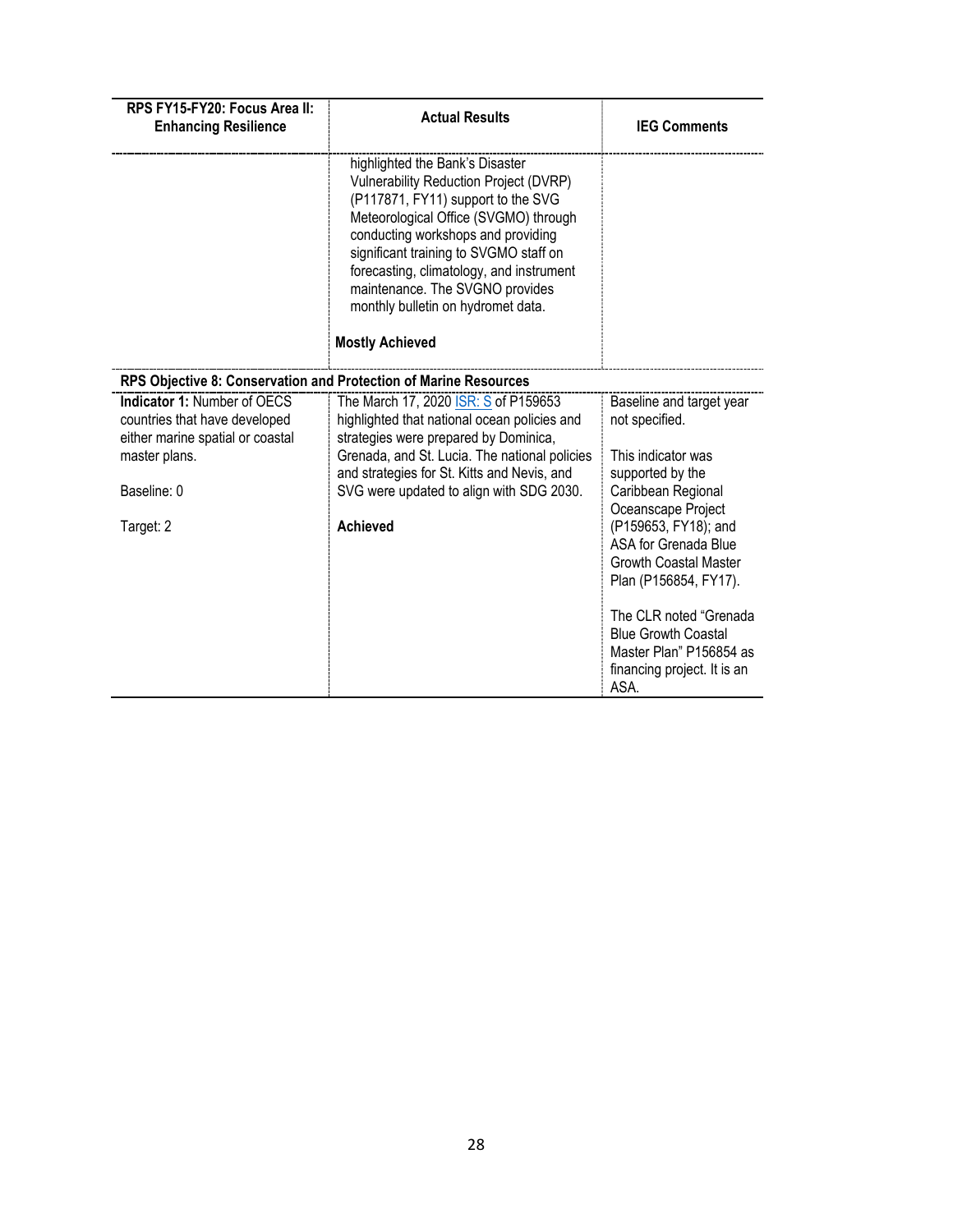# **Annex 2: Comments on Lending Portfolio**

IEG's review found no differences in lending portfolio data vs. what is presented in the CLR.

### **Annex 3: Comments on ASA Portfolio**

IEG's review found the following ASAs that are not included in the CLR:

| Proj ID             | <b>ASA</b>                                                                                                                               | Country                  | <b>Fiscal year</b> | <b>Product</b><br>Line | <b>RAS</b> |
|---------------------|------------------------------------------------------------------------------------------------------------------------------------------|--------------------------|--------------------|------------------------|------------|
| P153768             | Caribbean Disaster Risk Financing TA Program                                                                                             | Caribbean                | 2021               | AA                     | Ν          |
| P161942             | OECS and Jamaica Strengthening Public<br><b>Expenditure Management and Digital Governance</b><br>Project                                 | Caribbean                | 2021               | AA                     | N          |
| P170556             | Knowledge Sharing and Disaster Risk Information<br>in the Caribbean                                                                      | Caribbean                | 2021               | AA                     | N          |
| P157672             | Good practices for courts                                                                                                                | <b>OECS</b><br>Countries | 2017               | EW                     | N          |
| P <sub>157123</sub> | DeMPA Antigua and Barbuda                                                                                                                | Antigua and<br>Barbuda   | 2016               | EW                     | Ν          |
| P153809             | Pre Feasibility: Caribbean Diaspora Initi                                                                                                | Caribbean                | 2016               | EW                     | N          |
| P126861             | DR-PR TF Pre-feasibility Study for the<br>Interconnection of Electricity Grids of the<br>Dominican Republic with Puerto Rico             | Caribbean                | 2016               | <b>TA</b>              | N          |
| P148056             | Caribbean Open Data                                                                                                                      | Caribbean                | 2016               | TA                     | N          |
| P153769             | Strengthening Carib. Capacity in PDNA                                                                                                    | Caribbean                | 2016               | TA                     | N          |
| P154455             | <b>CARICOM Ebola Preparedness</b>                                                                                                        | Caribbean                | 2016               | TA                     | Ν          |
| P156610             | Caribbean Poverty and Statistics                                                                                                         | Caribbean                | 2016               | TA                     | N          |
| P159748             | Feasibilities Caribbean Diaspora Facilit                                                                                                 | Caribbean                | 2016               | ТA                     | N          |
| P160174             | Caribbean Conference on De-risking                                                                                                       | Caribbean                | 2016               | <b>TA</b>              | Ν          |
| P155447             | International Conference on Stregthening<br>Legislative Oversight To Foster Accountability,<br>Transparency, And Sustainable Development | Caribbean                | 2016               | <b>TE</b>              | N          |
| P156116             | <b>ECCB MTDS Training</b>                                                                                                                | Caribbean                | 2016               | TE                     | Ν          |
| P157361             | LC3 Caribbean Implementation Workshop - FY<br>2016                                                                                       | Caribbean                | 2016               | TE                     | N          |
| P154171             | Linking farmers and agro-processors to the tourism<br>industry in the OECS                                                               | <b>OECS</b><br>Countries | 2016               | EW                     | N          |
| P154718             | <b>OECS Growth Report</b>                                                                                                                | <b>OECS</b><br>Countries | 2016               | EW                     | Ν          |
| P158232             | Caribbean Blue Economy Policy Note                                                                                                       | <b>OECS</b><br>Countries | 2016               | EW                     | Ν          |
| P150825             | FINANCIAL ANALYSIS AND DYNAMIC<br>MODELLING EXPERTISE                                                                                    | <b>OECS</b><br>Countries | 2016               | <b>TA</b>              | N          |
| P150897             | Strengthening the Financial Sector in the Eastern<br>Caribbean                                                                           | <b>OECS</b><br>Countries | 2016               | TA                     | Ν          |
| P149120             | Rapid Social Response Trust Fund: Transforming<br>Social Protection in St. Lucia                                                         | St. Lucia                | 2016               | TA                     | N          |
| P146683             | Caribbean New Trade Environment                                                                                                          | Caribbean                | 2015               | EW                     | Ν          |
| P150087             | Caribbean Report on Observance of Standards<br>and Codes - Accounting and Auditing                                                       | Caribbean                | 2015               | EW                     | Ν          |
| P144730             | Caribbean Analytical and Advisory Work Externally<br><b>Financed Output</b>                                                              | Caribbean                | 2015               | PA                     | Ν          |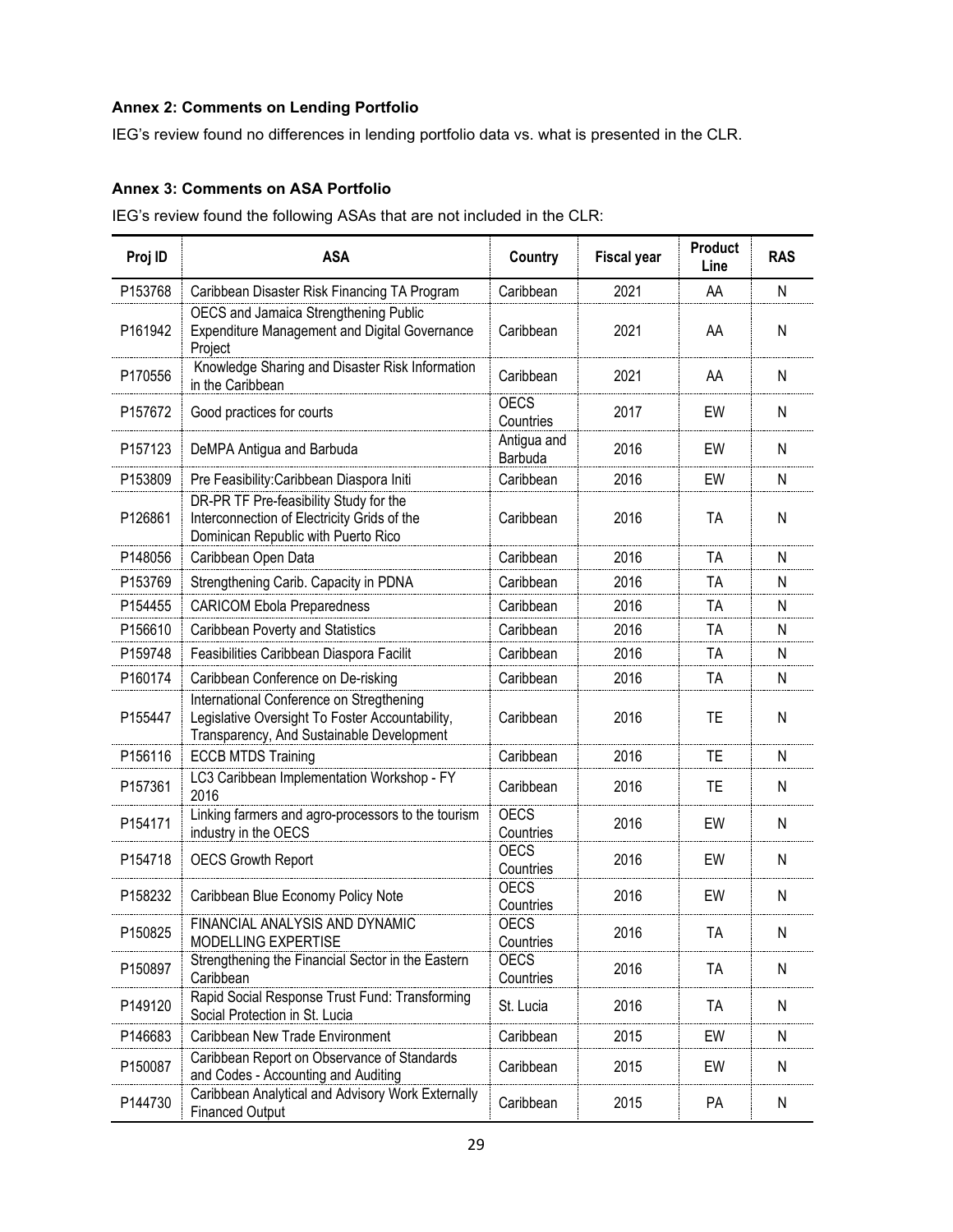| Proj ID             | <b>ASA</b>                                                   | Country           | <b>Fiscal year</b> | <b>Product</b><br>Line | <b>RAS</b> |
|---------------------|--------------------------------------------------------------|-------------------|--------------------|------------------------|------------|
| P129813             | 6R Programmatic Engagement in DRM & CCA                      | Caribbean         | 2015               | TA                     | N          |
| P130208             | Caribbean Growth Forum                                       | Caribbean         | 2015               | TA                     | N          |
| P132340             | Caribbean Investment Climate                                 | Caribbean         | 2015               | TA                     | N          |
| P133750             | Caribbean Public-Private Dialogues (CIDA EFO)                | Caribbean         | 2015               | TA                     | N          |
| P144131             | RAS Curacao Payments System                                  | Caribbean         | 2015               | TA                     | Y          |
| P144780             | 6R Logistics & Connectivity                                  | Caribbean         | 2015               | TA                     | N          |
| P144922             | Caribbean - Skills and Productivity                          | Caribbean         | 2015               | TA                     | N          |
| P <sub>150055</sub> | MTDS- St. Vincent and Grenadines                             | Caribbean         | 2015               | TA                     | N          |
| P150107             | Investment Policy - Caribbean Region                         | Caribbean         | 2015               | TA                     | N          |
| P151093             | Caribbean Poverty NLTA                                       | Caribbean         | 2015               | TA                     | N          |
| P <sub>149308</sub> | Regional CFATF NRA Training in BVI                           | Caribbean         | 2015               | TE                     | N          |
| P150226             | Regional CFATF NRA Training in Barbados                      | Caribbean         | 2015               | TE                     | N          |
| P <sub>154630</sub> | LC3 Caribbean Fiiduciary and Safeguards Training<br>Workshop | Caribbean         | 2015               | ΤE                     | N          |
| P <sub>143708</sub> | Geothermal Development in Dominica                           | Dominica          | 2015               | TA                     | N          |
| P <sub>151133</sub> | <b>OECS Statistics and Poverty NLTA</b>                      | OECS<br>Countries | 2015               | TA                     | N          |
| P152118             | <b>OECS Tourism Competitiveness</b>                          | OECS<br>Countries | 2015               | TA                     | N          |
| P149915             | LC RAS St Lucia PPP Policy                                   | St. Lucia         | 2015               | TA                     | Y          |

Source: Standard Reports as of 11/2/2021

\* ASA Fiscal Year Completion/Delivery

## **Annex 4: Comments on Trust Fund Portfolio**

IEG's review found the following trust-funded activities that are not included in the CLR:

| Project<br>ID       | <b>Project name</b>                                                    | TF ID           | Approval<br>FY | Closing<br><b>FY</b> | Approved<br>Amount<br>(US\$, Million) |
|---------------------|------------------------------------------------------------------------|-----------------|----------------|----------------------|---------------------------------------|
| P168539             | <b>OECS Regional Health Project</b>                                    | <b>TF B4548</b> | 2021           | 2021                 | 942,857                               |
| P166783             | Saint Lucia Health System Strengthening Project                        | <b>TF B4523</b> | 2021           | 2021                 | 942,857                               |
| P170846             | GEF Leveraging Eco-Tourism for Biodiversity<br>Protection in Dominica  | <b>TF B2858</b> | 2020           | 2022                 | 136,986                               |
| P <sub>166039</sub> | OECS Procurement Network & e-GP Portal in Saint<br>Lucia               | <b>TF B2976</b> | 2020           | 2021                 | 169,000                               |
| P162149             | Dominica Geothermal Risk Mitigation Project                            | <b>TF A9545</b> | 2019           | 2023                 | 10,000,000                            |
| P162149             | Dominica Geothermal Risk Mitigation Project                            | <b>TF A9533</b> | 2019           | 2026                 | 9,000,000                             |
| P162149             | Dominica Geothermal Risk Mitigation Project                            | <b>TF A9532</b> | 2019           | 2026                 | 953,000                               |
| P <sub>162149</sub> | Dominica Geothermal Risk Mitigation Project                            | <b>TF A9531</b> | 2019           | 2022                 | 2,000,000                             |
| P161316             | Renewable Energy Sector Development Project                            | <b>TF A5667</b> | 2018           | 2021                 | 953,000                               |
| P159653             | Caribbean Regional Oceanscape Project                                  | <b>TF A5428</b> | 2018           | 2022                 | 6,300,000                             |
| P158836             | Support to Implementation of the Regional<br><b>Education Strategy</b> | <b>TF A2937</b> | 2017           | 2020                 | 2,000,000                             |
| P127226             | Saint Lucia Disaster Vulnerability Reduction Project                   | TF A3651        | 2017           | 2022                 | 4,931,937                             |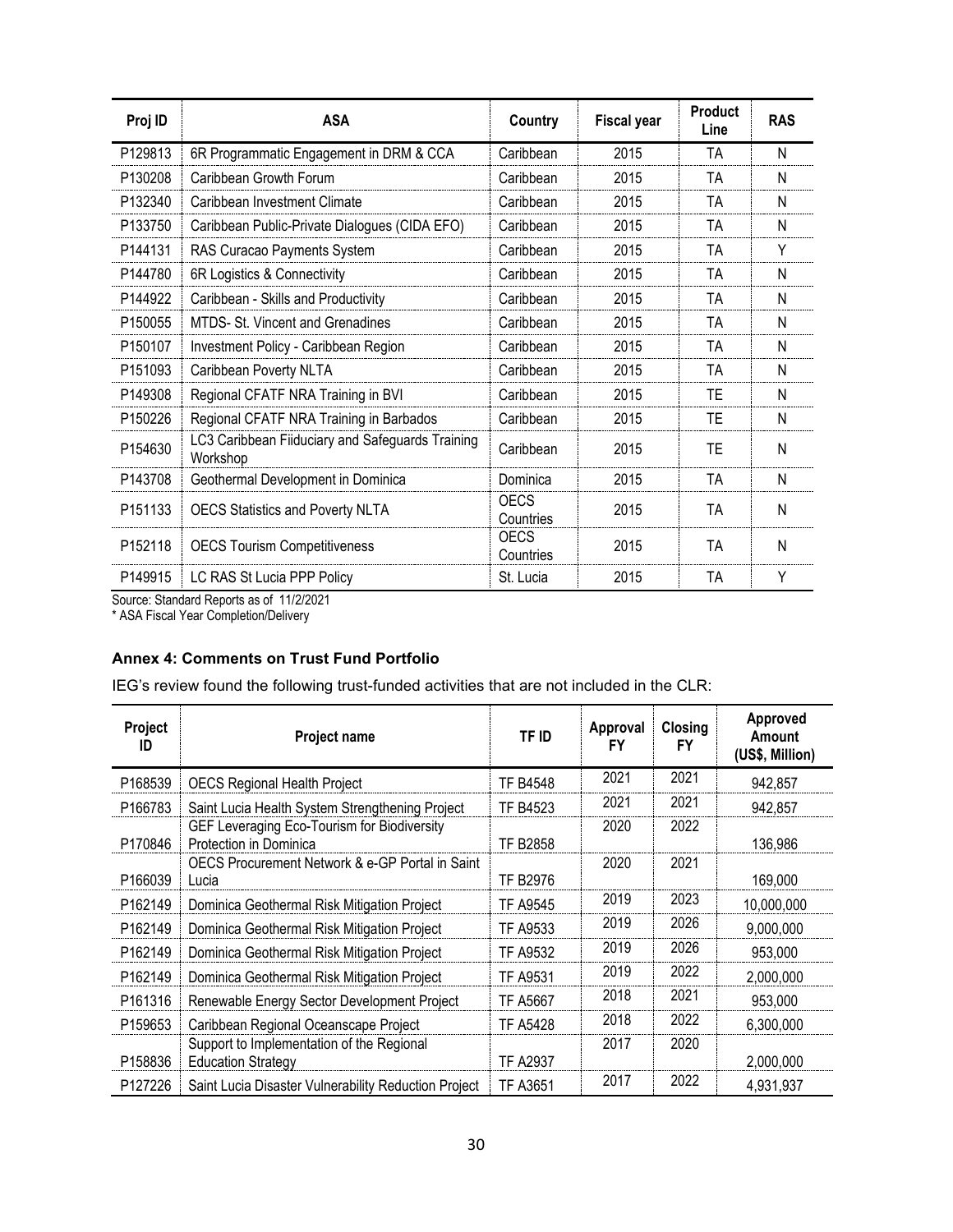| Project<br>ID | Project name                                                                                   | TF ID           | Approval<br><b>FY</b> | Closing<br><b>FY</b> | Approved<br>Amount<br>(US\$, Million) |
|---------------|------------------------------------------------------------------------------------------------|-----------------|-----------------------|----------------------|---------------------------------------|
| P117871       | Regional Disaster Vulnerability Reduction APL1 -<br>Grenada and St. Vincent and the Grenadines | <b>TF A3698</b> | 2017                  | 2021                 | 5,487,000                             |
| P152117       | <b>OECS Regional Tourism Competitiveness</b>                                                   | <b>TF A0988</b> | 2016                  | 2018                 | 400,000                               |
| P153404       | Solar PV Demonstration & Scale Up Project                                                      | <b>TF A1673</b> | 2016                  | 2020                 | 600,000                               |
| P153404       | Solar PV Demonstration & Scale Up Project                                                      | <b>TF A1674</b> | 2016                  | 2020                 | 600,000                               |
| P153404       | Solar PV Demonstration & Scale Up Project                                                      | <b>TF A1671</b> | 2016                  | 2020                 | 600,000                               |
| P158239       | <b>SEMCAR Budget and Revenue Systems</b><br><b>Enhancement Project</b>                         | <b>TF A2238</b> | 2016                  | 2017                 | 700,000                               |
| P150338       | AG Roadmap to improve water & energy services                                                  | TF 17417        | 2015                  | 2018                 | 320,000                               |
| P149959       | Geothermal Resource Development in Saint Lucia                                                 | TF 18390        | 2015                  | 2018                 | 1,000,000                             |
| P149959       | Geothermal Resource Development in Saint Lucia                                                 | TF 18581        | 2015                  | 2019                 | 1,000,000                             |
| P127226       | Saint Lucia Disaster Vulnerability Reduction Project                                           | TF 17143        | 2015                  | 2022                 | 12,000,000                            |
| P117871       | Regional Disaster Vulnerability Reduction APL1 -<br>Grenada and St. Vincent and the Grenadines | TF 19396        | 2015                  | 2021                 | 3,800,000                             |
| P117871       | Regional Disaster Vulnerability Reduction APL1 -<br>Grenada and St. Vincent and the Grenadines | TF 19232        | 2015                  | 2019                 | 5,000,000                             |
| P117871       | Regional Disaster Vulnerability Reduction APL1 -<br>Grenada and St. Vincent and the Grenadines | TF 16733        | 2015                  | 2021                 | 5,000,000                             |
| P127226       | Saint Lucia Disaster Vulnerability Reduction Project                                           | TF 17101        | 2014                  | 2022                 | 15,000,000                            |
| P129992       | Third Phase Disaster Vuln. Reduction APL for<br>Dominica                                       | TF 16912        | 2014                  | 2023                 | 9,000,000                             |
| P129992       | Third Phase Disaster Vuln. Reduction APL for<br>Dominica                                       | TF 16955        | 2014                  | 2023                 | 12,000,000                            |
| P101414       | Eastern Caribbean Energy Regulatory Authority<br>(ECERA)                                       | TF 16770        | 2014                  | 2016                 | 300,000                               |
| P129786       | St. Kitts and Nevis: Enhanced Public Sector<br>Governance and Efficiency                       | TF 12323        | 2013                  | 2016                 | 415,125                               |
| P103470       | Sustainable Financing & Management of Eastern<br>Caribbean Marine Ecosystem Project            | TF 10220        | 2012                  | 2017                 | 8,750,000                             |
| P117871       | Regional Disaster Vulnerability Reduction APL1 -<br>Grenada and St. Vincent and the Grenadines | TF 10204        | 2012                  | 2019                 | 8,000,000                             |
| P117871       | Regional Disaster Vulnerability Reduction APL1 -<br>Grenada and St. Vincent and the Grenadines | TF 10206        | 2012                  | 2019                 | 7,000,000                             |
| P117871       | Regional Disaster Vulnerability Reduction APL1 -<br>Grenada and St. Vincent and the Grenadines | TF 11131        | 2011                  | 2021                 | 8,200,000                             |
| P117871       | Regional Disaster Vulnerability Reduction APL1 -<br>Grenada and St. Vincent and the Grenadines | TF 11132        | 2011                  | 2021                 | 3,000,000                             |
| P124107       | Small Farmer Vulnerability Reduction Initiative                                                | TF 97967        | 2011                  | 2015                 | 1,000,000                             |
|               | <b>Total</b>                                                                                   |                 |                       |                      | 147,501,762                           |

Source: Client Connection as of 9/7/2021

Note: Trust Fund Projects are RETF

\*\* IEG Validates RETF that are 5M and above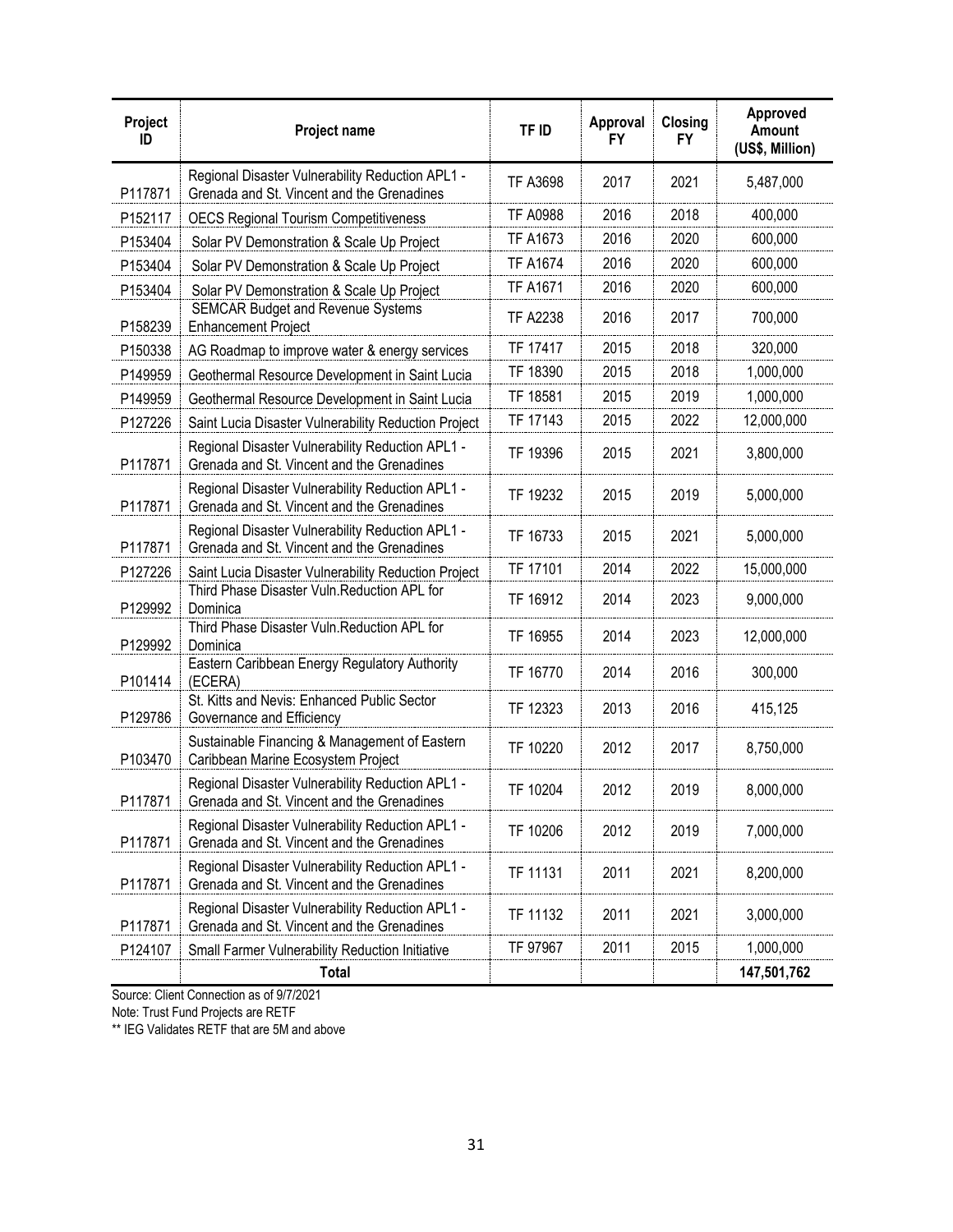#### **Annex 5: IEG Project Rating for OECS**

| IEG Project Ratings for OECS, FY15-20 |  |  |  |
|---------------------------------------|--|--|--|
|---------------------------------------|--|--|--|

| Exit<br><b>FY</b> | Proj ID | <b>Project name</b>                       | Country                    | Total<br><b>Evaluated</b><br>$(SM)$ * | IEG<br><b>Outcome</b> | <b>IEG Risk to</b><br>DO |
|-------------------|---------|-------------------------------------------|----------------------------|---------------------------------------|-----------------------|--------------------------|
| 2018              | P126791 | AG - Pub&Soc Sctr Transformation          | Antigua and Barbuda        | 2.6                                   | HU                    | #                        |
| 2015              | P125205 | <b>SLU Hurricane Tomas ERL</b>            | St. Lucia                  | 13.1                                  | ΜS                    | SIGNIFICANT              |
| 2018              | P156761 | Grenada Resilience Building DPC 3         | Grenada                    | 9.1                                   | MU                    | <b>MODERATE</b>          |
| 2019              | P123128 | GD Safety Net Advancement                 | Grenada                    | 4.3                                   | ΜS                    | #                        |
| 2015              | P147152 | 1st Programmatic Resilience Building DPC  | Grenada                    | 15.0                                  | MU                    | <b>MODERATE</b>          |
| 2017              | P151821 | Grenada Resilience Building DPC 2         | Grenada                    | 15.0                                  | MU                    | <b>MODERATE</b>          |
|                   |         |                                           | <b>Total Grenada</b>       | 43.4                                  |                       |                          |
| 2017              | P103470 | Sust Finan of East Cari Marine Resources* | <b>OECS Countries</b>      | 8.8                                   | ΜS                    | SIGNIFICANT              |
| 2019              | P101414 | 6O-ECERA Eastern Carib. Engy Reg Auth.    | <b>OECS Countries</b>      | 2.7                                   | HU                    | #                        |
|                   |         |                                           | <b>Total OES Countries</b> | 11.5                                  |                       |                          |
|                   |         | Total                                     |                            | 70.6                                  |                       |                          |

Note: The list includes only ratings for country projects.

#: Not Rated = IEG Risk to DO rating was dropped in July 2017 following the reform of the simplified ICRs but a narrative evaluation for Risk to Development Outcome was kept

Ratings: HU = Highly Unsatisfactory; MS=Moderately Satisfactory; MU=Moderately Unsatisfactory; S= Significant; M=Moderate Source: Business Intelligence (BI) as of 11/2/21; \*IEG Calculation

#### **IEG Project Ratings for OECS and Comparators, FY15-20**

| <b>Region</b>   | Total<br>Evaluated (\$M) | Total<br><b>Evaluated</b><br>No) | <b>Outcome</b><br>% Sat (\$) | <b>Outcome</b><br>% Sat (No) | RDO %<br>Moderate or Lower<br>Sat (\$) | RDO %<br><b>Moderate or Lower</b><br>Sat (No) |
|-----------------|--------------------------|----------------------------------|------------------------------|------------------------------|----------------------------------------|-----------------------------------------------|
| OECS Countries* | -5                       | ┍<br>                            | 764                          | 50 N                         |                                        |                                               |
| Antigua and Bar | 26.                      |                                  | n n                          |                              |                                        |                                               |
| Grenada         |                          |                                  | 98                           | 25 N                         | uu u                                   |                                               |
| St Lucia        |                          |                                  |                              | ınn n                        |                                        |                                               |
| Total OECS      | 70 5                     | о                                | 37 1                         | 37.5                         |                                        |                                               |
|                 | 27,496.0                 | 247                              | 76.6                         | 72 R                         |                                        |                                               |
|                 | 155.497.4                |                                  | 84.8                         | 77.8                         |                                        | 37 4                                          |

Source: Business Intelligence (BI) as of November 2, 2021 \*IEG Calculation

#### **Annex 6: Portfolio Status for OECS and Comparators, FY15-20**

| <b>Fiscal year</b>    | 2015 | 2016 | 2017 | 2018 | 2019 | 2020 | <b>Ave FY15-20</b> |
|-----------------------|------|------|------|------|------|------|--------------------|
| <b>OECS Countries</b> |      |      |      |      |      |      |                    |
| # Proi                |      |      |      |      |      |      |                    |
| # Proj At Risk        |      |      |      |      |      |      |                    |
| % Proj At Risk        |      |      |      |      |      |      |                    |
| Net Comm Amt          |      |      |      |      | 101  |      |                    |
| Comm At Risk          |      |      |      |      |      |      |                    |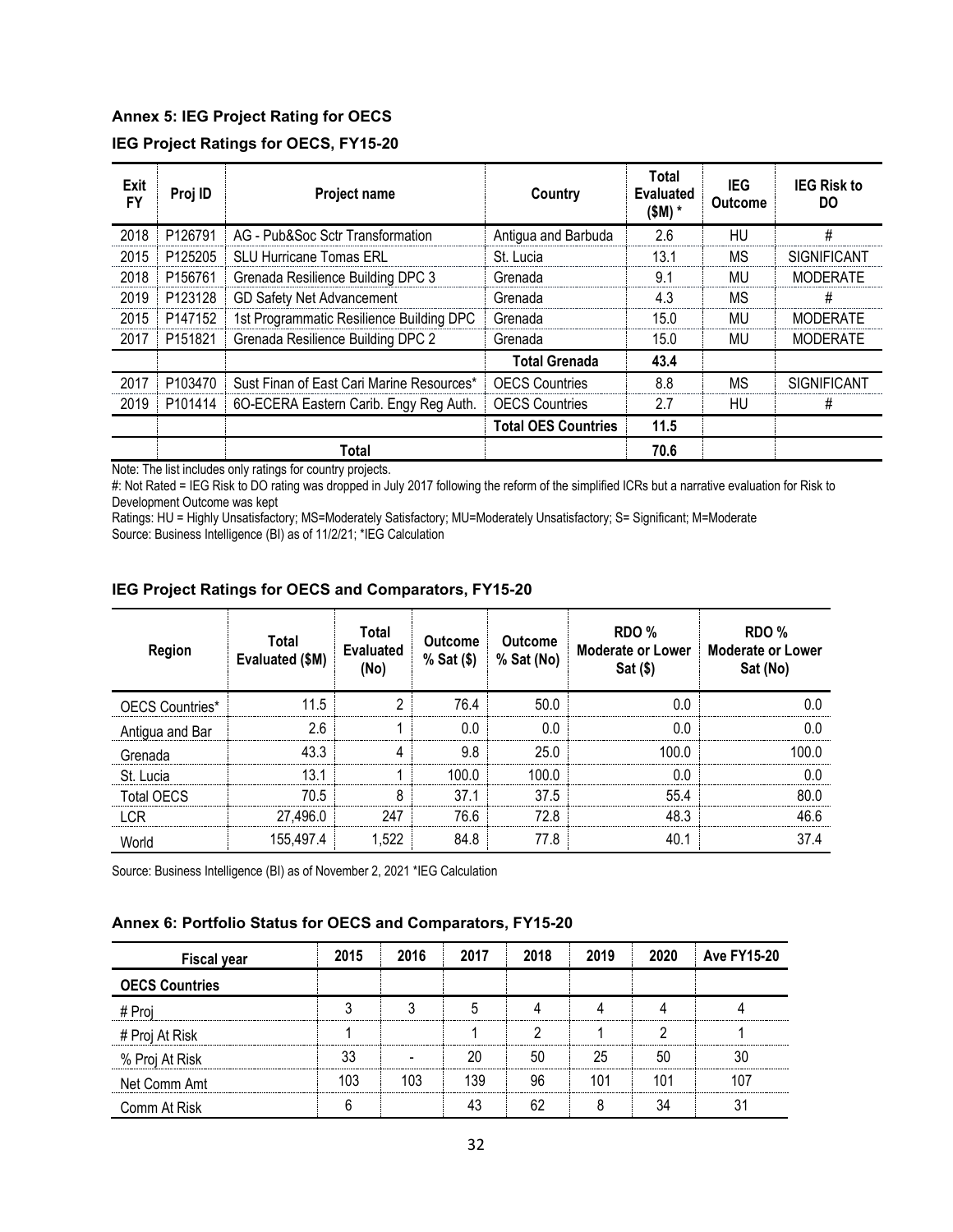| % Commit at Risk               | 5   |                | 31             | 64                       | 8              | 34             | 29             |
|--------------------------------|-----|----------------|----------------|--------------------------|----------------|----------------|----------------|
| Antigua and Barbuda            |     |                |                |                          |                |                |                |
| # Proj                         | 1   | 1              | $\mathbf{1}$   |                          |                |                | 1              |
| # Proj At Risk                 | 1   | 1              | 1              |                          |                |                | 1              |
| % Proj At Risk                 | 100 | 100            | 100            |                          |                |                | 100            |
| Net Comm Amt                   | 10  | 10             | 10             |                          |                |                | 10             |
| Comm At Risk                   | 10  | 10             | 10             |                          |                |                | 10             |
| % Commit at Risk               | 100 | 100            | 100            |                          |                |                | 100            |
| Dominica                       |     |                |                |                          |                |                |                |
| # Proj                         | 1   | $\mathbf 1$    | $\mathbf{1}$   | 3                        | 4              | $\sqrt{5}$     | 3              |
| # Proj At Risk                 |     |                |                |                          | 1              |                | 1              |
| % Proj At Risk                 |     |                |                |                          | 25             |                | 4              |
| Net Comm Amt                   | 17  | 17             | 17             | 82                       | 130            | 160            | 70             |
| Comm At Risk                   |     |                |                |                          | 25             |                | 25             |
| % Commit at Risk               |     |                |                |                          | 19             |                | 19             |
| Grenada                        |     |                |                |                          |                |                |                |
| # Proj                         | 1   | $\overline{2}$ | $\overline{2}$ | $\overline{2}$           | $\mathbf{1}$   | $\overline{4}$ | $\overline{2}$ |
| # Proj At Risk                 | 1   |                | 1              | 1                        |                |                | 1              |
| % Proj At Risk                 | 100 | $\blacksquare$ | 50             | 50                       |                |                | 33             |
| Net Comm Amt                   | 5   | 20             | 14             | 35                       | 30             | 72             | 29             |
| Comm At Risk                   | 5   |                | 5              | 5                        |                |                | 5              |
| % Commit at Risk               | 100 |                | 35             | 14                       |                |                | 50             |
| St. Lucia                      |     |                |                |                          |                |                |                |
| # Proj                         |     |                |                | 1                        | $\overline{2}$ | $\overline{4}$ | $\mathbf{2}$   |
| # Proj At Risk                 |     |                |                |                          | 1              | 1              | 1              |
| % Proj At Risk                 |     |                |                | $\overline{\phantom{a}}$ | 50             | 25             | 25             |
| Net Comm Amt                   |     |                |                | 43                       | 63             | 133            | 79             |
| Comm At Risk                   |     |                |                |                          | 43             | 43             | 43             |
| % Commit at Risk               |     |                |                |                          | 68             | 32             | 50             |
| St. Vincent and the Grenadines |     |                |                |                          |                |                |                |
| # Proj                         |     |                | $\mathbf{1}$   | $\mathbf{1}$             | $\overline{2}$ | $\overline{2}$ | $\overline{2}$ |
| # Proj At Risk                 |     |                |                |                          |                | 1              | 1              |
| % Proj At Risk                 |     |                |                |                          |                | 50             | 13             |
| Net Comm Amt                   |     |                | 11             | 11                       | 41             | 51             | 28             |
| Comm At Risk                   |     |                |                |                          |                | 11             | 11             |
| % Commit at Risk               |     |                |                |                          |                | 21             | 21             |
| <b>OECS Countries Total</b>    |     |                |                |                          |                |                |                |
| # Proj                         | 6   | 7              | 10             | 11                       | 13             | 19             | 11             |
| # Proj At Risk                 | 3   | 1              | 3              | 3                        | 3              | 4              | 3              |
| % Proj At Risk                 | 50  | 14             | 30             | 27                       | 23             | 21             | 28             |
| Net Comm Amt                   | 135 | 150            | 191            | 267                      | 364            | 516            | 270            |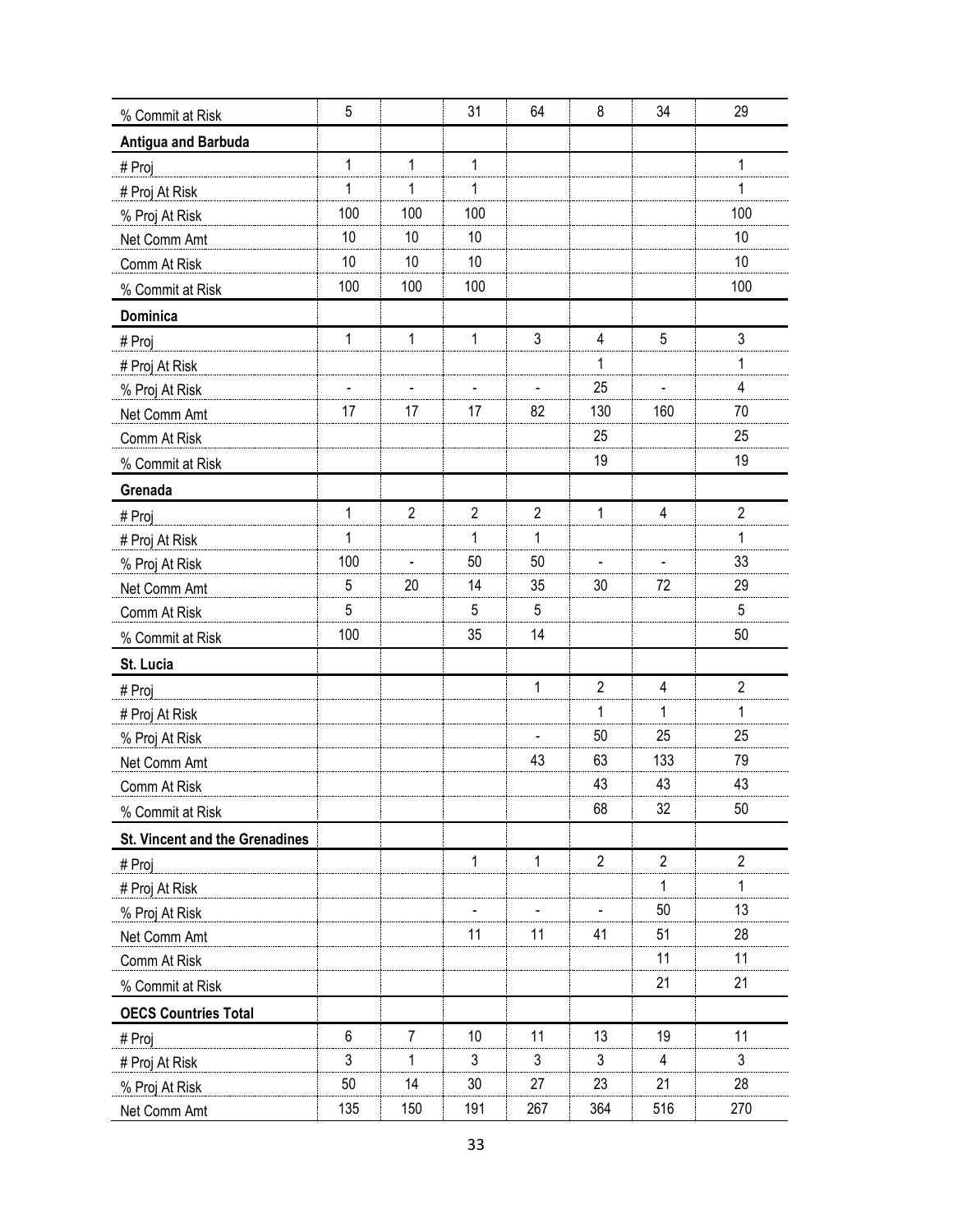| Comm At Risk     | 21      | 10      | 58      | 67      | 76      | 88      | 53      |
|------------------|---------|---------|---------|---------|---------|---------|---------|
| % Commit at Risk | 15      | 7       | 30      | 25      | 21      | 17      | 19      |
| <b>LCR</b>       |         |         |         |         |         |         |         |
| # Proj           | 205     | 191     | 194     | 184     | 182     | 210     | 194     |
| # Proj At Risk   | 58      | 53      | 50      | 59      | 36      | 41      | 50      |
| % Proj At Risk   | 28      | 28      | 26      | 32      | 20      | 20      | 26      |
| Net Comm Amt     | 27,003  | 28,766  | 28,402  | 28,154  | 29,995  | 31,016  | 28,889  |
| Comm At Risk     | 5,700   | 5,419   | 5,078   | 5,544   | 3,730   | 4,575   | 5,008   |
| % Commit at Risk | 21      | 19      | 18      | 20      | 12      | 15      | 17      |
| World            |         |         |         |         |         |         |         |
| # Proj           | 1,402   | 1,398   | 1,459   | 1,496   | 1,570   | 1,723   | 1,508   |
| # Proj At Risk   | 339     | 336     | 344     | 348     | 346     | 311     | 337     |
| % Proj At Risk   | 24      | 24      | 24      | 23      | 22      | 18      | 23      |
| Net Comm Amt     | 191,908 | 207,350 | 212,503 | 229,956 | 243,812 | 262,931 | 224,743 |
| Comm At Risk     | 44,431  | 42,715  | 50,838  | 48,149  | 51,950  | 47,641  | 47,620  |
| % Commit at Risk | 23      | 21      | 24      | 21      | 21      | 18      | 21      |

Source: Business Intelligence (BI) as of Sep 9, 2021

Note: Only IBRD and IDA Agreement Type are included

#### **Annex 7: Comments on IFC Investments in OECS**

The CLR did not present IFC investments. IEG has identified the following in its review:

| Project<br>ID | Institution<br><b>Number</b> | Cmt<br>FY | Project<br><b>Status</b> | <b>Primary Sector</b><br><b>Name</b>   | Orig<br>Cmt-<br><b>IFC</b><br>Bal | Net<br><b>Commitment</b><br>(LN) | <b>Net</b><br><b>Commitment</b><br>(EQ) | <b>Total Net</b><br><b>Commitment</b><br>$(LN+EQ)$ |
|---------------|------------------------------|-----------|--------------------------|----------------------------------------|-----------------------------------|----------------------------------|-----------------------------------------|----------------------------------------------------|
| 39627         | 1019093                      | 2018      | Closed                   | Accommodation<br>& Tourism<br>Services | 35.0                              | 35.0                             |                                         | 35.0                                               |
|               |                              |           |                          | Sub-Total                              | 35.0                              | 35.0                             | ۰                                       | 35.0                                               |

#### **Investments Committed pre FY15 but active during FY15-20**

| Project<br>ID | Institution<br><b>Number</b> | Cmt<br>FY | Project<br><b>Status</b> | Primary<br><b>Sector</b><br><b>Name</b> | Orig<br>Cmt-<br><b>IFC</b><br>Bal | <b>Net</b><br><b>Commitment</b><br>(LN) | <b>Net</b><br><b>Commitment</b><br>(EQ) | <b>Total Net</b><br><b>Commitment</b><br>(LN+EQ) |
|---------------|------------------------------|-----------|--------------------------|-----------------------------------------|-----------------------------------|-----------------------------------------|-----------------------------------------|--------------------------------------------------|
|               |                              |           |                          |                                         |                                   |                                         |                                         |                                                  |
|               |                              |           |                          | Sub-Total                               | 35.0                              | 35.0                                    | ٠                                       | 35.0                                             |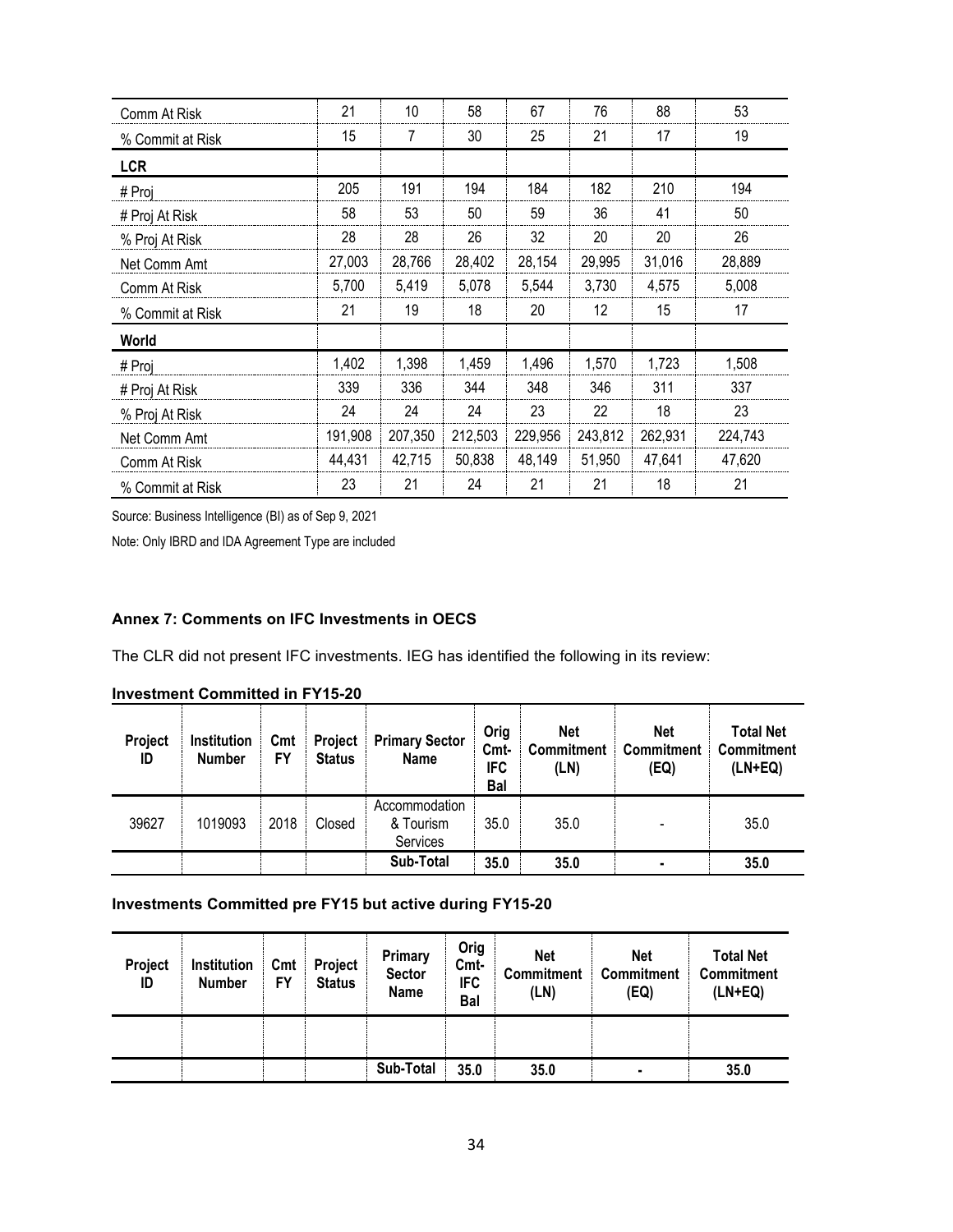#### **Annex 8: Comments on IFC Advisory Services in OECS**

The CLR did not present IFC Advisory Services. IEG has identified the following in its review:

| Project<br>ID | Start<br><b>Impl</b> | End<br><b>Impl</b> | Project<br><b>Status</b>                           | <b>Primary Business</b><br>Area | <b>Total Funds Managed by</b><br><b>IFC</b> |
|---------------|----------------------|--------------------|----------------------------------------------------|---------------------------------|---------------------------------------------|
| 604004        | 2020                 | 2024               | <b>PORTFOLIO</b>                                   | FIG                             | በ 4                                         |
| 600729        | 2016                 | 2020               | ------------------------------<br><b>PORTFOLIO</b> | <b>REG</b>                      | 0.9                                         |
|               | Sub-Total            |                    |                                                    |                                 | 1.3                                         |

#### **Advisory Services Approved in FY15-20**

## **Advisory Services Approved pre-FY16 but active during FY15-20**

| Project | Start<br>Impl    | Impl End | Project<br><b>Status</b> | <b>Primary Business</b><br>Area | <b>Total Funds Managed by</b><br>IFC. |
|---------|------------------|----------|--------------------------|---------------------------------|---------------------------------------|
| 599142  | 2014             | 2018     | <b>COMPLETED</b>         | CTA-PPP                         | 24                                    |
| 600212  | 2014             | 2019     | <b>COMPLETED</b>         | EFI                             | ĥ                                     |
| 591347  | 2013             | 2020     | <b>COMPLETED</b>         | <b>REG</b>                      |                                       |
| 568827  | 2009             | 2018     | <b>COMPLETED</b>         | EFI                             | 2.2                                   |
|         | <b>Sub-Total</b> |          |                          |                                 | 10.8                                  |
|         | <b>TOTAL</b>     |          |                          |                                 | 12.1                                  |

Source: IFC AS Portal Data as of 7/31/21

Note: There are no MIGA Guarantees during the FY15-20 review period.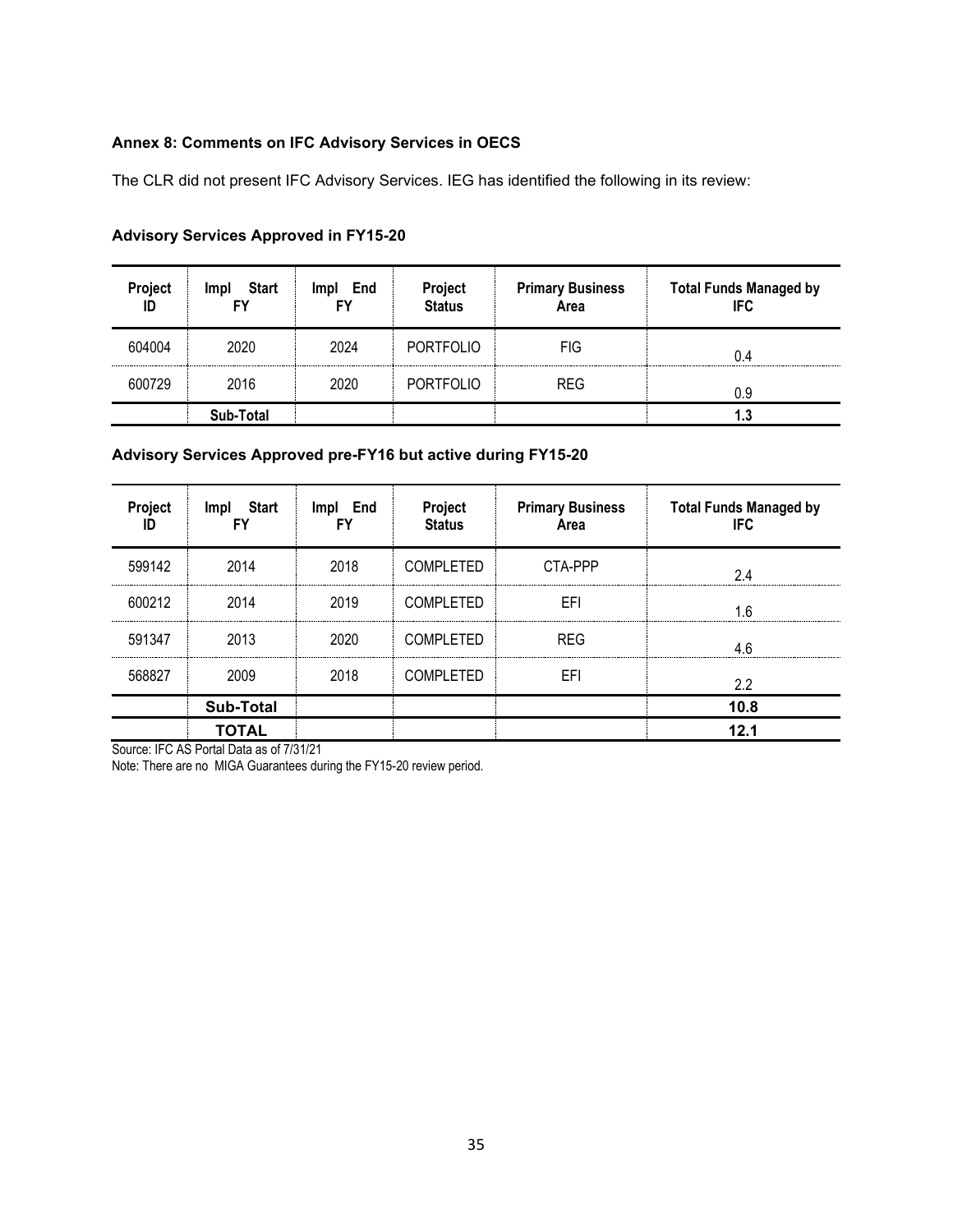#### **Annex 9: Economic and Social Indicators**

**Economic and Social Indicators for Antigua and Barbuda, FY 15-20**

| <b>Series Name</b>                                        |                      |           |          |           |           |                      | Antigua and<br><b>Barbuda</b> | <b>LCR</b> | World    |  |
|-----------------------------------------------------------|----------------------|-----------|----------|-----------|-----------|----------------------|-------------------------------|------------|----------|--|
|                                                           | 2015                 | 2016      | 2017     | 2018      | 2019      | 2020                 | Average 2015-2020             |            |          |  |
| <b>Growth and Inflation</b>                               |                      |           |          |           |           |                      |                               |            |          |  |
| GDP growth (annual %)                                     | 3.8                  | 5.5       | 3.1      | 7.0       | 3.4       | $-16.0$              | 1.1                           | 1.8        | $-0.3$   |  |
| GDP per capita growth (annual %)                          | 2.7                  | 4.4       | 2.2      | 6.0       | 2.5       | $-16.7$              | 0.2                           | 0.6        | $-1.3$   |  |
| GNI per capita, PPP (current international \$)            | 17,720.0             | 18,570.0  | 18,780.0 | 20,490.0  | 21,030.0  | 18,610.0             | 19,200.0                      | 16,276.7   | 15,523.4 |  |
| GNI per capita, Atlas method (current US\$)<br>(Millions) | 12,850.0             | 13,580.0  | 14,320.0 | 15,880.0  | 16,160.0  | 14,250.0             | 14,506.7                      | 10,858.9   | 8,517.0  |  |
| Inflation, consumer prices (annual %)                     | 1.0                  | $-0.5$    | 2.4      | 1.2       | 1.4       | $\ddot{\phantom{a}}$ | 1.1                           | 2.0        | 2.7      |  |
| <b>Composition of GDP (%)</b>                             |                      |           |          |           |           |                      |                               |            |          |  |
| Agriculture, value added (% of GDP)                       | 1.6                  | 1.6       | 1.8      | 1.7       | 1.8       | 2.1                  | 1.8                           | 3.5        | 4.9      |  |
| Industry, value added (% of GDP)                          | 16.5                 | 17.9      | 19.2     | 21.1      | 21.6      | 21.7                 | 19.7                          | 25.3       | 23.7     |  |
| Services, etc., value added (% of GDP)                    | 69.9                 | 68.5      | 67.4     | 65.8      | 66.3      | 65.2                 | 67.2                          | 65.1       | 60.4     |  |
| Gross fixed capital formation (% of GDP)                  | 23.9                 | 27.2      | 32.6     | 37.0      | 42.5      | 55.8                 | 36.5                          | 23.5       | 18.3     |  |
| Gross domestic savings (% of GDP)                         | 17.1                 | 20.5      | 24.7     | 31.5      | 34.9      | 23.1                 | 25.3                          | 25.2       | 18.3     |  |
| <b>External Accounts</b>                                  |                      |           |          |           |           |                      |                               |            |          |  |
| Exports of goods and services (% of GDP)                  | 76.0                 | 72.6      | 67.7     | 64.5      | 72.0      | 42.3                 | 65.9                          | 29.3       | 21.8     |  |
| Imports of goods and services (% of GDP)                  | 63.8                 | 64.3      | 66.1     | 70.6      | 69.6      | 46.3                 | 63.4                          | 28.5       | 22.6     |  |
| Current account balance (% of GDP)                        | 2.2                  | $-2.4$    | $-8.8$   | $-7.0$    | $\sim$    | $\cdots$             | $-4.0$                        |            |          |  |
| External debt stocks (% of GNI)                           | $\ddotsc$            | $\ddotsc$ | $\ldots$ | $\ddotsc$ | $\ddotsc$ | $\ddot{\phantom{a}}$ |                               |            |          |  |
| Total debt service (% of GNI)                             | $\ddot{\phantom{a}}$ | $\ldots$  | $\ldots$ | $\ldots$  | $\sim$    | $\ddotsc$            |                               |            | 5.8      |  |
| Total reserves in months of imports                       | 4.5                  | 3.8       | 3.5      | 3.2       | $\sim$    | $\ddot{\phantom{a}}$ | 3.7                           | 12.0       | 10.1     |  |
| <b>Fiscal Accounts*</b>                                   |                      |           |          |           |           |                      |                               |            |          |  |
| General government revenue (% of GDP)                     | 24.1                 | 24.5      | 20.7     | 19.8      | 18.9      | 20.0                 | 21.4                          |            |          |  |
| General government total expenditure (% of<br>GDP)        | 26.7                 | 24.7      | 23.6     | 23.0      | 23.0      | 25.7                 | 24.4                          |            |          |  |
| General government net lending/borrowing (% of<br>GDP)    | $-2.6$               | $-0.1$    | $-2.8$   | $-3.2$    | $-4.0$    | $-5.7$               | $-3.1$                        |            |          |  |
| General government gross debt (% of GDP)                  | 105.3                | 91.9      | 97.7     | 92.4      | 81.8      | 103.1                | 95.4                          |            |          |  |
| <b>Health</b>                                             |                      |           |          |           |           |                      |                               |            |          |  |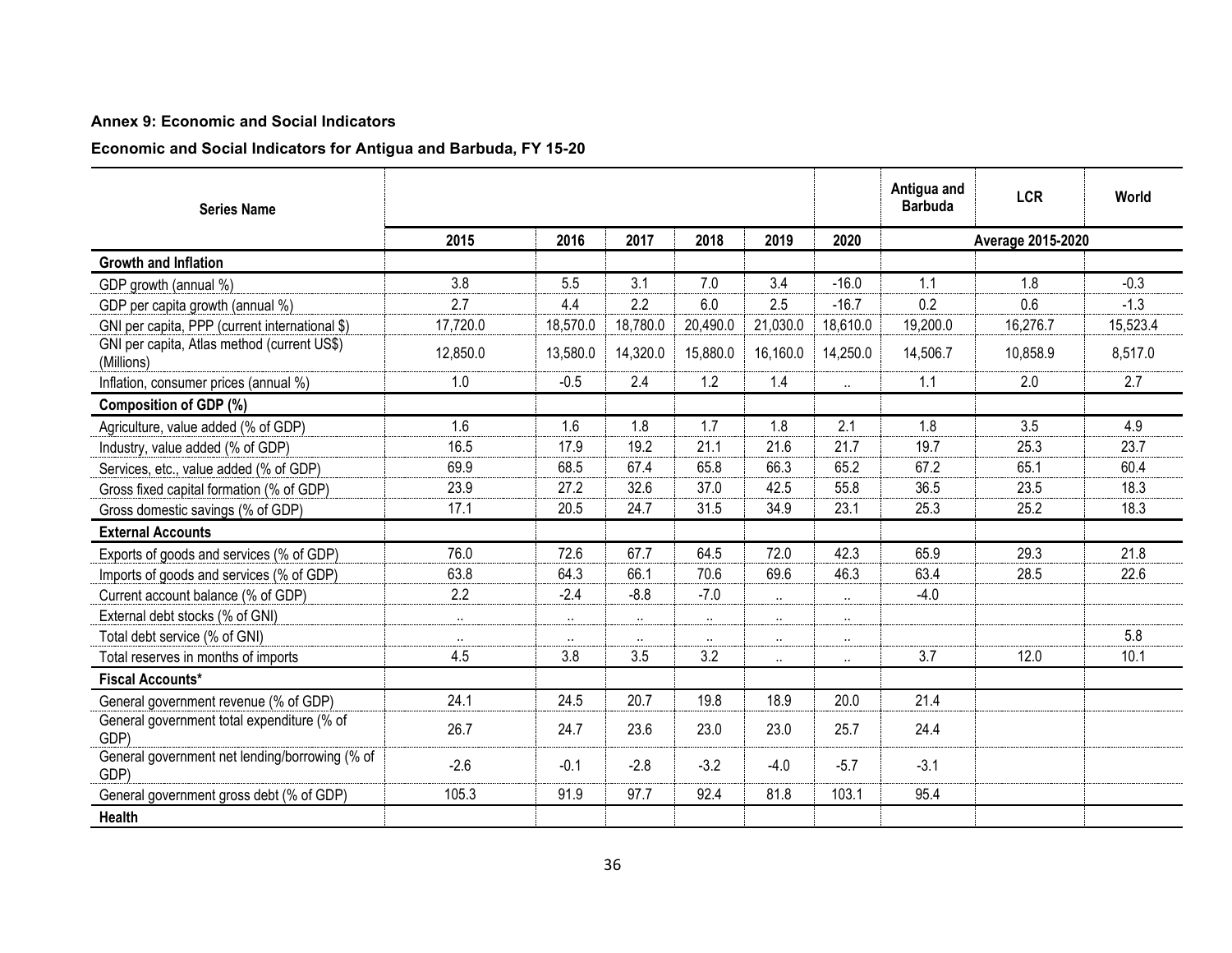| Life expectancy at birth, total (years)                                  | 76.5                 | 76.6      | 76.8      | 76.9                 | 77.0                 |          | 76.8     | 72.4            | 75.2          |
|--------------------------------------------------------------------------|----------------------|-----------|-----------|----------------------|----------------------|----------|----------|-----------------|---------------|
| Immunization, DPT (% of children ages 12-23<br>months)                   | 99.0                 | 92.0      | 95.0      | 95.0                 | 95.0                 |          | 95.2     | 85.5            | 86.2          |
| People using safely managed sanitation services<br>(% of population)     | $\ddot{\phantom{a}}$ | $\ddotsc$ | $\cdot$ . | $\ddotsc$            | $\ddot{\phantom{a}}$ |          | #DIV/0!  | 43.9            | 43.0          |
| People using safely managed drinking water<br>services (% of population) | 96.7                 | 96.7      | 96.7      | $\cdots$             | $\ldots$             | $\cdots$ | 96.7     | 89.2            | 96.4          |
| Mortality rate, infant (per 1,000 live births)                           | 6.8                  | 6.5       | 6.2       | 6.0                  | 5.8                  |          | 6.3      | 29.8            | 14.8          |
| <b>Education</b>                                                         |                      |           |           |                      |                      |          |          |                 |               |
| School enrollment, preprimary (% gross)                                  | $\ddot{\phantom{a}}$ | $\ddotsc$ | 72.7      | 70.3                 | $\ddotsc$            |          | 71.5     | 59.7            | 76.5          |
| School enrollment, primary (% gross)                                     | 105.0                | $\cdots$  | 103.7     | 105.0                | $\ddot{\phantom{a}}$ | $\cdots$ | 104.6    | 102.6           | 109.2         |
| School enrollment, secondary (% gross)                                   | 108.2                |           | 109.2     | 111.2                | $\ddot{\phantom{a}}$ |          | 109.5    | 75.7            | 96.3          |
| School enrollment, tertiary (% gross)                                    | $\cdots$             | $\cdot$ . | $\cdot$ . | $\ddot{\phantom{1}}$ | $\ldots$             | $\cdots$ | $\sim$   | 37.9            | 51.4          |
| Population                                                               |                      |           |           |                      |                      |          |          |                 |               |
| Population, total                                                        | 93,571.0             | 94,520.0  | 95,425.0  | 96,282.0             | 97,115.0             | 97,928   | 95,806.8 | 7,548,605,529.3 | 621,545,445.3 |
| Population growth (annual %)                                             | 1.1                  | 1.0       | 1.0       | 0.9                  | 0.9                  | 0.8      | 0.9      | 1.1             | 1.0           |
| Urban population (% of total population)                                 | 25.0                 | 24.8      | 24.7      | 24.6                 | 24.5                 | 24.4     | 24.7     | 55.0            | 80.5          |
| Rural population (% of total population)                                 | 75.0                 | 75.2      | 75.3      | 75.4                 | 75.5                 | 75.6     | 75.3     | 45.0            | 19.5          |
| Poverty                                                                  |                      |           |           |                      |                      |          |          |                 |               |
| Poverty headcount ratio at \$1.90 a day (2011<br>PPP) (% of pop)         | $\cdots$             |           | $\cdot$ . | $\cdots$             | $\cdot$ .            |          |          | 9.7             |               |
| Poverty headcount ratio at national poverty lines<br>$%$ of pop)         | $\cdots$             | $\cdots$  | $\cdot$ . | $\cdots$             | $\ldots$             |          |          |                 |               |
| GINI index (World Bank estimate)                                         | $\cdot$ .            | $\cdots$  | $\cdot$ . | $\cdots$             | $\ldots$             |          |          |                 |               |

## **Economic and Social Indicators for Dominica, FY 15-20**

| <b>Series Name</b>                                |          |          |          |          |          |          | <b>Dominica</b>   | LCR      | World    |  |
|---------------------------------------------------|----------|----------|----------|----------|----------|----------|-------------------|----------|----------|--|
|                                                   | 2015     | 2016     | 2017     | 2018     | 2019     | 2020     | Average 2015-2020 |          |          |  |
| <b>Growth and Inflation</b>                       |          |          |          |          |          |          |                   |          |          |  |
| GDP growth (annual %)                             | -2.7     | 2.6      | $-6.8$   | 2.3      | 3.5      | $-16.7$  | $-3.0$            |          | -0.3     |  |
| GDP per capita growth (annual %)                  | $-2.8$   | 2.4      | $-7.0$   | 2.1      | 3.2      | $-16.9$  | $-3.2$            | 0.6      | -1.3     |  |
| GNI per capita, PPP (current<br>international \$) | 10,750.0 | 11,510.0 | 11,340.0 | 11,800.0 | 12,200.0 | 10,740.0 | 11,390.0          | 16,276.7 | 15,523.4 |  |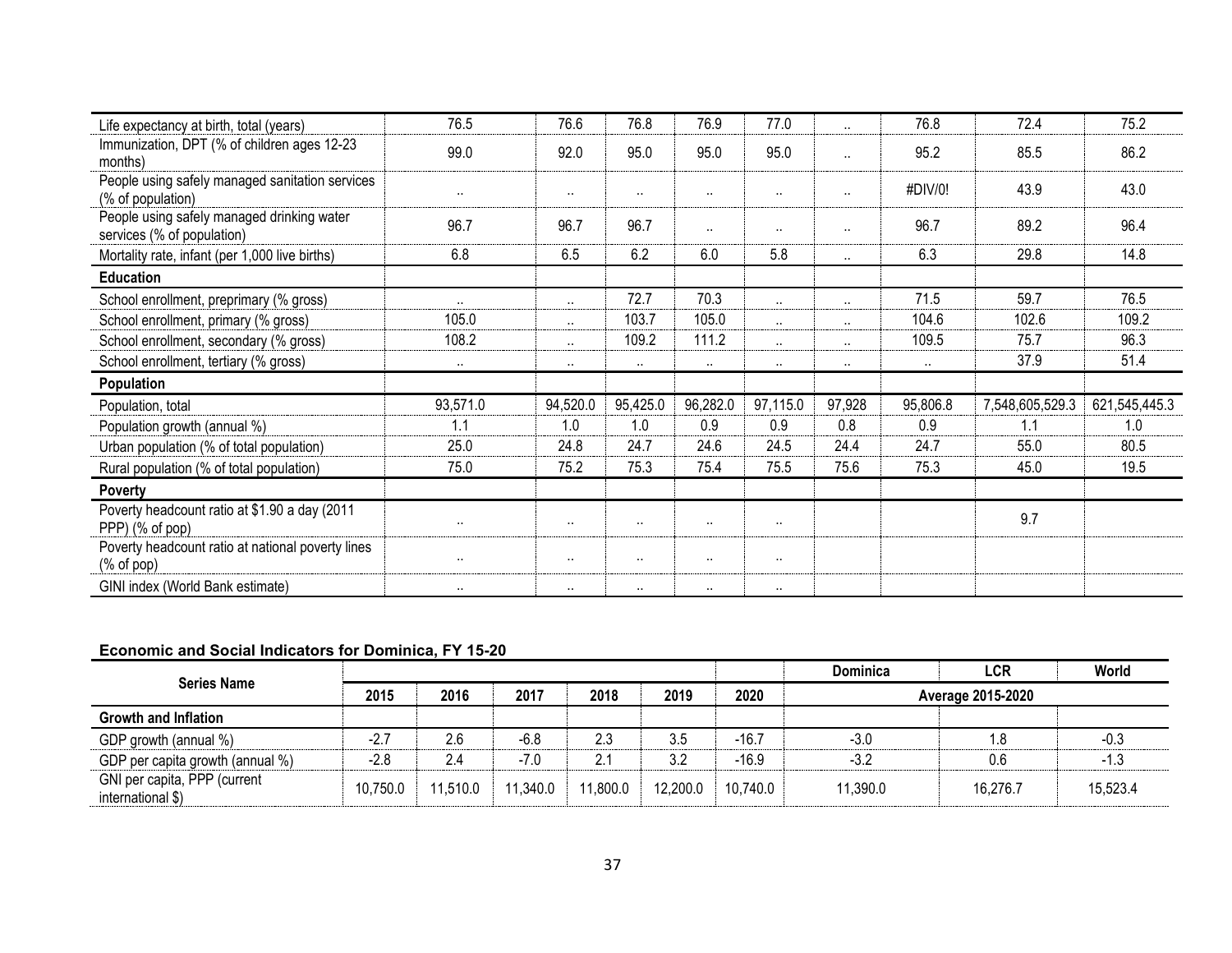| GNI per capita, Atlas method (current<br>US\$) (Millions)                | 6,910.0 | 7,270.0  | 7,250.0   | 7,680.0              | 7,870.0              | 6,870.0   | 7,308.3 | 10,858.9 | 8,517.0 |
|--------------------------------------------------------------------------|---------|----------|-----------|----------------------|----------------------|-----------|---------|----------|---------|
| Inflation, consumer prices (annual %)                                    | $-0.8$  | 0.1      | 0.3       | 1.0                  | 1.5                  | $\ldots$  | 0.4     | 2.0      | 2.7     |
| Composition of GDP (%)                                                   |         |          |           |                      |                      |           |         |          |         |
| Agriculture, value added (% of GDP)                                      | 14.1    | 16.3     | 13.4      | 11.1                 | 11.8                 | 15.3      | 13.7    | 3.5      | 4.9     |
| Industry, value added (% of GDP)                                         | 12.5    | 12.0     | 11.1      | 15.8                 | 15.5                 | 12.4      | 13.2    | 25.3     | 23.7    |
| Services, etc., value added (% of GDP)                                   | 58.7    | 56.9     | 60.6      | 53.4                 | 53.4                 | 56.2      | 56.5    | 65.1     | 60.4    |
| Gross fixed capital formation (% of GDP)                                 | $\sim$  | $\sim$   | $\ldots$  | $\ldots$             | $\ddotsc$            | $\ldots$  |         | 23.5     | 18.3    |
| Gross domestic savings (% of GDP)                                        | $\sim$  | $\sim$   | $\ddotsc$ | $\ldots$             | $\ldots$             | $\ddotsc$ |         | 25.2     | 18.3    |
| <b>External Accounts</b>                                                 |         |          |           |                      |                      |           |         |          |         |
| Exports of goods and services (% of<br>GDP)                              | 47.6    | 46.2     | 42.3      | 29.6                 | 38.3                 | 38.3      | 40.4    | 29.3     | 21.8    |
| Imports of goods and services (% of<br>GDP)                              | 61.0    | 56.3     | 62.2      | 78.6                 | 71.9                 | 71.9      | 67.0    | 28.5     | 22.6    |
| Current account balance (% of GDP)                                       | $-7.6$  | $-8.8$   | $-12.8$   | $-40.8$              | $\ldots$             | $\cdot$ . | $-17.5$ |          |         |
| External debt stocks (% of GNI)                                          | 61.1    | 53.5     | 59.0      | 51.3                 | 49.3                 | $\ddotsc$ | 54.9    |          |         |
| Total debt service (% of GNI)                                            | 4.5     | 4.9      | 5.5       | 5.2                  | 4.8                  | $\cdot$ . | 5.0     |          | 5.8     |
| Total reserves in months of imports                                      | 4.2     | 7.5      | 7.4       | 5.2                  | $\cdot$ .            | $\cdot$ . | 6.1     | 12.0     | 10.1    |
| <b>Fiscal Accounts*</b>                                                  |         |          |           |                      |                      |           |         |          |         |
| General government revenue (% of GDP)                                    | 45.0    | 59.6     | 51.5      | 46.7                 | 40.8                 | 35.7      | 46.6    |          |         |
| General government total expenditure (%<br>of GDP)                       | 32.4    | 48.0     | 55.2      | 66.7                 | 49.2                 | 37.8      | 48.2    |          |         |
| General government net<br>lending/borrowing (% of GDP)                   | 12.6    | 11.6     | $-3.7$    | $-20.0$              | $-8.3$               | $-2.2$    | $-1.7$  |          |         |
| General government gross debt (% of<br>GDP)                              | 75.3    | 76.5     | 84.2      | 79.7                 | 91.0                 | 97.1      | 84.0    |          |         |
| <b>Health</b>                                                            |         |          |           |                      |                      |           |         |          |         |
| Life expectancy at birth, total (years)                                  | $\sim$  | $\sim$   | $\ddotsc$ | $\ldots$             | $\sim$               | $\ddotsc$ |         | 72.4     | 75.2    |
| Immunization, DPT (% of children ages<br>12-23 months)                   | 98.0    | 99.0     | 91.0      | 94.0                 | 99.0                 | $\ddotsc$ | 96.2    | 85.5     | 86.2    |
| People using safely managed sanitation<br>services (% of population)     | $\sim$  | $\ldots$ | $\ldots$  | $\ddot{\phantom{1}}$ | $\ddot{\phantom{1}}$ |           |         | 43.9     | 43.0    |
| People using safely managed drinking<br>water services (% of population) | 96.5    | $\sim$   | $\ddotsc$ | $\ddot{\phantom{1}}$ | $\ddotsc$            | $\ldots$  | 96.5    | 89.2     | 96.4    |
| Mortality rate, infant (per 1,000 live<br>births)                        | 27.3    | 28.4     | 29.4      | 30.3                 | 30.9                 | $\ddotsc$ | 29.3    | 29.8     | 14.8    |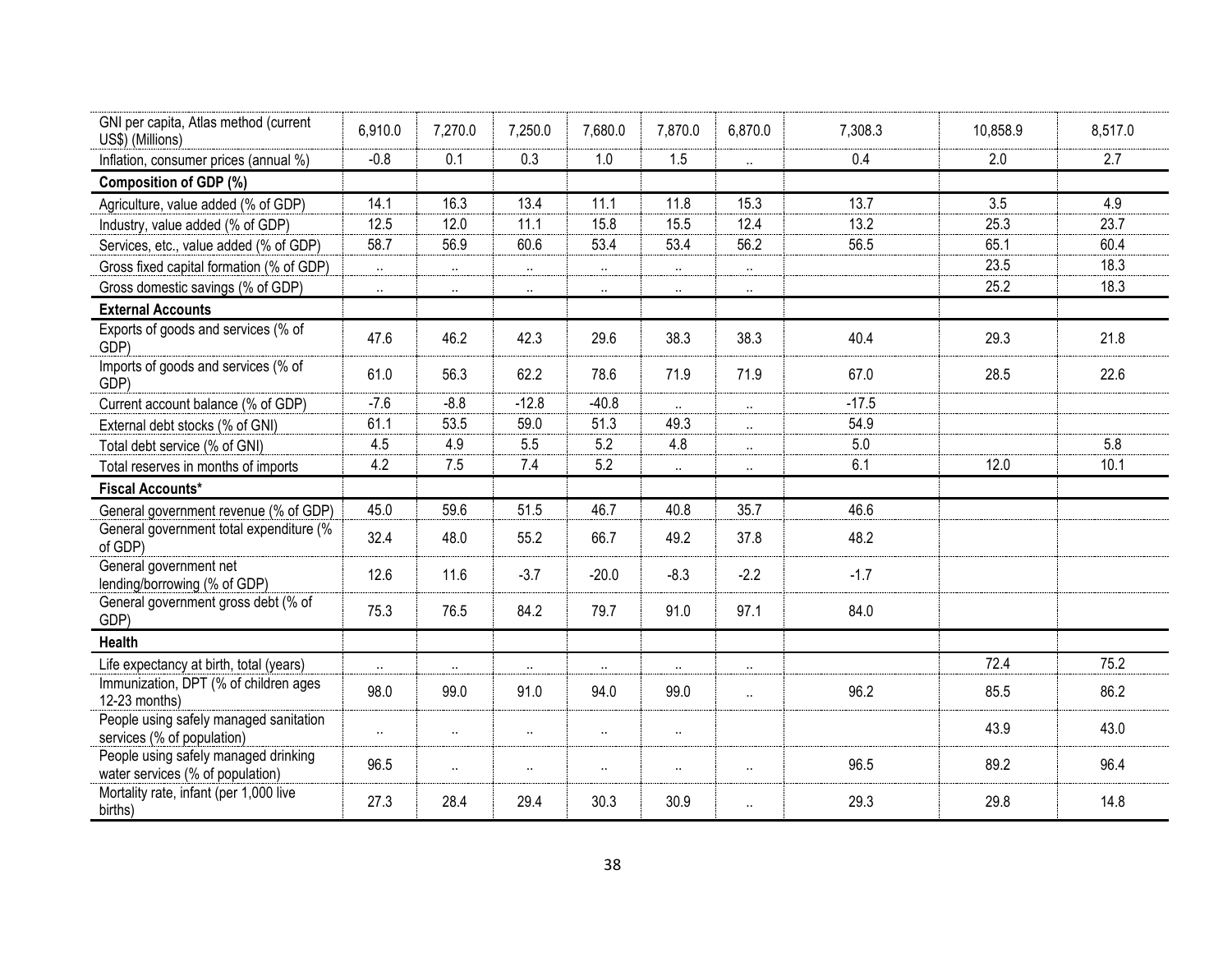| <b>Education</b>                                                 |           |          |                      |                      |           |           |          |                 |               |
|------------------------------------------------------------------|-----------|----------|----------------------|----------------------|-----------|-----------|----------|-----------------|---------------|
| School enrollment, preprimary (% gross)                          | 96.7      | 95.7     | $\ddot{\phantom{a}}$ | $\ddot{\phantom{a}}$ | 85.8      | $\cdot$ . | 92.7     | 59.7            | 76.5          |
| School enrollment, primary (% gross)                             | 116.2     | 114.7    | $\cdots$             | $\ddot{\phantom{a}}$ | 100.4     | $\cdot$ . | 110.4    | 102.6           | 109.2         |
| School enrollment, secondary (% gross)                           | 94.3      | $\sim$   | $\cdots$             | $\ddot{\phantom{a}}$ | 101.1     | $\cdot$ . | 97.7     | 75.7            | 96.3          |
| School enrollment, tertiary (% gross)                            | $\cdot$   | $\sim$   | $\cdots$             | $\cdots$             | $\cdots$  | $\cdots$  |          | 37.9            | 51.4          |
| Population                                                       |           |          |                      |                      |           |           |          |                 |               |
| Population, total                                                | 71,175.0  | 71,307.0 | 71,460.0             | 71,626.0             | 71,808.0  | 71,991    | 71,561.2 | 7,548,605,529.3 | 621,545,445.3 |
| Population growth (annual %)                                     | 0.1       | 0.2      | 0.2                  | 0.2                  | 0.3       | 0.3       | 0.2      | 1.1             | 1.0           |
| Urban population (% of total population)                         | 69.6      | 69.9     | 70.2                 | 70.5                 | 70.8      | 71.1      | 70.3     | 55.0            | 80.5          |
| Rural population (% of total population)                         | 30.4      | 30.1     | 29.8                 | 29.5                 | 29.2      | 28.9      | 29.7     | 45.0            | 19.5          |
| Poverty                                                          |           |          |                      |                      |           |           |          |                 |               |
| Poverty headcount ratio at \$1.90 a day<br>(2011 PPP) (% of pop) | $\cdot$ . | $\sim$   | $\ddot{\phantom{a}}$ | $\ddot{\phantom{a}}$ | $\cdot$ . | $\cdots$  |          | 9.7             |               |
| Poverty headcount ratio at national<br>poverty lines (% of pop)  | $\cdot$ . | .        | $\cdots$             | $\cdot$              | $\cdot$ . | $\cdots$  |          |                 |               |
| GINI index (World Bank estimate)                                 | $\cdot$   | $\sim$   | $\sim$               | $\cdot$              | $\cdots$  | $\cdots$  |          |                 |               |

*\*International Monetary Fund, World Economic Outlook Database, October 2020*

## **Economic and Social Indicators for Grenada, FY 15-20**

|                                                           |          |          |          |          |          |           | Grenada           | LCR      | World    |  |
|-----------------------------------------------------------|----------|----------|----------|----------|----------|-----------|-------------------|----------|----------|--|
| <b>Series Name</b>                                        | 2015     | 2016     | 2017     | 2018     | 2019     | 2020      | Average 2015-2020 |          |          |  |
| <b>Growth and Inflation</b>                               |          |          |          |          |          |           |                   |          |          |  |
| GDP growth (annual %)                                     | 6.4      | 3.7      | 4.4      | 4.1      | 2.0      | $-11.2$   | 1.6               | 1.8      | $-0.3$   |  |
| GDP per capita growth (annual %)                          | 5.8      | 3.1      | 3.9      | 3.6      | 1.5      | $-11.6$   | 1.0               | 0.6      | $-1.3$   |  |
| GNI per capita, PPP (current<br>international \$)         | 12,490.0 | 13,650.0 | 14,470.0 | 15,530.0 | 16,030.0 | 14,370.0  | 14,423.3          | 16,276.7 | 15,523.4 |  |
| GNI per capita, Atlas method (current<br>US\$) (Millions) | 7,750.0  | 8,350.0  | 8,740.0  | 9,560.0  | 9,830.0  | 8.740.0   | 8,828.3           | 10,858.9 | 8,517.0  |  |
| Inflation, consumer prices (annual %)                     | $-0.5$   | 1.7      | 0.9      | 0.8      | 0.6      | $\cdot$ . | 0.7               | 2.0      | 2.7      |  |
| Composition of GDP (%)                                    |          |          |          |          |          |           |                   |          |          |  |
| Agriculture, value added (% of GDP)                       | 7.4      | 6.2      | 5.4      | 5.3      | 4.9      | 4.9       | 5.7               | 3.5      | 4.9      |  |
| Industry, value added (% of GDP)                          | 12.3     | 12.2     | 12.7     | 13.5     | 13.6     | 13.4      | 12.9              | 25.3     | 23.7     |  |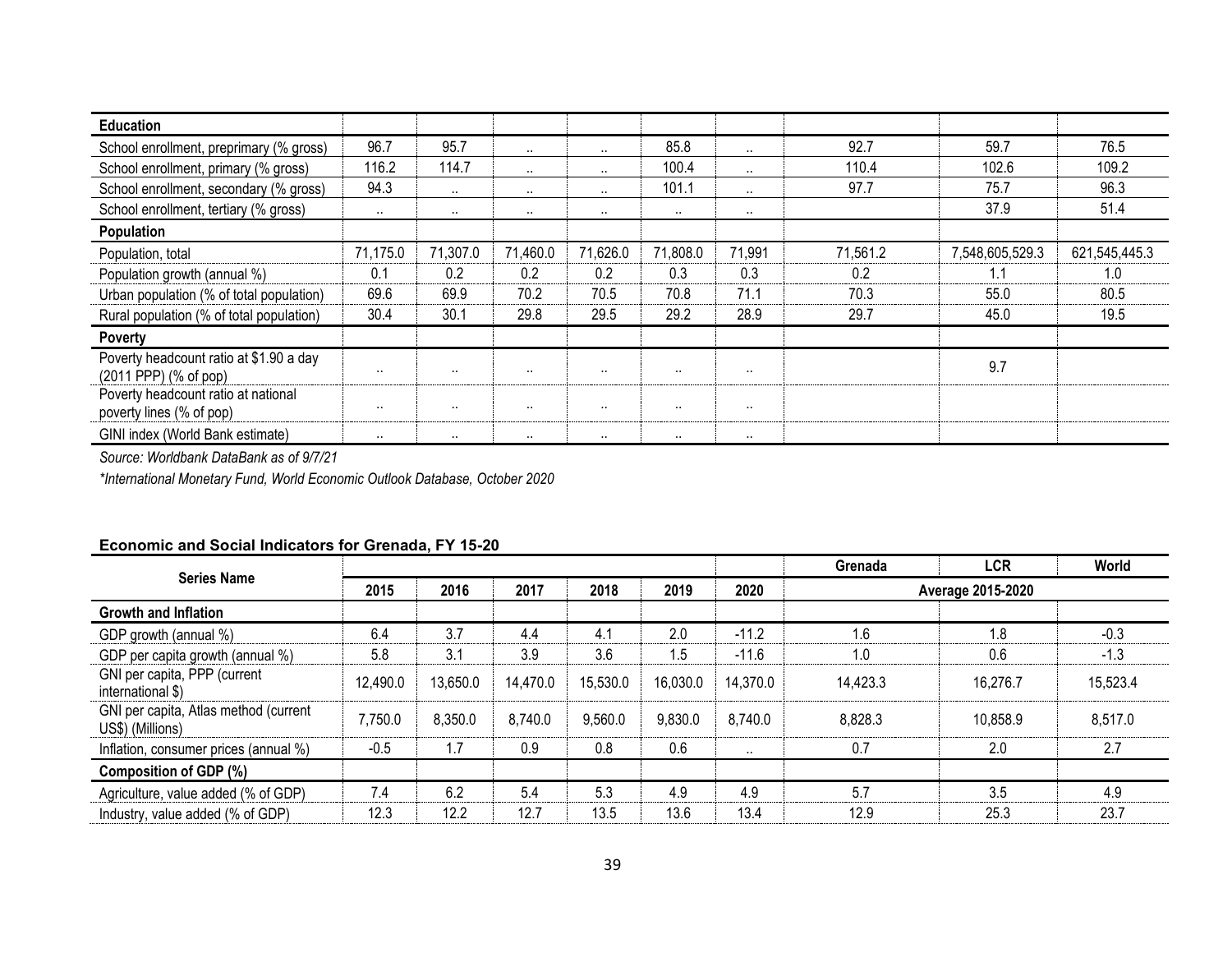| Services, etc., value added (% of GDP)                                   | 66.8     | 66.9                 | 67.0                 | 65.9                 | 66.6                 | 67.9                 | 66.9    | 65.1  | 60.4  |
|--------------------------------------------------------------------------|----------|----------------------|----------------------|----------------------|----------------------|----------------------|---------|-------|-------|
| Gross fixed capital formation (% of GDP)                                 | $\sim$   | $\ddot{\phantom{1}}$ | $\ddotsc$            | $\ddot{\phantom{1}}$ | $\ddot{\phantom{1}}$ | $\ddot{\phantom{1}}$ |         | 23.5  | 18.3  |
| Gross domestic savings (% of GDP)                                        | $\ldots$ | $\ldots$             | $\cdots$             | $\ddot{\phantom{1}}$ | $\cdots$             | $\cdot$              |         | 25.2  | 18.3  |
| <b>External Accounts</b>                                                 |          |                      |                      |                      |                      |                      |         |       |       |
| Exports of goods and services (% of<br>GDP)                              | 51.2     | 49.4                 | 51.4                 | 53.2                 | 52.2                 | 23.1                 | 46.7    | 29.3  | 21.8  |
| Imports of goods and services (% of<br>GDP)                              | 50.9     | 49.9                 | 54.7                 | 58.6                 | 57.9                 | 54.4                 | 54.4    | 28.5  | 22.6  |
| Current account balance (% of GDP)                                       | $-12.2$  | $-11.0$              | $-12.0$              | $-10.0$              | $\ddotsc$            | $\ddot{\phantom{1}}$ | $-11.3$ |       |       |
| External debt stocks (% of GNI)                                          | 68.1     | 62.5                 | 53.2                 | 52.0                 | 50.3                 | $\ldots$             | 57.2    |       |       |
| Total debt service (% of GNI)                                            | 3.1      | 5.0                  | 5.6                  | 5.0                  | 4.8                  | $\ldots$             | 4.7     |       | 5.8   |
| Total reserves in months of imports                                      | 3.7      | 3.9                  | 3.3                  | 3.7                  | $\cdot$ .            | $\cdot$ .            | 3.7     | 12.0  | 10.1  |
| <b>Fiscal Accounts*</b>                                                  |          |                      |                      |                      |                      |                      |         |       |       |
| General government revenue (% of GDP)                                    | 24.5     | 26.2                 | 25.6                 | 26.9                 | 26.8                 | 26.6                 | 26.1    |       |       |
| General government total expenditure (%<br>of GDP)                       | 25.7     | 23.9                 | 22.6                 | 22.3                 | 21.8                 | 26.7                 | 23.8    |       |       |
| General government net<br>lending/borrowing (% of GDP)                   | $-1.2$   | 2.3                  | 3.0                  | 4.6                  | 5.0                  | $-0.1$               | 2.3     |       |       |
| General government gross debt (% of<br>GDP)                              | 90.1     | 81.6                 | 70.1                 | 64.4                 | 59.7                 | 70.6                 | 72.7    |       |       |
| Health                                                                   |          |                      |                      |                      |                      |                      |         |       |       |
| Life expectancy at birth, total (years)                                  | 72.4     | 72.4                 | 72.4                 | 72.4                 | 72.4                 | $\ddot{\phantom{a}}$ | 72.4    | 72.4  | 75.2  |
| Immunization, DPT (% of children ages<br>12-23 months)                   | 92.0     | 96.0                 | 96.0                 | 95.0                 | 92.0                 | $\ddotsc$            | 94.2    | 85.5  | 86.2  |
| People using safely managed sanitation<br>services (% of population)     |          | $\ldots$             | $\ddot{\phantom{1}}$ | $\ddot{\phantom{1}}$ | $\ldots$             | $\ddotsc$            | #DIV/0! | 43.9  | 43.0  |
| People using safely managed drinking<br>water services (% of population) | 95.6     | 95.6                 | 95.6                 | $\ddot{\phantom{a}}$ | $\ldots$             | $\cdot$ .            | 95.6    | 89.2  | 96.4  |
| Mortality rate, infant (per 1,000 live<br>births)                        | 14.2     | 14.5                 | 14.7                 | 14.7                 | 14.7                 | $\ddotsc$            | 14.6    | 29.8  | 14.8  |
| <b>Education</b>                                                         |          |                      |                      |                      |                      |                      |         |       |       |
| School enrollment, preprimary (% gross)                                  | 92.0     | 94.4                 | 98.5                 | 100.5                | $\ldots$             | $\ddotsc$            | 96.3    | 59.7  | 76.5  |
| School enrollment, primary (% gross)                                     | 118.6    | 112.5                | 111.4                | 106.9                | $\sim$               | $\cdots$             | 112.3   | 102.6 | 109.2 |
| School enrollment, secondary (% gross)                                   | 111.8    | 115.2                | 114.5                | 120.1                | $\ddot{\phantom{1}}$ | $\ldots$             | 115.4   | 75.7  | 96.3  |
| School enrollment, tertiary (% gross)                                    | 95.6     | 96.4                 | 100.2                | 104.6                | $\ddot{\phantom{a}}$ | $\cdot$              | 99.2    | 37.9  | 51.4  |
| Population                                                               |          |                      |                      |                      |                      |                      |         |       |       |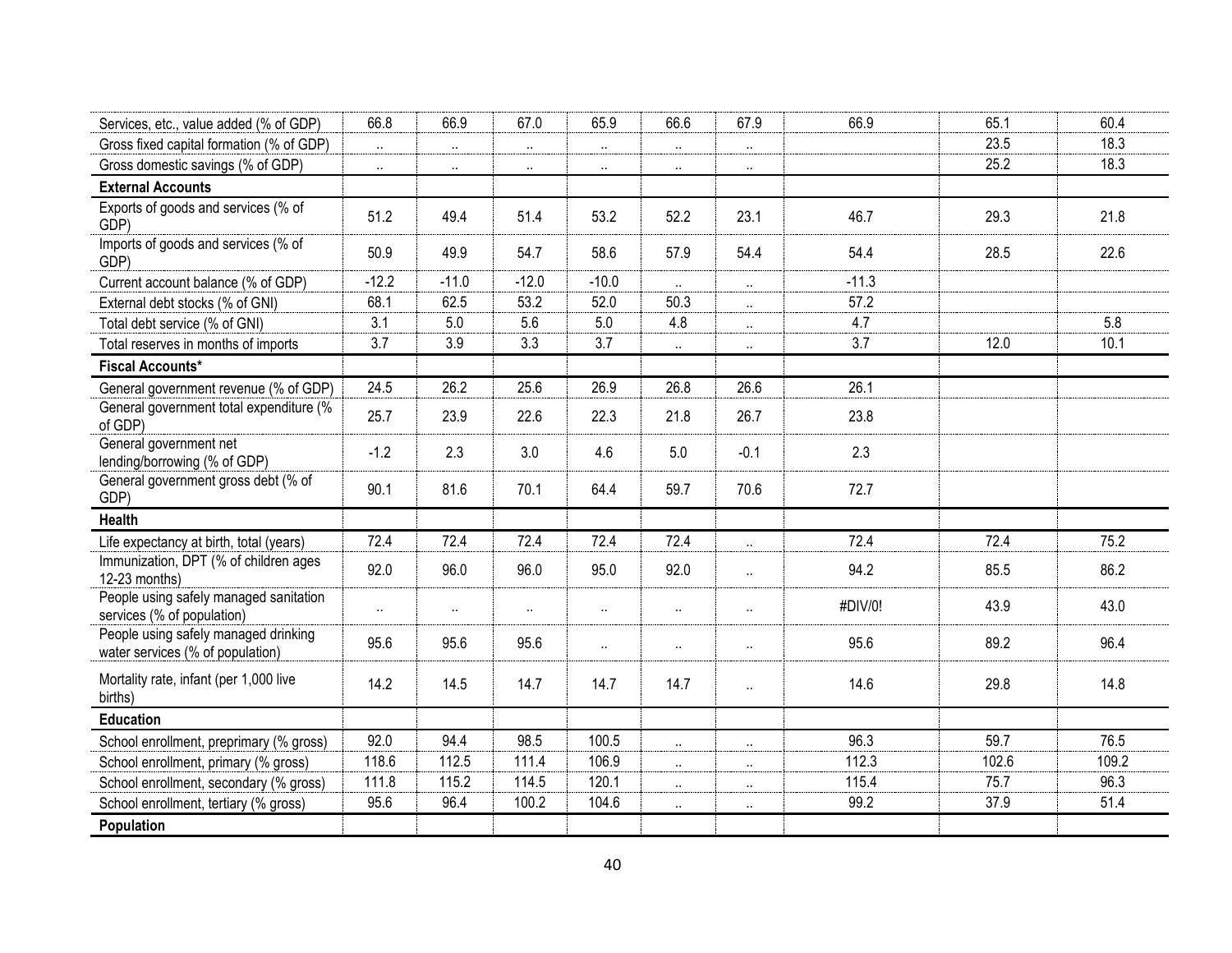| Population, total                                                | 109,603.0 | 110,263.0 | 110,874.0 | 111,449.0 | 112,002.0 | 112,519 | 111,118.3 | 7,548,605,529.3 | 621,545,445.3 |
|------------------------------------------------------------------|-----------|-----------|-----------|-----------|-----------|---------|-----------|-----------------|---------------|
| Population growth (annual %)                                     | 0.6       | 0.6       | 0.6       | 0.5       | 0.5       | 0.5     | 0.5       |                 | 1.0           |
| Urban population (% of total population)                         | 36.0      | 36.1      | 36.2      | 36.3      | 36.4      | 36.5    | 36.2      | 55.0            | 80.5          |
| Rural population (% of total population)                         | 64.0      | 63.9      | 63.8      | 63.7      | 63.6      | 63.5    | 63.8      | 45.0            | 19.5          |
| Poverty                                                          |           |           |           |           |           |         |           |                 |               |
| Poverty headcount ratio at \$1.90 a day<br>(2011 PPP) (% of pop) |           | .         | $\cdots$  | $\cdots$  | $\cdots$  |         |           | 9.7             |               |
| Poverty headcount ratio at national<br>poverty lines (% of pop)  |           | .         | $\cdots$  | $\cdots$  |           |         |           |                 |               |
| GINI index (World Bank estimate)                                 | $\cdots$  | $\cdots$  | $\cdots$  | $\cdots$  |           |         |           |                 |               |

*\*International Monetary Fund, World Economic Outlook Database, October 2020*

## **Economic and Social Indicators for St Kitts and Nevis , FY 15-20**

| <b>Series Name</b>                                        |           |          |          |          |                      |          | <b>St. Kitts and Nevis</b> | <b>LCR</b>        | World    |
|-----------------------------------------------------------|-----------|----------|----------|----------|----------------------|----------|----------------------------|-------------------|----------|
|                                                           | 2015      | 2016     | 2017     | 2018     | 2019                 | 2020     |                            | Average 2015-2020 |          |
| <b>Growth and Inflation</b>                               |           |          |          |          |                      |          |                            |                   |          |
| GDP growth (annual %)                                     | 1.0       | 2.8      | $-2.0$   | 2.9      | 2.1                  | $-10.7$  | $-0.6$                     | 1.8               | $-0.3$   |
| GDP per capita growth (annual %)                          | 0.2       | 2.0      | $-2.7$   | 2.1      | 1.3                  | $-11.3$  | $-1.4$                     | 0.6               | $-1.3$   |
| GNI per capita, PPP (current<br>international \$)         | 22,240.0  | 23,420.0 | 24,120.0 | 25,300.0 | 26,090.0             | 24,190.0 | 24,226.7                   | 16,276.7          | 15,523.4 |
| GNI per capita, Atlas method (current<br>US\$) (Millions) | 16,410.0  | 17,080.0 | 17,240.0 | 18,520.0 | 19,130.0             | 17,400.0 | 17,630.0                   | 10,858.9          | 8,517.0  |
| Inflation, consumer prices (annual %)                     | $-2.3$    | $-0.7$   | 0.7      | $-1.0$   | $-0.3$               | $\cdots$ | $-0.7$                     | 2.0               | 2.7      |
| Composition of GDP (%)                                    |           |          |          |          |                      |          |                            |                   |          |
| Agriculture, value added (% of GDP)                       | 1.0       | 0.9      | 1.1      | 1.2      | 1.4                  | 1.3      | 1.2                        | 3.5               | 4.9      |
| Industry, value added (% of GDP)                          | 23.6      | 25.5     | 27.9     | 26.2     | 25.8                 | 25.7     | 25.8                       | 25.3              | 23.7     |
| Services, etc., value added (% of GDP)                    | 65.9      | 64.9     | 65.4     | 67.2     | 67.1                 | 64.3     | 65.8                       | 65.1              | 60.4     |
| Gross fixed capital formation (% of GDP)                  | $\ddotsc$ | $\sim$   | $\cdots$ | $\cdots$ | $\ddot{\phantom{a}}$ | $\cdots$ |                            | 23.5              | 18.3     |
| Gross domestic savings (% of GDP)                         | $\sim$    | $\sim$   | $\cdots$ | $\sim$   | $\cdots$             | $\cdots$ |                            | 25.2              | 18.3     |
| <b>External Accounts</b>                                  |           |          |          |          |                      |          |                            |                   |          |
| Exports of goods and services (% of<br>GDP)               | $\cdot$   | $\sim$   | $\cdots$ | $\cdots$ | $\cdots$             | $\cdot$  |                            | 29.3              | 21.8     |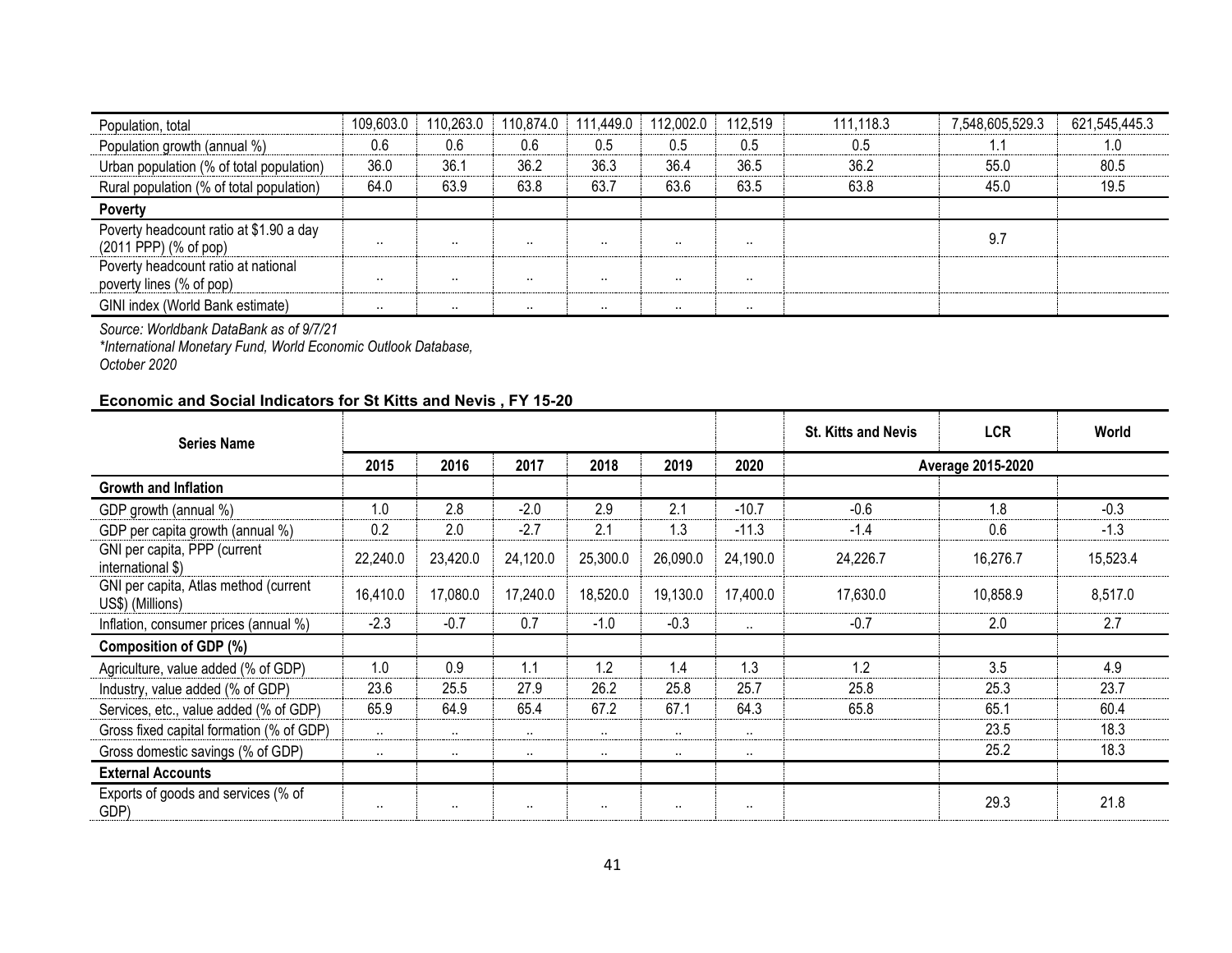| Imports of goods and services (% of<br>GDP)                              | $\ddot{\phantom{1}}$ | $\ddot{\phantom{1}}$ |                      | $\ddot{\phantom{1}}$ | $\cdots$  | $\cdot$ .            |                      | 28.5            | 22.6          |
|--------------------------------------------------------------------------|----------------------|----------------------|----------------------|----------------------|-----------|----------------------|----------------------|-----------------|---------------|
| Current account balance (% of GDP)                                       | $-8.7$               | $-12.7$              | $-11.0$              | $-7.2$               | $\sim$    | $\sim$               | $-9.9$               |                 |               |
| External debt stocks (% of GNI)                                          | $\sim$               | $\sim$               | $\ldots$             | $\ddot{\phantom{1}}$ | $\ldots$  | $\cdot$ .            |                      |                 |               |
| Total debt service (% of GNI)                                            | $\ddot{\phantom{1}}$ | $\sim$               | $\cdots$             | $\ddot{\phantom{1}}$ | $\cdot$ . | $\cdot$ .            |                      |                 | 5.8           |
| Total reserves in months of imports                                      | 5.6                  | 6.0                  | 7.1                  | 6.4                  | $\cdot$ . | $\cdot$ .            | 6.3                  | 12.0            | 10.1          |
| <b>Fiscal Accounts*</b>                                                  |                      |                      |                      |                      |           |                      |                      |                 |               |
| General government revenue (% of GDP)                                    | 36.8                 | 31.8                 | 29.2                 | 39.3                 | 38.9      | 33.5                 | 34.9                 |                 |               |
| General government total expenditure (%<br>of GDP)                       | 30.6                 | 27.8                 | 28.7                 | 38.1                 | 40.0      | 38.0                 | 33.9                 |                 |               |
| General government net<br>lending/borrowing (% of GDP)                   | 6.2                  | 3.9                  | 0.6                  | 1.2                  | $-1.1$    | $-4.4$               | 1.1                  |                 |               |
| General government gross debt (% of<br>GDP)                              | 67.0                 | 59.6                 | 59.4                 | 57.2                 | 56.3      | 65.5                 | 60.8                 |                 |               |
| <b>Health</b>                                                            |                      |                      |                      |                      |           |                      |                      |                 |               |
| Life expectancy at birth, total (years)                                  | $\sim$               | $\mathbf{a}$ .       | $\ddotsc$            | $\ddot{\phantom{1}}$ | $\cdot$ . | $\cdot$ .            |                      | 72.4            | 75.2          |
| Immunization, DPT (% of children ages<br>12-23 months)                   | 93.0                 | 97.0                 | 97.0                 | 97.0                 | 96.0      | $\ddot{\phantom{a}}$ | 96.0                 | 85.5            | 86.2          |
| People using safely managed sanitation<br>services (% of population)     | $\ddot{\phantom{1}}$ | $\ddot{\phantom{1}}$ | $\ldots$             | $\ddot{\phantom{a}}$ | $\cdot$ . | $\cdot$ .            | $\cdot$ .            | 43.9            | 43.0          |
| People using safely managed drinking<br>water services (% of population) | $\ddotsc$            | $\ddot{\phantom{1}}$ | $\ddot{\phantom{a}}$ | $\ddot{\phantom{1}}$ | $\cdot$ . | $\cdot$ .            | $\ddot{\phantom{1}}$ | 89.2            | 96.4          |
| Mortality rate, infant (per 1,000 live<br>births)                        | 14.1                 | 13.9                 | 13.5                 | 13.2                 | 12.9      | $\ddot{\phantom{a}}$ | 13.5                 | 29.8            | 14.8          |
| <b>Education</b>                                                         |                      |                      |                      |                      |           |                      |                      |                 |               |
| School enrollment, preprimary (% gross)                                  | 116.6                | 90.4                 | $\ldots$             | $\ddot{\phantom{a}}$ | $\cdot$ . | $\ddot{\phantom{a}}$ | 103.5                | 59.7            | 76.5          |
| School enrollment, primary (% gross)                                     | 108.3                | 108.7                | $\mathbf{a}$         | $\sim$               | $\ldots$  | $\ddotsc$            | 108.5                | 102.6           | 109.2         |
| School enrollment, secondary (% gross)                                   | 107.9                | 106.9                | $\ldots$             | $\ddot{\phantom{a}}$ | $\ldots$  | $\cdot$ .            | 107.4                | 75.7            | 96.3          |
| School enrollment, tertiary (% gross)                                    | 86.7                 | $\sim$               | $\ldots$             | $\ddot{\phantom{a}}$ | $\cdot$ . | $\cdot$ .            | 86.7                 | 37.9            | 51.4          |
| Population                                                               |                      |                      |                      |                      |           |                      |                      |                 |               |
| Population, total                                                        | 51,204.0             | 51,629.0             | 52,036.0             | 52,438.0             | 52,834.0  | 53,192               | 52,222.2             | 7,548,605,529.3 | 621,545,445.3 |
| Population growth (annual %)                                             | 0.8                  | 0.8                  | 0.8                  | 0.8                  | 0.8       | 0.7                  | 0.8                  | 1.1             | 1.0           |
| Urban population (% of total population)                                 | 30.8                 | 30.8                 | 30.8                 | 30.8                 | 30.8      | 30.8                 | 30.8                 | 55.0            | 80.5          |
| Rural population (% of total population)                                 | 69.2                 | 69.2                 | 69.2                 | 69.2                 | 69.2      | 69.2                 | 69.2                 | 45.0            | 19.5          |
| Poverty                                                                  |                      |                      |                      |                      |           |                      |                      |                 |               |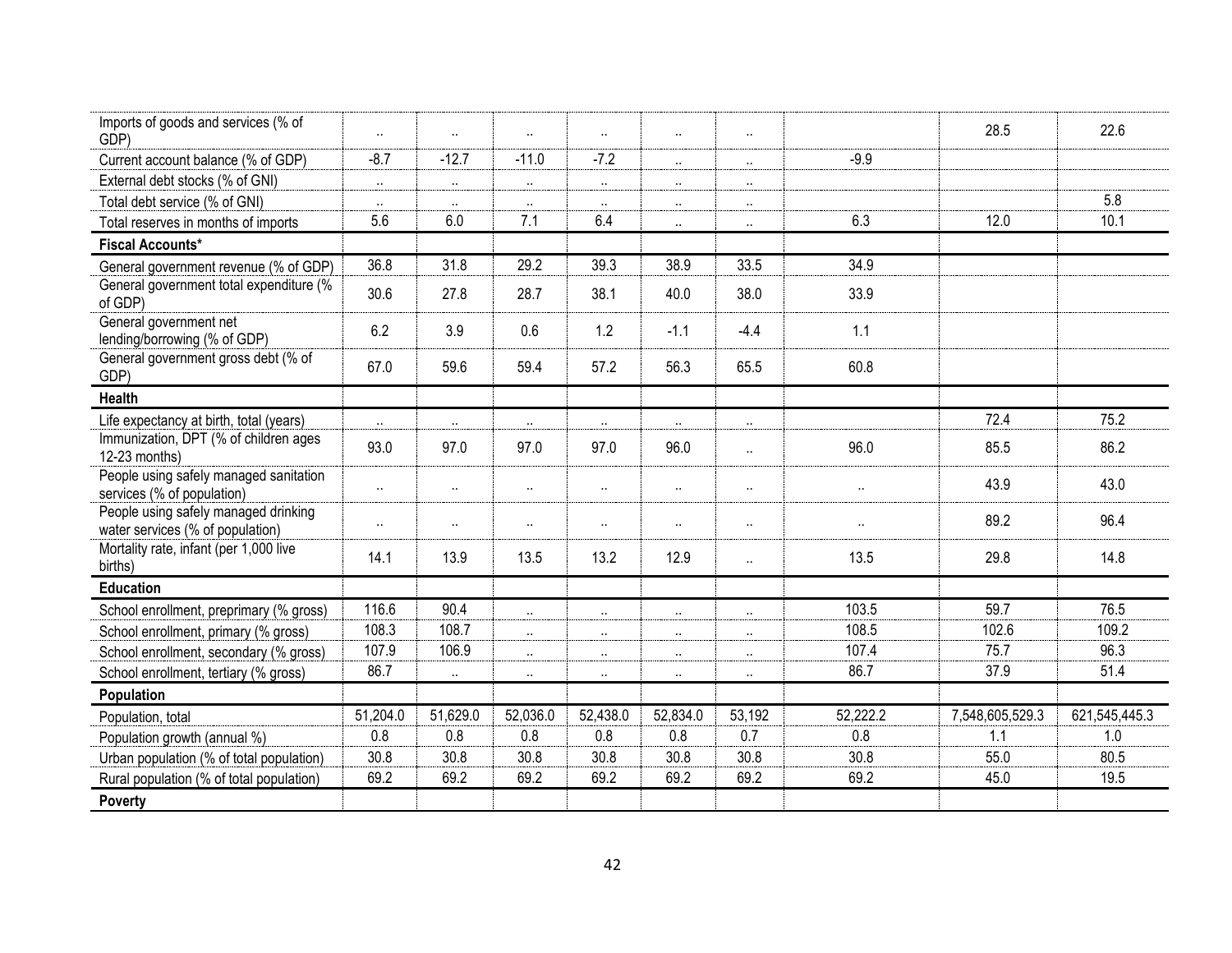| Poverty headcount ratio at \$1.90 a day |          |          |          |     |          |          | ч  |  |
|-----------------------------------------|----------|----------|----------|-----|----------|----------|----|--|
| $(2011$ PPP $)$ $(\%$ of pop $)$        | $\cdots$ |          | $\cdots$ | . . | $\cdots$ | $\cdots$ | v. |  |
| Poverty headcount ratio at national     |          |          |          |     |          |          |    |  |
| poverty lines (% of pop)                | $\cdots$ | $\cdots$ | $\cdots$ | . . | $\cdots$ | $\cdots$ |    |  |
| GINI index (World Bank estimate)        | $\cdots$ | . .      | . .      | . . | $\cdots$ | $\cdots$ |    |  |

*\*International Monetary Fund, World Economic Outlook Database, October 2020*

## **Economic and Social Indicators for St. Lucia, FY 15-20**

| <b>Series Name</b>                                        |           |          |          |          |           |              | <b>St Lucia</b>   | <b>LCR</b> | World    |  |
|-----------------------------------------------------------|-----------|----------|----------|----------|-----------|--------------|-------------------|------------|----------|--|
|                                                           | 2015      | 2016     | 2017     | 2018     | 2019      | 2020         | Average 2015-2020 |            |          |  |
| <b>Growth and Inflation</b>                               |           |          |          |          |           |              |                   |            |          |  |
| GDP growth (annual %)                                     | $-1.4$    | 4.0      | 3.5      | 2.6      | 1.7       | $-20.2$      | $-1.6$            | 1.8        | $-0.3$   |  |
| GDP per capita growth (annual %)                          | $-1.8$    | 3.5      | 3.0      | 2.1      | 1.2       | $-20.6$      | $-2.1$            | 0.6        | $-1.3$   |  |
| GNI per capita, PPP (current<br>international \$)         | 12,410.0  | 13,420.0 | 14,150.0 | 14,780.0 | 15,230.0  | 12,200.0     | 13,698.3          | 16,276.7   | 15,523.4 |  |
| GNI per capita, Atlas method (current<br>US\$) (Millions) | 8,740.0   | 9,450.0  | 10,080.0 | 10,700.0 | 11,080.0  | 8,790.0      | 9,806.7           | 10,858.9   | 8,517.0  |  |
| Inflation, consumer prices (annual %)                     | $-1.0$    | $-3.1$   | 0.1      | 1.9      | 0.5       | $\ldots$     | $-0.3$            | 2.0        | 2.7      |  |
| <b>Composition of GDP (%)</b>                             |           |          |          |          |           |              |                   |            |          |  |
| Agriculture, value added (% of GDP)                       | 2.2       | 2.1      | 1.8      | 1.8      | 2.0       | 2.6          | 2.1               | 3.5        | 4.9      |  |
| Industry, value added (% of GDP)                          | 10.9      | 11.0     | 11.0     | 10.1     | 10.0      | 12.2         | 10.9              | 25.3       | 23.7     |  |
| Services, etc., value added (% of GDP)                    | 73.9      | 73.9     | 74.8     | 75.2     | 75.2      | 72.0         | 74.2              | 65.1       | 60.4     |  |
| Gross fixed capital formation (% of GDP)                  | $\ldots$  | $\sim$   | $\ldots$ | $\ldots$ | $\ldots$  | $\ldots$     |                   | 23.5       | 18.3     |  |
| Gross domestic savings (% of GDP)                         | $\ddotsc$ | $\sim$   | $\cdots$ | $\ldots$ | $\cdots$  | $\cdots$     |                   | 25.2       | 18.3     |  |
| <b>External Accounts</b>                                  |           |          |          |          |           |              |                   |            |          |  |
| Exports of goods and services (% of<br>GDP)               | $\cdot$ . | $\sim$   | $\cdots$ | $\ldots$ | $\cdots$  | $\cdot\cdot$ |                   | 29.3       | 21.8     |  |
| Imports of goods and services (% of<br>GDP)               | $\cdots$  | $\cdots$ | $\cdots$ | ٠.       | $\cdots$  | $\cdot\cdot$ |                   | 28.5       | 22.6     |  |
| Current account balance (% of GDP)                        | 2.1       | $-4.2$   | 1.4      | 5.0      | $\cdot$ . | $\ddotsc$    | 1.1               |            |          |  |
| External debt stocks (% of GNI)                           | 32.1      | 31.0     | 32.9     | 31.7     | 32.0      | $\ldots$     | 31.9              |            |          |  |
| Total debt service (% of GNI)                             | 4.2       | 2.7      | 2.5      | 2.5      | 2.5       | $\cdots$     | 2.9               |            | 5.8      |  |
| Total reserves in months of imports                       | 3.8       | 3.5      | 3.5      | 3.0      | $\cdots$  | $\ldots$     | 3.4               | 12.0       | 10.1     |  |
| <b>Fiscal Accounts*</b>                                   |           |          |          |          |           |              |                   |            |          |  |
| General government revenue (% of GDP)                     | 21.2      | 21.3     | 20.9     | 22.0     | 21.5      | 20.4         | 21.2              |            |          |  |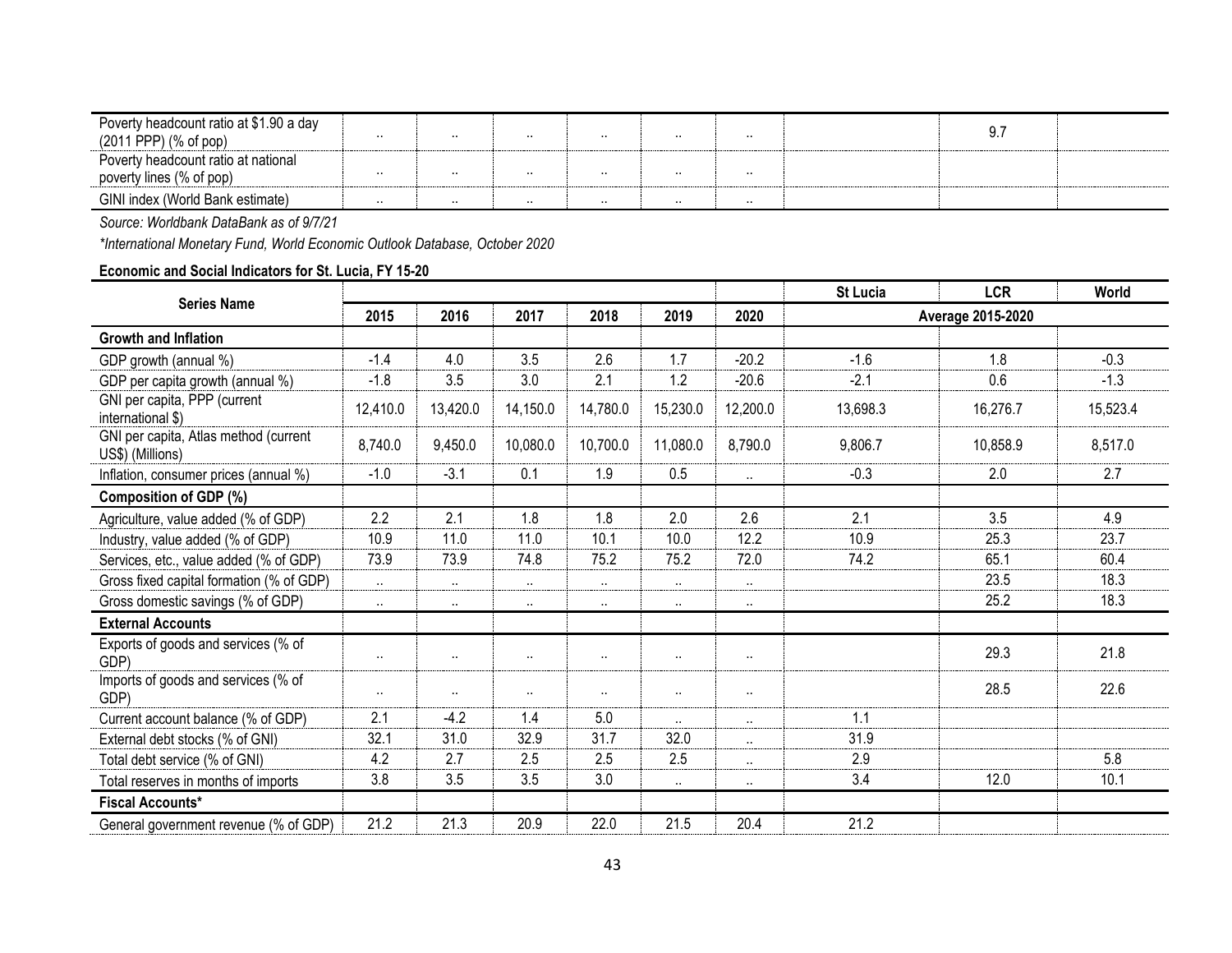| General government total expenditure (%<br>of GDP)                       | 23.5                 | 22.7      | 23.1                 | 23.0                 | 24.9      | 30.1                 | 24.5      |                 |               |
|--------------------------------------------------------------------------|----------------------|-----------|----------------------|----------------------|-----------|----------------------|-----------|-----------------|---------------|
| General government net<br>lending/borrowing (% of GDP)                   | $-2.3$               | $-1.4$    | $-2.2$               | $-1.0$               | $-3.5$    | $-9.7$               | $-3.3$    |                 |               |
| General government gross debt (% of<br>GDP)                              | 60.6                 | 60.3      | 59.9                 | 60.0                 | 61.3      | 84.4                 | 64.4      |                 |               |
| <b>Health</b>                                                            |                      |           |                      |                      |           |                      |           |                 |               |
| Life expectancy at birth, total (years)                                  | 75.6                 | 75.8      | 75.9                 | 76.1                 | 76.2      | $\ldots$             | 75.9      | 72.4            | 75.2          |
| Immunization, DPT (% of children ages<br>12-23 months)                   | 99.0                 | 95.0      | 80.0                 | 95.0                 | 92.0      | $\ddot{\phantom{a}}$ | 92.2      | 85.5            | 86.2          |
| People using safely managed sanitation<br>services (% of population)     | $\ddot{\phantom{a}}$ | $\sim$    | $\ddot{\phantom{1}}$ | $\ddot{\phantom{1}}$ | $\ldots$  | $\ddotsc$            | #DIV/0!   | 43.9            | 43.0          |
| People using safely managed drinking<br>water services (% of population) | 98.2                 | 98.2      | 98.2                 | $\ldots$             | $\ldots$  | $\cdot$ .            | 98.2      | 89.2            | 96.4          |
| Mortality rate, infant (per 1,000 live<br>births)                        | 18.6                 | 19.0      | 19.3                 | 19.7                 | 20.0      | $\ddot{\phantom{a}}$ | 19.3      | 29.8            | 14.8          |
| <b>Education</b>                                                         |                      |           |                      |                      |           |                      |           |                 |               |
| School enrollment, preprimary (% gross)                                  | 74.0                 | 79.9      | 79.8                 | 73.9                 | 72.3      | $\ddotsc$            | 76.0      | 59.7            | 76.5          |
| School enrollment, primary (% gross)                                     | 101.1                | 101.9     | 102.0                | 102.6                | 102.3     | $\ldots$             | 102.0     | 102.6           | 109.2         |
| School enrollment, secondary (% gross)                                   | 88.5                 | 88.5      | 88.9                 | 89.4                 | 89.9      | $\ldots$             | 89.0      | 75.7            | 96.3          |
| School enrollment, tertiary (% gross)                                    | 16.3                 | 18.9      | 19.9                 | 14.1                 | 15.4      | $\ddotsc$            | 16.9      | 37.9            | 51.4          |
| Population                                                               |                      |           |                      |                      |           |                      |           |                 |               |
| Population, total                                                        | 179,131.0            | 180,028.0 | 180,955.0            | 181,890.0            | 182,795.0 | 183,629              | 181,404.7 | 7,548,605,529.3 | 621,545,445.3 |
| Population growth (annual %)                                             | 0.5                  | 0.5       | 0.5                  | 0.5                  | 0.5       | 0.5                  | 0.5       | 1.1             | 1.0           |
| Urban population (% of total population)                                 | 18.5                 | 18.6      | 18.6                 | 18.7                 | 18.8      | 18.8                 | 18.7      | 55.0            | 80.5          |
| Rural population (% of total population)                                 | 81.5                 | 81.4      | 81.4                 | 81.3                 | 81.2      | 81.2                 | 81.3      | 45.0            | 19.5          |
| <b>Poverty</b>                                                           |                      |           |                      |                      |           |                      |           |                 |               |
| Poverty headcount ratio at \$1.90 a day<br>(2011 PPP) (% of pop)         | Ω.                   | 4.6       | $\ldots$             | $\ddot{\phantom{a}}$ | $\cdot$ . | $\cdot$ .            | 4.6       | 9.7             |               |
| Poverty headcount ratio at national<br>poverty lines (% of pop)          | $\cdot$              | 25.0      | $\cdots$             | $\ddot{\phantom{a}}$ | $\ldots$  | $\cdot$ .            | 25.0      |                 |               |
| GINI index (World Bank estimate)                                         | $\cdot$              | 51.2      | $\cdots$             | $\cdots$             | $\cdots$  | $\cdot$ .            | 51.2      |                 |               |

*\*International Monetary Fund, World Economic Outlook Database, October 2020*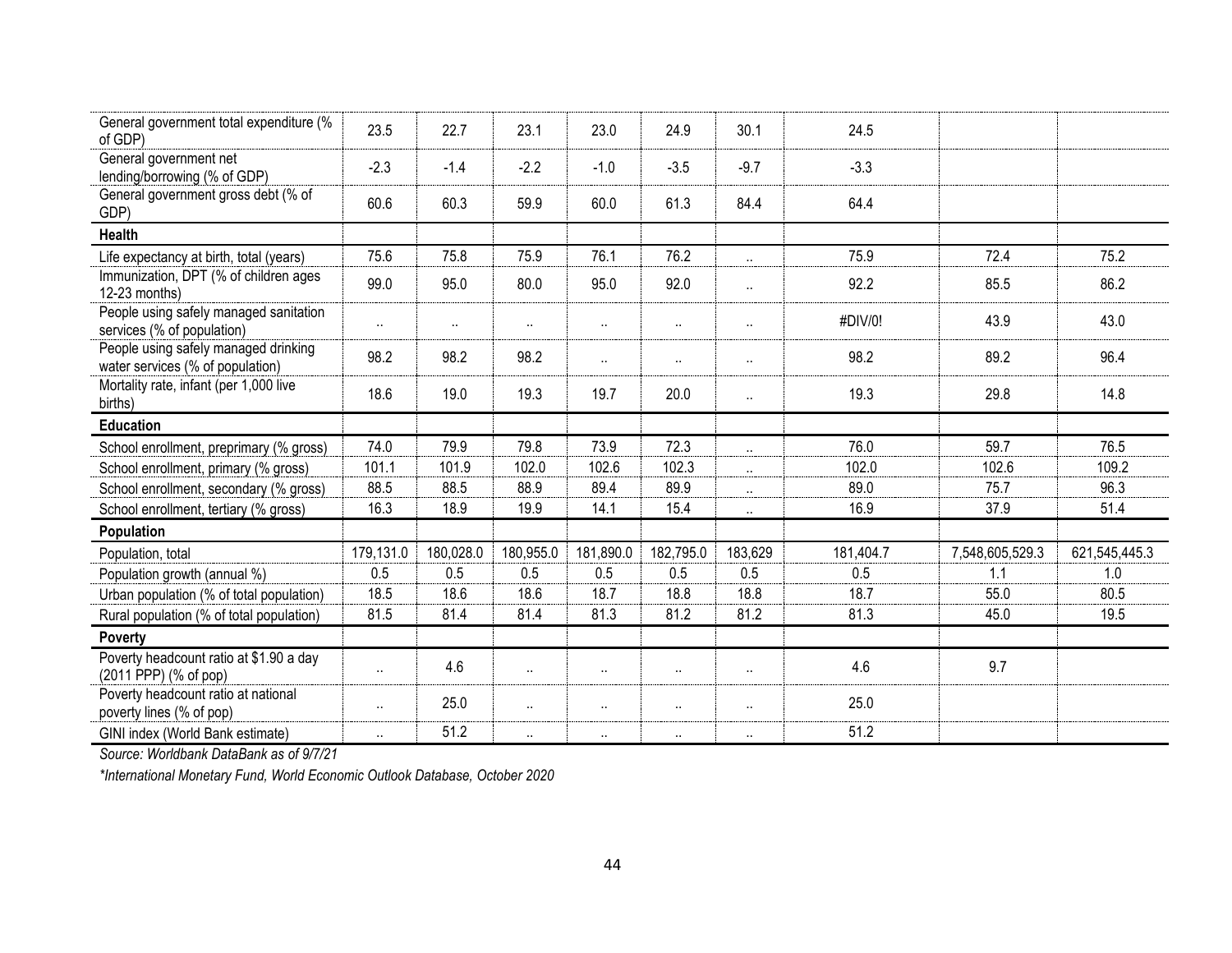| <b>Series Name</b>                                        |           |          |          |                      |           |           | St. Vincent and the<br><b>Grenadines</b> | <b>LCR</b>        | World    |
|-----------------------------------------------------------|-----------|----------|----------|----------------------|-----------|-----------|------------------------------------------|-------------------|----------|
|                                                           | 2015      | 2016     | 2017     | 2018                 | 2019      | 2020      |                                          | Average 2015-2020 |          |
| <b>Growth and Inflation</b>                               |           |          |          |                      |           |           |                                          |                   |          |
| GDP growth (annual %)                                     | 1.3       | 1.9      | 1.0      | 2.2                  | 0.5       | $-2.7$    | 0.7                                      | 1.8               | $-0.3$   |
| GDP per capita growth (annual %)                          | 1.1       | 1.6      | 0.7      | 1.8                  | 0.1       | $-3.0$    | 0.4                                      | 0.6               | $-1.3$   |
| GNI per capita, PPP (current<br>international \$)         | 11,360.0  | 12,370.0 | 12,190.0 | 12,740.0             | 12,910.0  | 12,810.0  | 12,396.7                                 | 16,276.7          | 15,523.4 |
| GNI per capita, Atlas method (current<br>US\$) (Millions) | 6,560.0   | 6,800.0  | 6,990.0  | 7,400.0              | 7,460.0   | 7,340.0   | 7,091.7                                  | 10,858.9          | 8,517.0  |
| Inflation, consumer prices (annual %)                     | $-1.7$    | $-0.1$   | 2.2      | 2.3                  | 0.9       | $\ldots$  | 0.7                                      | 2.0               | 2.7      |
| Composition of GDP (%)                                    |           |          |          |                      |           |           |                                          |                   |          |
| Agriculture, value added (% of GDP)                       | 6.2       | 6.9      | 6.9      | 7.2                  | 7.2       | 6.7       | 6.9                                      | 3.5               | 4.9      |
| Industry, value added (% of GDP)                          | 15.4      | 14.8     | 15.0     | 15.0                 | 14.0      | 13.9      | 14.7                                     | 25.3              | 23.7     |
| Services, etc., value added (% of GDP)                    | 63.7      | 62.9     | 62.3     | 61.8                 | 62.8      | 63.2      | 62.8                                     | 65.1              | 60.4     |
| Gross fixed capital formation (% of GDP)                  | $\ldots$  | $\sim$   | $\ldots$ | $\cdot$ .            | $\ldots$  | $\cdot$ . |                                          | 23.5              | 18.3     |
| Gross domestic savings (% of GDP)                         | $\ldots$  | $\sim$   | $\cdots$ | $\sim$               | $\cdots$  | $\cdots$  |                                          | 25.2              | 18.3     |
| <b>External Accounts</b>                                  |           |          |          |                      |           |           |                                          |                   |          |
| Exports of goods and services (% of<br>GDP)               | $\cdot$ . | $\cdots$ | $\cdots$ | $\ddot{\phantom{a}}$ | $\cdot$ . | $\cdot$ . |                                          | 29.3              | 21.8     |
| Imports of goods and services (% of<br>GDP)               | $\cdot$   | $\cdots$ | $\ldots$ | $\ddot{\phantom{a}}$ | $\cdots$  | $\cdot$ . |                                          | 28.5              | 22.6     |
| Current account balance (% of GDP)                        | $-15.3$   | $-13.0$  | $-12.0$  | $-12.2$              | $\ldots$  | $\ldots$  | $-13.2$                                  |                   |          |
| External debt stocks (% of GNI)                           | 46.7      | 43.4     | 42.9     | 40.6                 | 43.6      | $\cdot$ . | 43.4                                     |                   |          |
| Total debt service (% of GNI)                             | 4.6       | 4.2      | 4.2      | 4.9                  | 4.5       | $\ldots$  | 4.5                                      |                   | 5.8      |
| Total reserves in months of imports                       | 4.5       | 5.2      | 5.0      | 4.4                  | $\cdots$  | $\ldots$  | 4.8                                      | 12.0              | 10.1     |
| <b>Fiscal Accounts*</b>                                   |           |          |          |                      |           |           |                                          |                   |          |
| General government revenue (% of GDP)                     | 26.6      | 29.6     | 29.8     | 29.0                 | 30.3      | 30.9      | 29.4                                     |                   |          |

# **Economic and Social Indicators for St. Vincent and the Grenadines, FY 15-20**